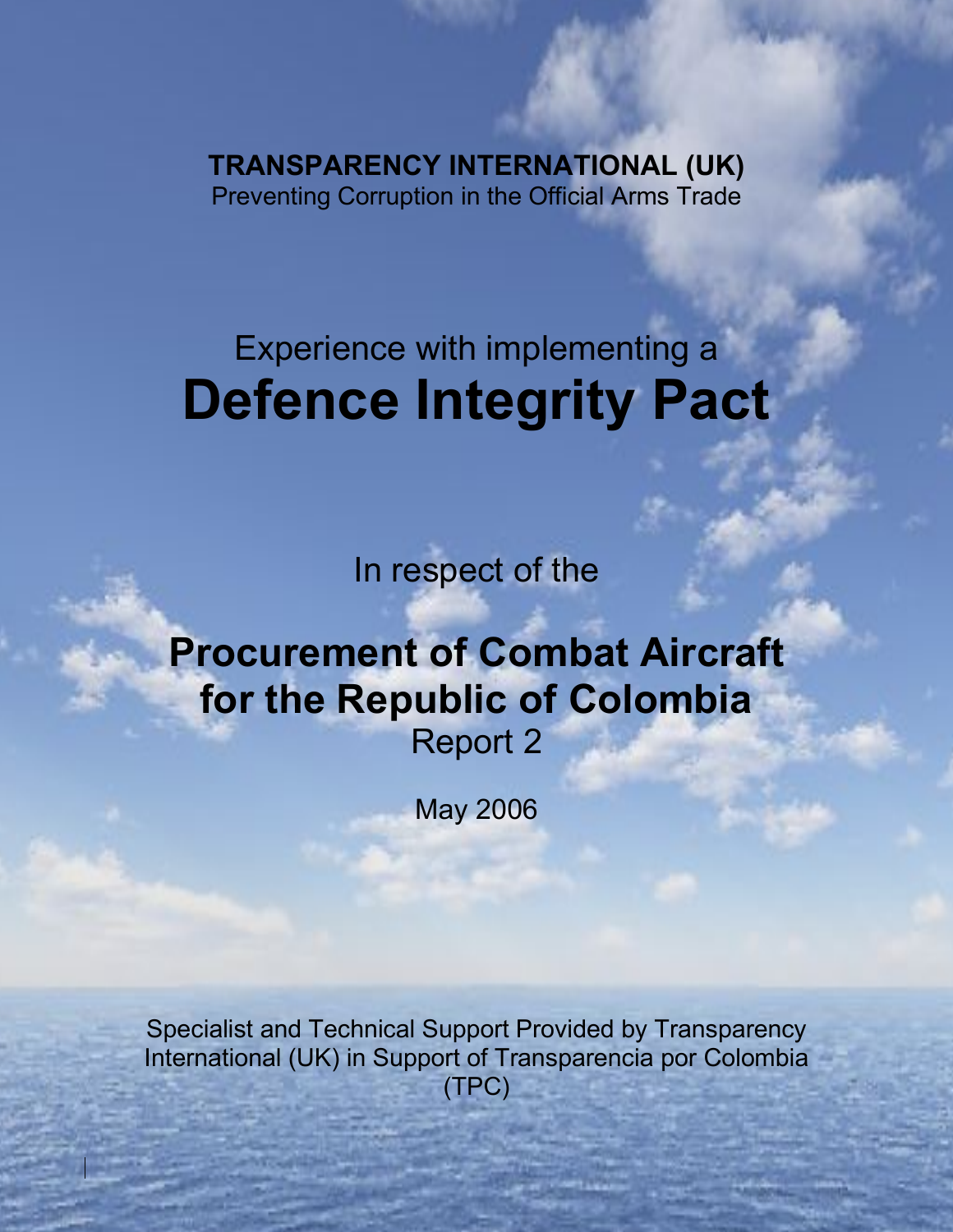## **SUMMARY**

Transparency International, through their chapters in the UK and in Colombia, has been engaged with the Colombian Ministry of Defense and the Colombian Air Force. The purpose of the cooperation was to strengthen the transparency of a recent tender exercise for 22 drug interdiction aircraft, a tender worth \$237 million, through the introduction of a Defence Integrity Pact. The application of the Pact in this tender is part of a wider international exercise designed to develop and test approaches for reducing corruption in the defence sector generally. The Ministry of Defense was thoroughly supportive of increased transparency for this tender.

The purpose of this report is to capture the learning gained from this process, so as to be able to inform and promote the wider use of Defence Integrity Pacts internationally. The work of the team is described, and in particular the lessons learned in preparing and executing the Pact. In the end the tender did not go through to completion as all but one of the bidding companies withdrew. Nevertheless, many useful lessons were learnt and are described in this report. Those lessons are now being applied to other Defence Ministries and in other Defence Integrity Pacts.

This is the second report of two: the first report describes a review of smaller defence procurements in Colombia and the application of a reduced form of Integrity Pacts in these procurements.

## **CONTENTS**

- 1. Introduction
- 2. Transparency International
- 3. Request for assistance from Colombia
- 4. Current Colombian Defence acquisition and contract mechanisms
- 5. The application of Integrity Pacts to the acquisition of combat aircraft
- 6. Lessons learned
- 7. Conclusions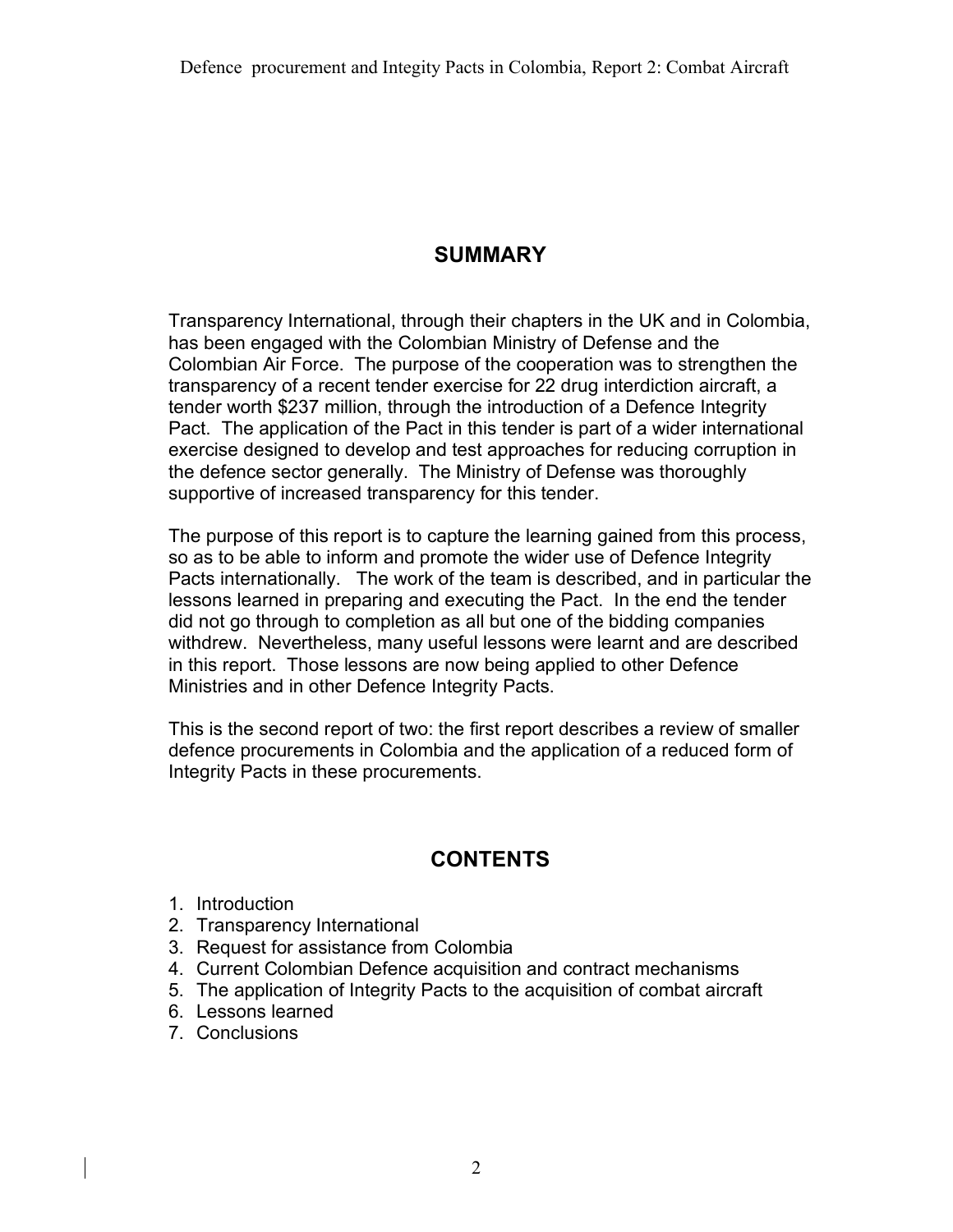## **1. INTRODUCTION**

1.1 In early 2004, Transparencia por Colombia (TPC) requested specialist technical assistance from Transparency International (UK) (TI(UK)) during the procurement process for new combat aircraft for the Colombian Air Force. TI(UK) undertook to review the contract and aircraft specification documents, provide appropriate comments, and supply in-Country advice prior to the formal contract launch. Subsequently, support was provided whenever requested by TPC until the contract process terminated in the summer of 2005.

1.2 This report has been written to bring together all the learning from this process: there is great interest in using Integrity Pacts in major defence tenders and this is an important relevant experience.

## **2. TRANSPARENCY INTERNATIONAL (UNITED KINGDOM)**

2.1 **Transparency Background**. Transparency International United Kingdom (TI(UK)) is one of TI's national Chapters, and is engaged in work to reduce corruption in the official arms trade. Within the United Kingdom, this work is sponsored by the UK Government's Department of International Development (DFID), and comprises four main threads:

2.1.1 Trialling the use of Integrity Pacts in defence procurements

2.1.2. Working with defence companies to encourage the development of an industry consortium for joint working against corruption in international tenders

2.1.3. Intervening where practical to strengthen laws and international instruments against bribery in defence

2.1.4. Working to improve anti-corruption capability in defence ministries and in their procurement practices

2.2 **Defence Integrity Pacts**. TI(UK) has engaged with several governments to put the Defence Integrity Pact concept into practice, using wherever possible the links built up between the Government and the National TI chapter.

Integrity Pacts vary somewhat from country to country, and sector to sector, to suit national needs. However, there are usually three main features:

o A *contract*, in which all the bidders and the Government agree to no bribery pledges, and the bidders agree to enhanced disclosure rules. In addition, the bidders agree to sanctions, particularly withdrawal from the tender, in the event that they are found not to abide by the pledges.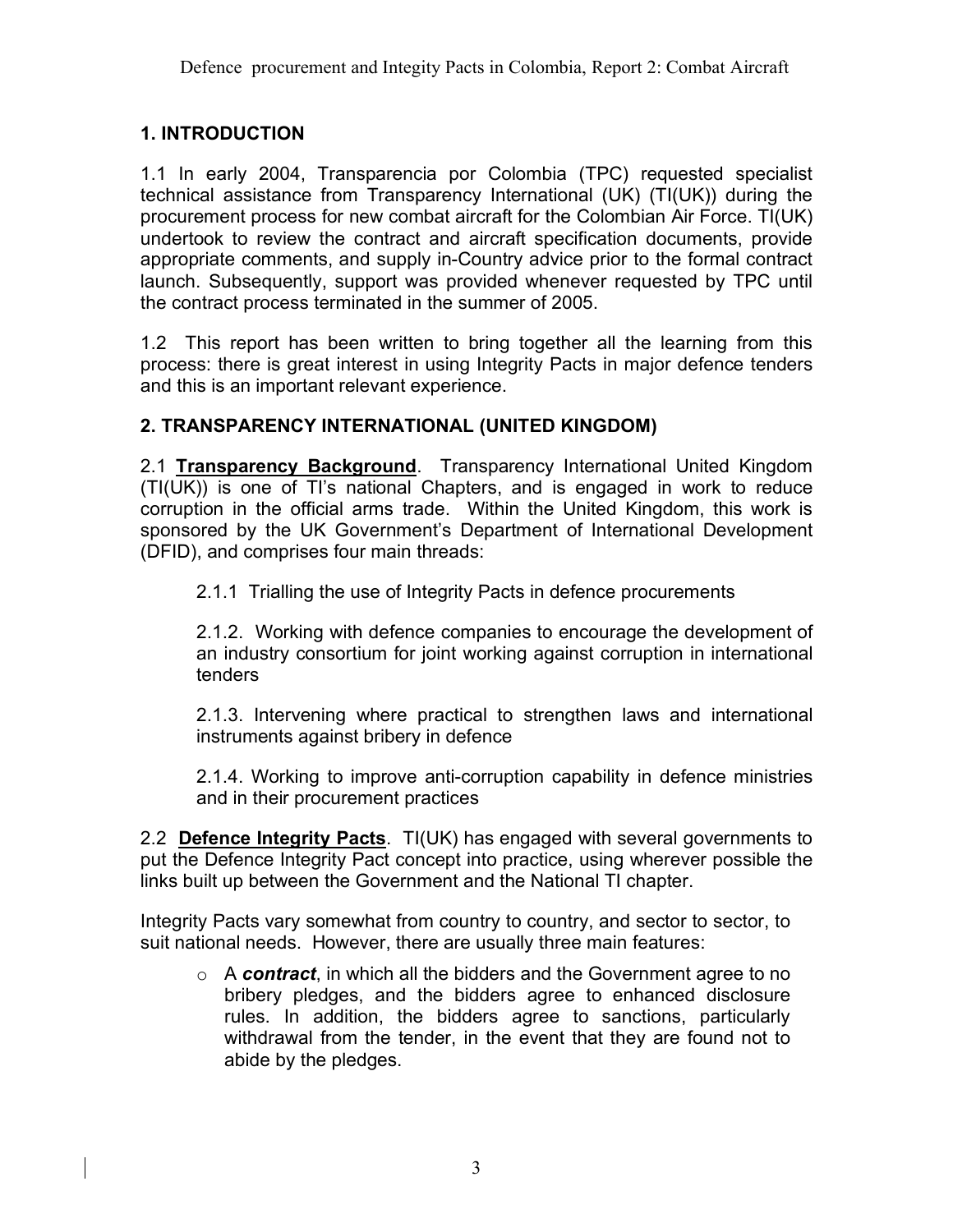- o The use of an *independent monitor(s)*, who ensures that all the parties live up to their commitments under the pact. This usually includes the use of an independent technical expert who reviews the tender documents for bias and corrupt influence, and who is available to bidders in case of concern or complaint
- o More *public transparency* of documents and process. In this way it is easier for civil society to have an input, and to see that the principle of transparency is being implemented

Defence Integrity Pacts are a tool to combat corruption at the tendering and contract stage of procurement. They bind all the bidders and the Government together in a contract to reduce the possibility of corruption occurring both during and after the tendering.

The contract includes some or all of the following:

- Pledge and undertakings by bidders not to offer or accept bribes
- Pledge and undertakings by the government, their consultants and advisers. The anti-bribery part of the pledge is comparable to that signed by the bidder
- Restrictions on government officials from obtaining work at bidding firms or their partners for a period after the bid
- Disclosure of details of agents or intermediaries. This disclosure may only be of the name and services contract of the agent, but may also require disclosure of payments to and from the agent
- The appointment of an independent monitor or monitoring team. Access by the monitor to all meetings and unrestricted access to all material documents
- Publication of some or all of the documents, evaluation criteria, bidders' proposals and the detailed results of the evaluations. In some cases, public hearings for discussions of the bid
- Bidders agree to withdraw if there is evidence of breach of the pledge. Further sanctions may involve exclusion from bidding for subsequent contracts

In addition, the Government may encourage the involvement of Civil Society groups like Transparency International.

More detailed information on Integrity Pacts and their use can be found on www.transparency.org.uk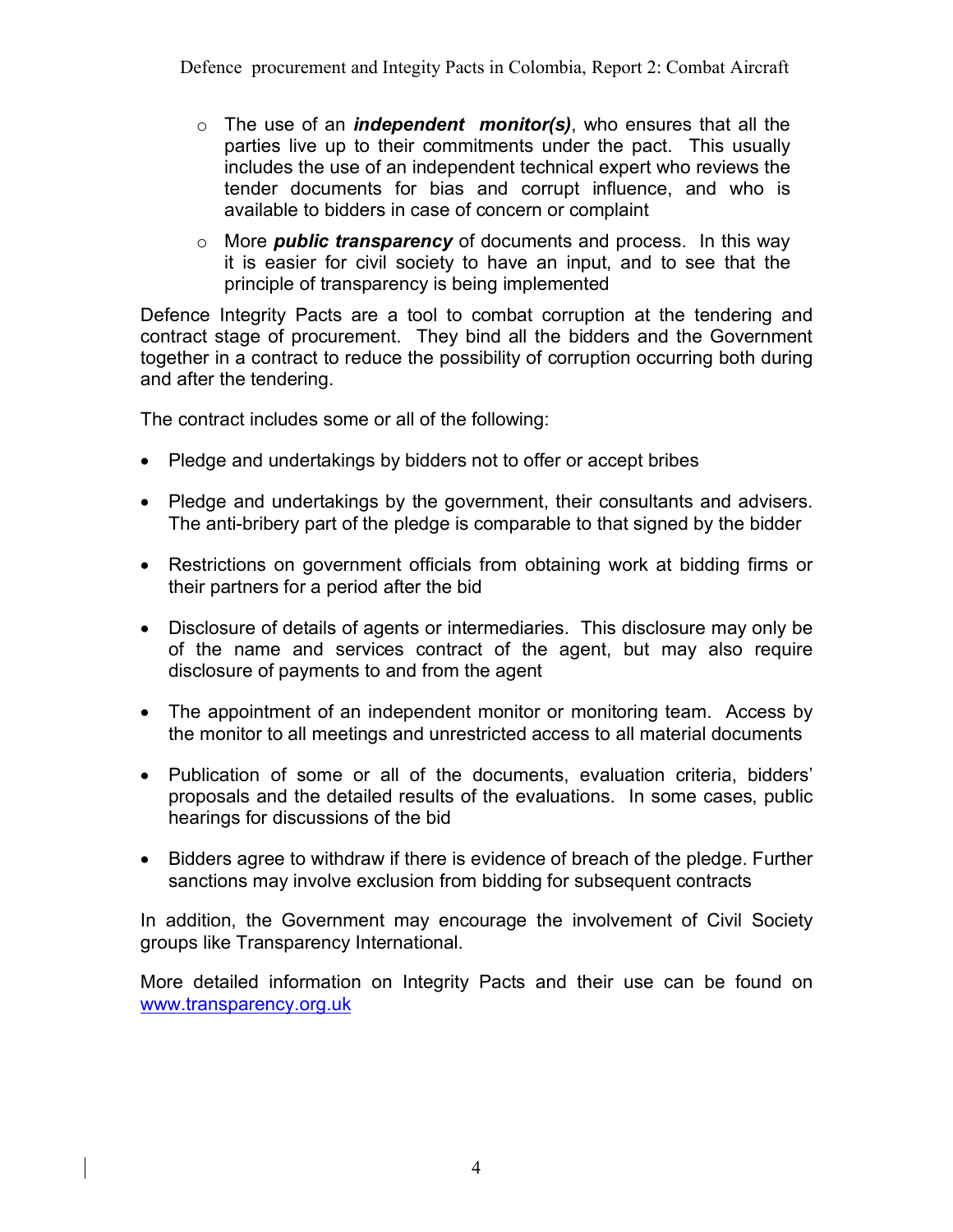#### **3. REQUEST FOR ASSISTANCE FROM COLOMBIA**

3.1 The requirement to replace an aging fleet of combat aircraft engaged in anti drug running operations has been ongoing in Colombia for a considerable time. TPC, the National TI Chapter, has been a world leader in anti-corruption activities for many years and in mid 2004 a representative from TI(UK) visited Colombia to discuss Integrity Pacts and offer assistance. A request was made for specialist and technical support during an imminent aircraft acquisition programme. Due to the very short time available before public document release, TI (UK) immediately formed a specialist team and initiated document review.

#### **4. CURRENT COLOMBIAN DEFENCE ACQUISITION AND CONTRACT MECHANISMS**

4.1 **In-Country Transparency**. TPC is viewed internationally as being particularly strong and has worked for some years with the Colombian Ministry of Defense to increase transparency in defence related activities, especially procurement. This has included work to raise awareness among the Ministry Procurement Group, as well as utilising a simplified form of the Integrity Pact during minor defence tenders. In 2004 TPC and TI(UK) engaged in a study of the impact of these simplified Pacts utilising 23 contract examples: see separate report on www.transparency.org.uk. This groundwork led to a request from the Government of Colombia to TPC seeking assistance to ensure the integrity of a forthcoming contract for circa 22 combat aircraft to be used in support of counterdrug operations. With substantial local knowledge, but without specialist expertise in aircraft procurement, TPC sought advice from TI(UK).

4.2 **Colombian Defence Procurement – Outline Budgets** Military procurement in Colombia is undertaken by the Ministry of Defense with an average annual budget of some 600 billion pesos (605 billion in 2003 equating to US \$250 million) which in turn is part of the overall annual defence expenditure of circa US\$ 880M. Additionally, there are occasional major acquisition projects outside of the routine budget such as the purchase of Sikorsky Black Hawk helicopters from the United States of America.

4.3 **Political Impact on the Acquisition Process.** The Colombian political process has a significant impact on defence acquisition. The President is elected for a period of four years only, and has not been permitted to be re-elected (although after constitutional changes approved by Congress in 2005, the current President will be seeking re-election in 2006). The first year of any new administration is limited by the fact that the budget for that year had been set by the previous administration and the last year is normally constrained by preparation for the next election. As a result there are only two 'standard' years which leads to heavy pressure on the procurement process in order to fulfil any Presidential agenda. This, in turn, leads to pressure to award contracts as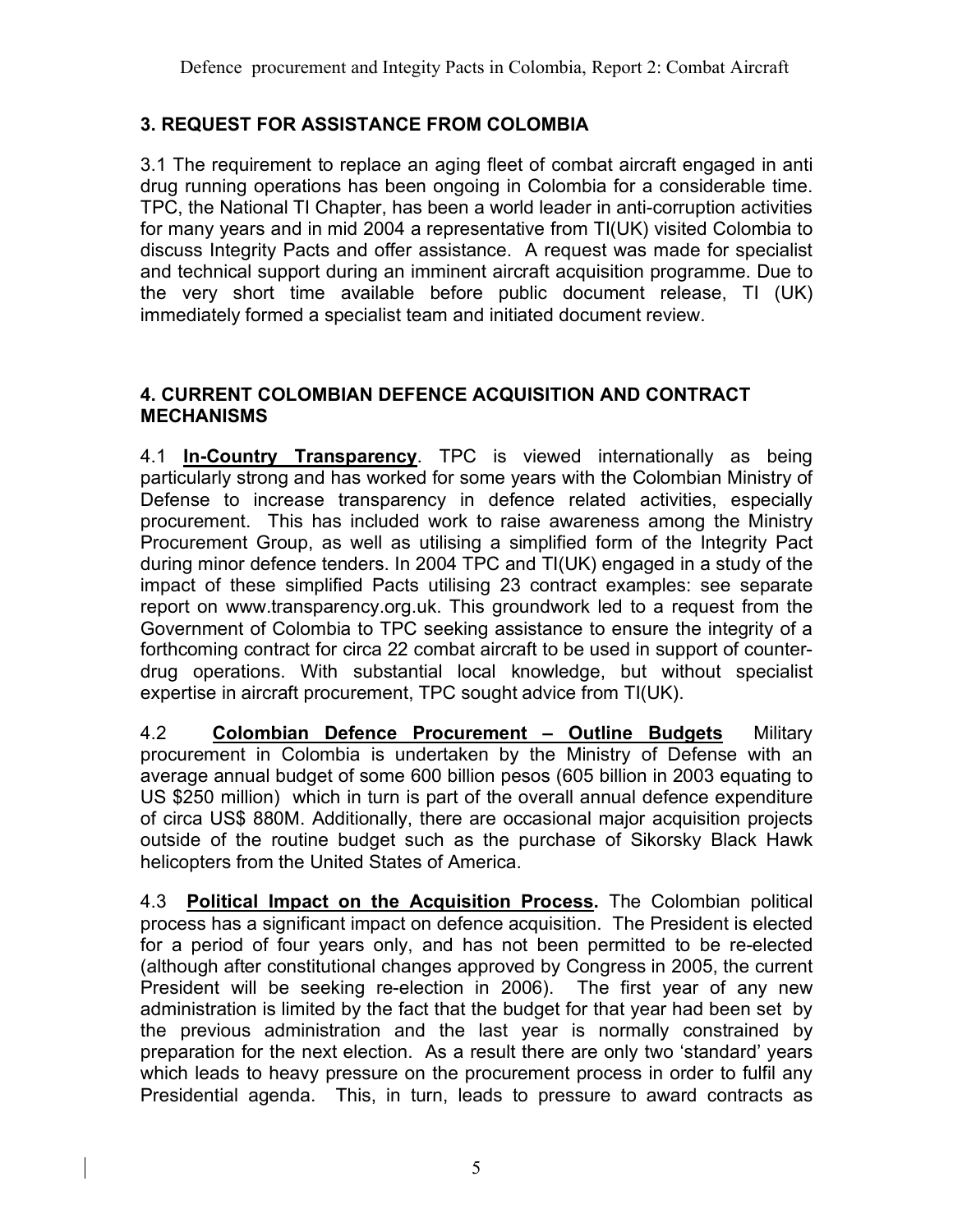quickly as possible which detracts from transparency measures due to the lack of time for ample public scrutiny.

4.4 **Ministry of Defense Procurement Organisation** Within the Ministry of Defense, the purchasing is split between a Central Procurement Group, situated in the Secretary General's Department, and procurement groups in the offices of each of the military services, Army, Navy, Air Force and Police. Overall, the centralised group has responsibility for some 60% of the budget, through about 200 contracts, whilst the Single Services have 40%. Contract values vary, but typically do not exceed US\$ 10 – 20 million. However, several different contracts could be let from one requirement, as bidders can be selected on the most competitive price for different items within the overall package. The centralised group also provides the templates and standard forms that are used by all the groups. Large non-standard purchases are the responsibility of the Central Group.

4.5 **Defence Procurement Process** The procurement process is standard and prescribed by law. A defined Statement of Requirement is developed into a Technical Specification. The tender mechanism determines the evaluation criteria and requests for bidders which are then promulgated in a 'public statement'. Once the bids from potential contractors are received they are evaluated by three groups: legal; technical; and economic.

4.6 **Procurement – Information in the Public Domain** The Colombian Freedom of Information law prescribes that much procurement data be made available to the public:

- The Statement of Requirement is made public if requested
- The Specifications may be made public
- The Terms of Reference are made public
- Notice is given of a Preliminary Hearing, at which prospective bidders can question Ministry officials regarding the procurement and the tender process.
- The expected budget and quantity of items are made public. As a matter of law, the bids cannot exceed the budget, so any financial queries are conducted at the preliminary hearing
- § Any additions or corrections to the Specification after the preliminary hearing are made public
- § Any clarification questions and their answers are available for public inspection and/ or made public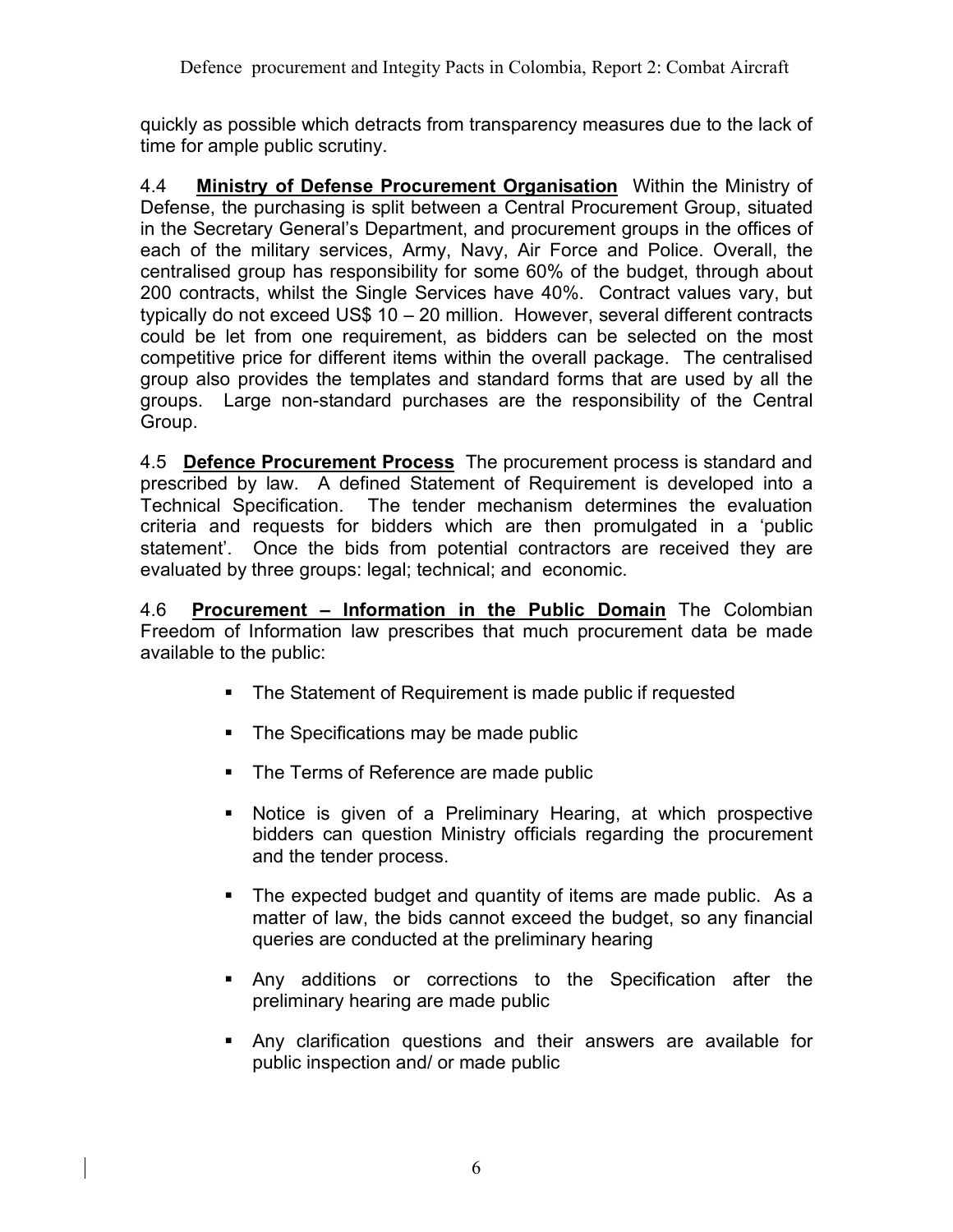- The evaluations of the bids are available for public inspection and bidders can observe final evaluation assessments regarding its own bid or those of others
- Final award is made at a public hearing

Technical specifications relating to contracts for the Ministry of Defense are exempt from public scrutiny on the grounds of National Security. However, to date the Ministry has **not** invoked this exemption and puts almost all information in the public domain although sensitive information may be omitted. Potential bidders are required to sign a confidentiality agreement, this accords with most defence procurement processes.

4.7 **Anti-corruption Documents** In addition to an overt approach to procurement, potential contractors are required to sign two anti-corruption documents; an Integrity Pact (IP) and an Anti-Corruption Commitment (ACC). The IP differs slightly from the standard model in that it is not co-signed by the Ministry, except for witnessing. Additionally, all Government staff involved in the process are required to sign an Ethical Commitment document, which is regarded as the counterpart to the signature of the IP by the bidders. The Anti Corruption Commitment is considered as a unilateral statement by each bidder, and has within it a requirement to disclose at the time of submission of the bids all Commission payments made to date, and those which are expected to be paid if they are awarded the contract. The two documents perform a similar function, and despite the potential confusion their use is strongly supported by the Government legal staffs despite TPC advice to the contrary.

4.8 **Reaction to initial Transparency Implementation** The earlier introduction of transparency measures some years ago generated noteworthy resistance within the Ministry of Defense: they were viewed as hindering quick procurement, together with a fear that they might impact on quality issues generated by supplier revision caused by tender results. Currently these concerns appear to have significantly reduced. Progress has been pleasing as earlier transparency efforts in 2001/2002 brought limited success at a time when procurement centralisation was being promoted.

4.9 **Transparency Rationale** Corruption prevention remains the main driver for the introduction of transparency measures. However, of note, the Defense sector institutions were viewed locally by 2004 among the most honest Government organisations, based on national survey results (Confecámaras Probidad III Survey), following efforts over several years to improve. Additionally, there was a strong desire to attract a wider range of potential contractors as many companies believed that corruption and human rights issues detracted from Colombia as an appropriate marketplace.

4.10 **Integrity Tools** - **Legal Status and Government Support** Until the end of 2002 there was no legal basis for tools such as the IP or the ACC.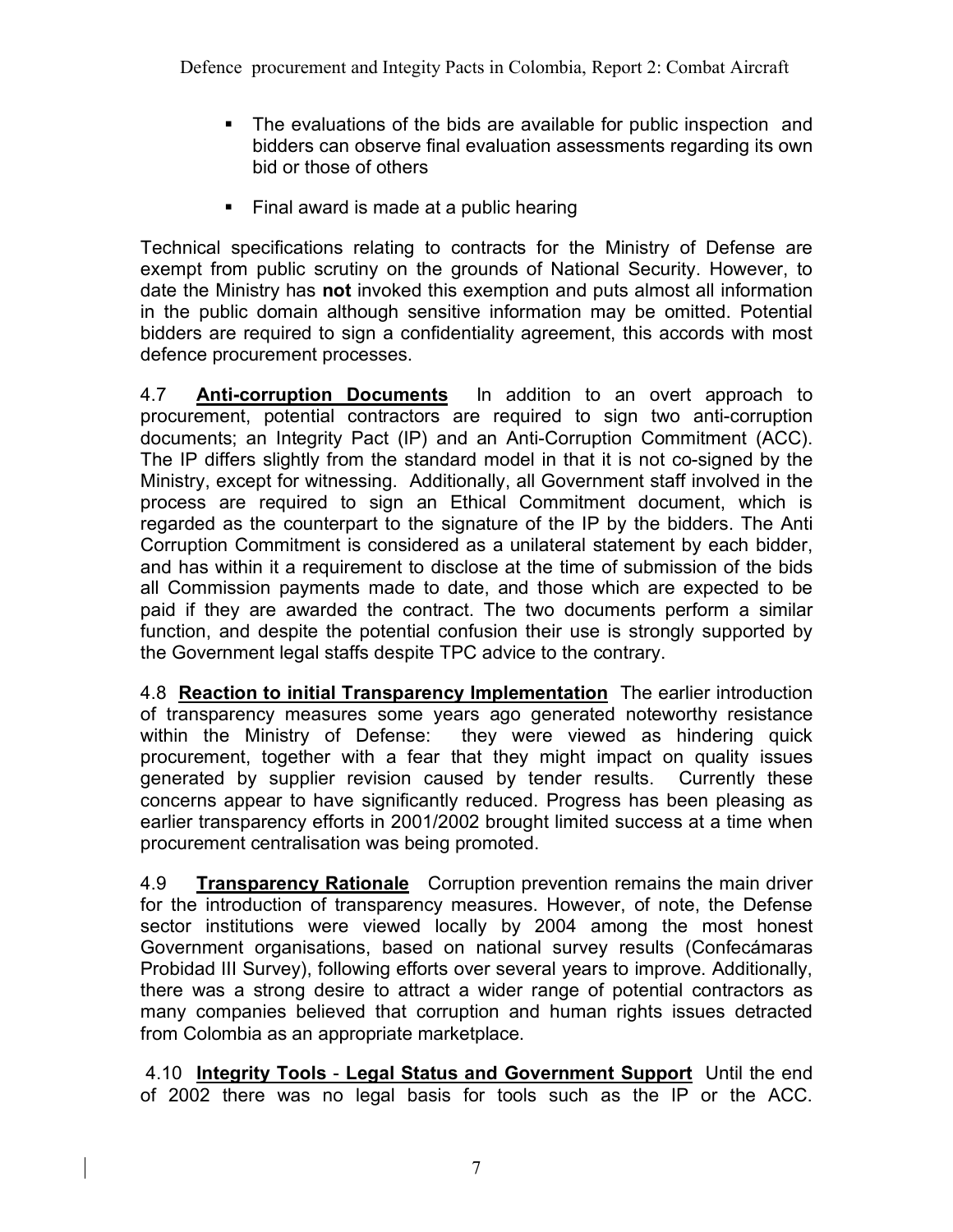Procurement law was governed by the National Law on procurement, Law 80 of 1993. At the end of 2002, the Colombian Government decreed that several transparency tools would be legal, and incorporated them as Decree 2170/02. At the same time the President also supported the use of Integrity Pacts in his presentation of the National Development Plan to Parliament, which has the status of a law. This was upheld by the Constitutional Court. However, TPC has not had, and does not expect to have, legal challenges to the use of IPs that are considered legally a private contract.

4.11 **Tender Mechanisms Including Competition Versus Single Source** It is understood that some 95% of contracts enter the competitive tender process. With the availability of a single source exemption, direct contracting in Colombia, reportedly, rarely happens apart from communications equipment. Occasionally, Government to Government contracts are placed outside the tender process. Assessment mechanisms are complex, Decree 21/70 stated that the ultimate evaluation was to be economic, thus any technical and legal review had to have been completed previously. However, recently, Decree 21/70 has been suspended and Article 25 of Law 80 reinstated thereby requiring both economic and technical criteria be used in the final evaluation.

4.12 **Procurement Risk - the Military and Government View** The Secretary General has previously expressed concern over the content of the technical requirements and the resultant technical specification which, unless precisely constructed, controlled and supervised could lead to a specification favouring a single contractor with the attendant corruption risk. Furthermore, there was resistance to centralisation of the procurement process within the Ministry of Defense, thereby indicating concern over potential loss of control from some elements. However, TPC reports that a more transparent process was strongly supported by many military personnel; similarly it was viewed that the new methodology would be supported by contractors.

## **5. THE APPLICATION OF INTEGRITY PACTS TO THE ACQUISITION OF COMBAT AIRCRAFT**

5.1 **Aircraft Requirement** The requirement for modern combat aircraft to replace the existing aging operational fleet had been under consideration for several years by the Colombian Government. In 2004 a budgetary allocation of some \$237 million for circa 22 airframes was approved and the purchase programme initiated. Interestingly, an earlier attempt at acquisition stalled due to the lack of clarity over aircraft type, turbo prop (jet engine driving a propeller to provide thrust) versus turbo fan (jet engine providing thrust directly) and the associated capabilities. The debate was rekindled in late 2004. Six companies expressed an interest in bidding:

• Aerovochody (Czech Republic)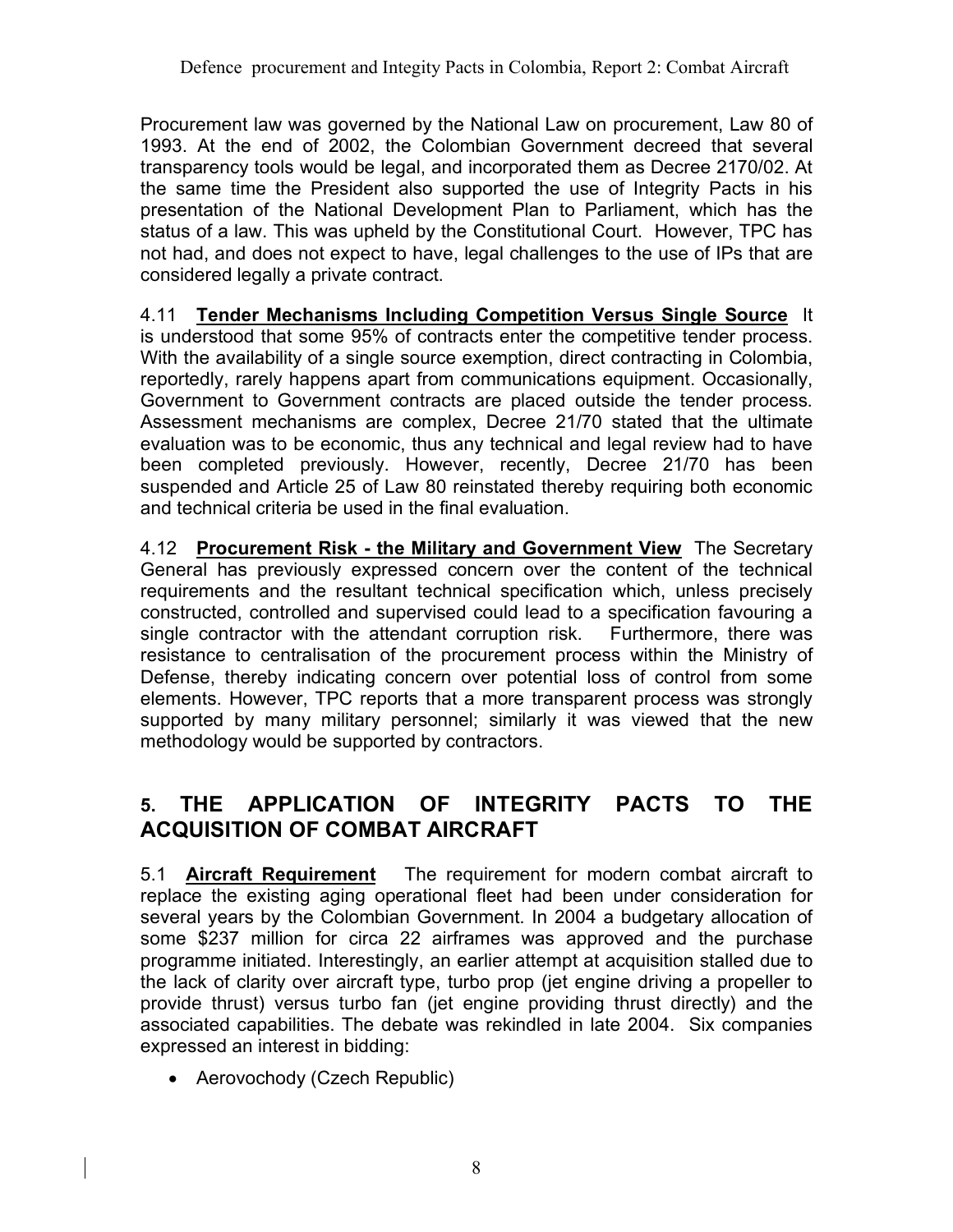- Catic (China)
- Embraer (Brazil: Tucano torboprop)
- Lockheed Martin (USA: turbofan)
- Raytheon (USA: T6 turboprop))
- Scimitar (Ukraine: Sucol SU-25 turbofan)

5.2 **TI(UK) and TPC Support** TPC involvement throughout the tendering process was considerable and initially resulted in: marked Government openness; agreement to the inclusion of an Integrity Pact; and approval to review tender documentation prior to release to bidders. With considerable local knowledge but without specialist technical expertise TPC formally sought assistance from TI (UK).

5.3**. TI(UK) Structure and Personnel** The TI(UK) defence team comprised a Team Leader (Mark Pyman) with extensive experience in large scale contracts and anti-corruption methodology, a recently retired Admiral (Hugh Edleston) with considerable knowledge of senior defence administration and developing country corruption, and a full time research assistant. Following the TPC request for assistance it was decided that air and contracting advice was necessary and the team was enhanced by Air Commodore Alan Waldron (an ex Director of Air Operations in the Ministry of Defence also with contracting experience) and Commander Patrick Brown (with knowledge of contracting and contractor support in the international defence arena). Additionally, TI (UK) had already funded one TI Colombia representative (Luis Avella) to provide local advice and a regular interface with Government and Military authorities.

5.4 **Initial Document Review** The entire range of bid documents, pre contractor release, was made available by the Colombian Government and passed to TI(UK) by TPC on 13<sup>th</sup> January 2005. The contents and breadth was considerable ranging from technical specifications through to contractual support post award. Review was undertaken immediately against an exceptionally challenging deadline; the initial report was forwarded to Colombia some 14 days later. A detailed analysis was not possible within the required timeframe but it was considered by the team that the major areas had been identified and addressed. Observations, passed via TPC to the Colombian Bid Team, were separated into Operational, Commercial and Management aspects.

5.5 **TI (UK) Immediate Reflections** Immediate, but very subjective, in-house reflections centred on a range of issues. Firstly, team composition: the team needed to have military, contract, procurement and anti-corruption experience. The present team fulfilled these requirements, worked well together and were able to prepare a most comprehensive report against daunting deadlines. Secondly, the volume and complexity of material; the bid document pack was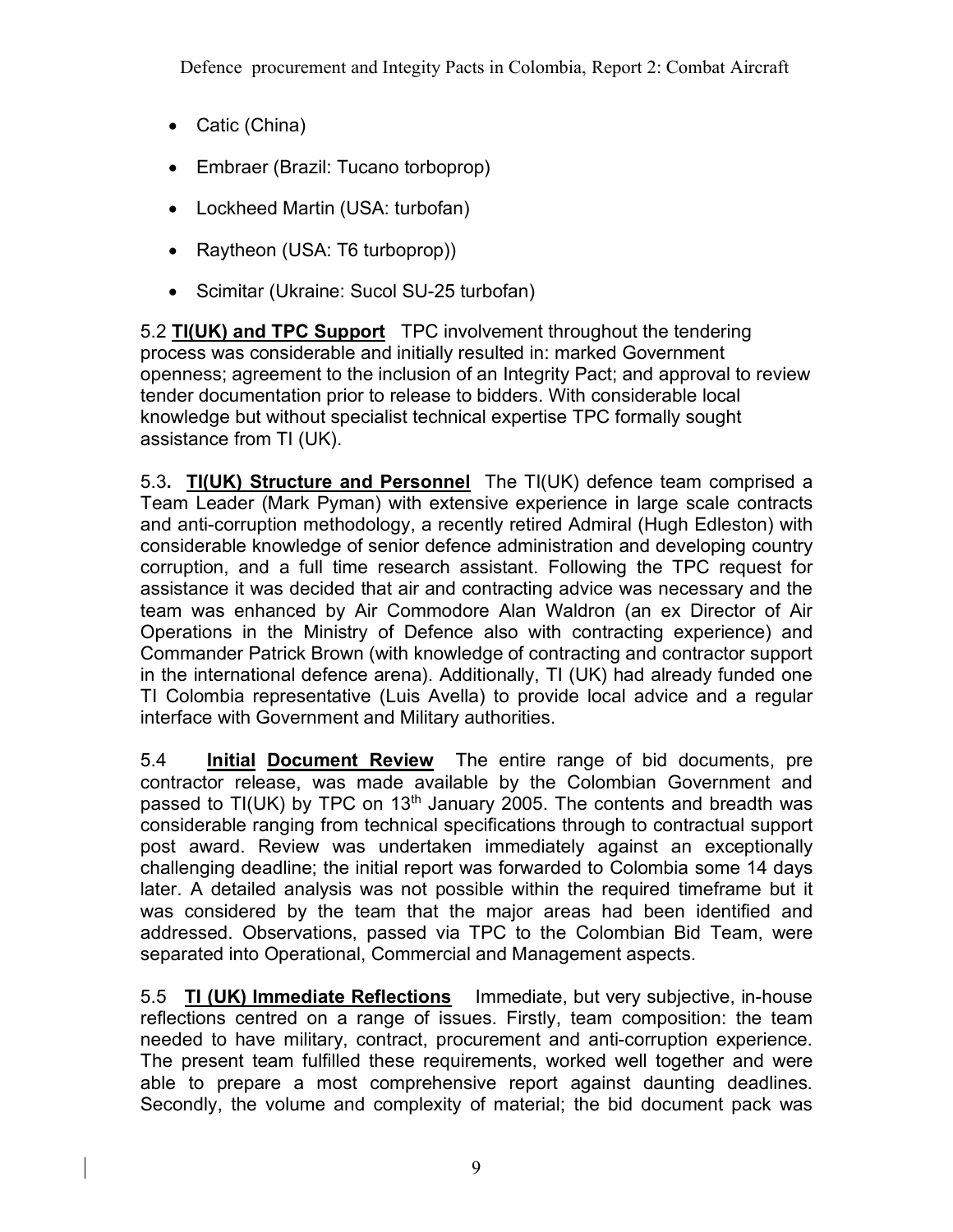substantial and very technically detailed. The provision of a definitive report would have required considerable staffing and legal advice which would have been costly both in terms of manpower and time. Thirdly, the quality of some elements of the specifications gave rise to serious concerns on some the technical aspects regarding corruption potential.

5.6 **Initial Colombian Response** The bid team, with the Colombian Air Force (FAC) as the end user specifying the technical requirement, responded swiftly; agreeing with some TI (UK) comments, rejecting others and justifying the original specification for the rest. It decided that there were considerable unresolved technical and contractual issues and that an in-Country visit would be beneficial. Within one week of the initial report being passed to Colombia, Air Commodore Alan Waldron arrived at Bogota for a series of meetings.

5.7 **TI(UK)** /**TPC Interface** Prior to discussions with the bid team, background meetings were held with TPC. It was clear that TPC had formed an efficient team which was exceptionally well regarded in country and that the organisation was pivotal in the inclusion of Integrity Pacts and anti corruption measures in the aircraft acquisition programme.

5.8 **Meeting With Government and FAC Staff** The initial, and probably most important, meeting included one of the Independent Anti-Corruption Assessors, the FAC Commander, several other Generals, the Acquisition Project Leader, specialist technical staffs, Ministry of Defense officials and specialist contract lawyers. The meeting was conducted in English, but with frequent forays into Spanish. Following an excellent FAC presentation, the bulk of the meeting concentrated on the technical specifications (additional more technically detailed discussion was conducted on the following day) and contract details. Outline observations are at Para 5.10 below. A report outlining the work done and findings up until March 2005 is attached at Annex 1.

5.9 It was clear that there was considerable pressure from the Secretary General's office for complete openness and desire for the technical specification to be as clear as possible thereby reducing the potential for corruption. There was also considerable support from the military, especially the project team, who realised that the comments being made by TI(UK) could have a considerable positive impact on the operational effectiveness of the aircraft. However, treading the line between providing a cheap consultancy service and ensuring that the errors or inconsistencies in the project were due to lack of expertise and not due to corruption was at times difficult. The relationship between TI(UK) and the team appeared very good and was enhanced due to the high level of technical dialogue and mutual respect during the meetings.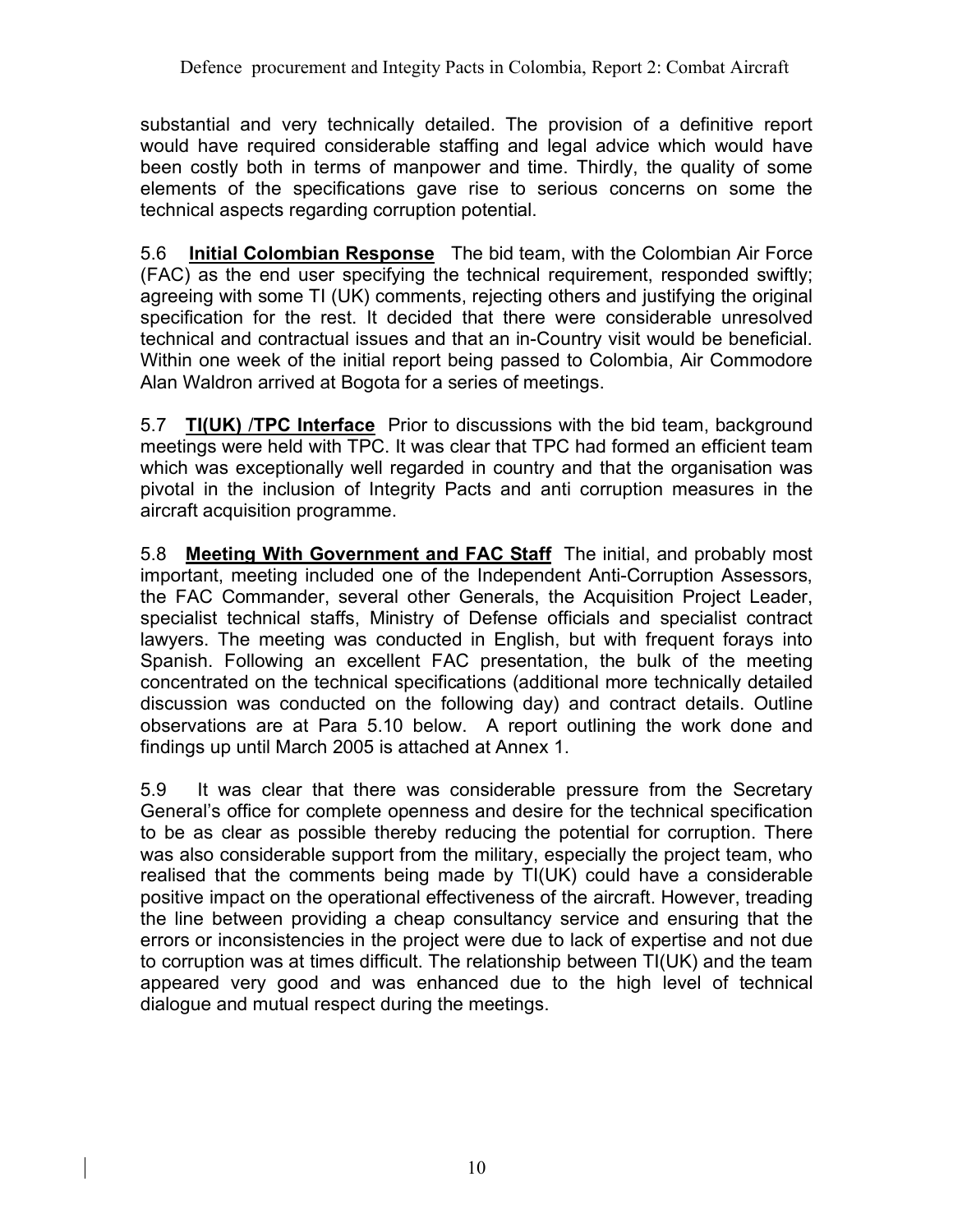5.10 **Technical and Contract Observations** The major technical and contract observations, with corruption potential, were the following:

- *Core Purpose and Capability*. The bid Terms of reference documents were considered not sufficiently clear, especially on key items like core purpose and required aircraft capability.
- *Future Capability Insufficiently Define***d** It was considered that the tender had not sufficiently addressed the long term operational capability required of the aircraft and systems
- *Flight Simulation Not Considered* Acquisition of a Flight Simulator to support the aircraft and crews has not been considered
- *Inadequate Operational Evaluation* The evaluation of the aircraft was based on simple criteria rather than phased approach based on operational capability.
- *Prototypes* Inclusion of prototypes within the competition was considered unwise.
- *Tender Evaluation Matri x* It was considered that the Tender Evaluation Matrix was insufficiently balanced, and too heavily weighted towards operational criteria rather than economic.
- *Pre and Post Contract Award Controls* It was considered that pre and post contract award controls outlined in the bid documentation required further detailed work.
- *Offset Programme*The proposed offset programme was considered to have corruption potential and required improvements to improve transparency
- *Acquisition – Positive Comments*Despite the comments above, there was a clear willingness from all Government and Military officials interviewed to support transparency and anti-corruption measures. Indeed, it was pleasing to note that a great many of the TI comments had been supported, of which a great number were in the process of being implemented at the time of the visit to Colombia.

5.11 **Post Visit Action** Post the TI(UK) visit, a follow up report and detailed analysis was provided to TPC for onward transmission to FAC. Subsequently, there was considerable technical and bid document revision prior to contractor release.

5.11.1 Additionally, TPC: reviewed the bid documents; provided observations on corruptions risks; directed a workshop with the prospective evaluation team in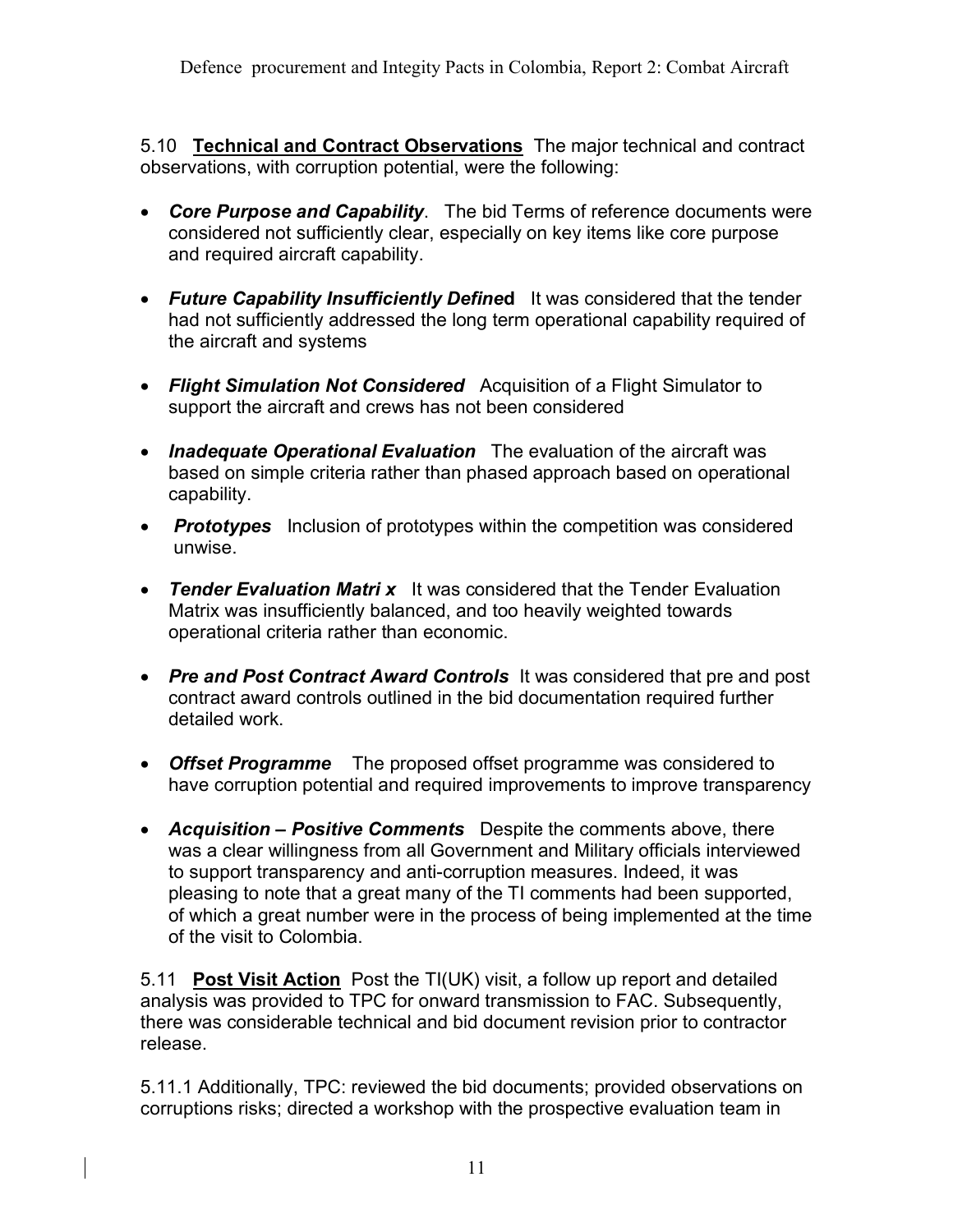order to construct a Risk Map of the evaluation procedure, consider mitigation measures for identified risks and address a conduct and communication code. Furthermore, TPC helpfully provided inputs to the MOD regarding transparency and Offset Programme evaluation procedures, although the Programme was retained despite TI(UK)'s concerns of the potential high corruption risk. TPC continued to monitor the evaluation, including test flights reports, and the decision mechanism to declare the process void as eventually the only bidder (see 5.12) failed to comply with all technical requirements.

5.12 **Tender Collapse** Post tender documents release, and prior to any submission, the Ministry received letters from one bidder and then collectively from a group of four bidders announcing their intention to withdraw from the tender. The letters cited a number of reasons for the withdrawals, including: insufficient time for bid preparation; perceived favouritism of turboprop over turbofan; high cost of shipping airframes to Colombia for evaluation. In addition, the collective set of bidders believed that the tender specification favoured the Embraer Tucano. Subsequently, the Ministry of Defense considered options were: address the concerns and re-issue the tender documents; continue with one bidder; or re-start the entire process. TPC and TI(UK) were included in the dialogue. However, ultimately the Ministry conclusion was to was to proceed with single source negotiation with Embraer. TPC and TI(UK) were requested to continue with oversight of the negotiation, but declined to do so.

5.13 The TPC request to meet with bidders to discuss the tender was approved by the Ministry of Defense, with the proviso that it was not as a direct precursor for them to rebid. However, it was only possible to interview three companies (Scimitar, Raytheon, Lockheed Martin). None of them indicated that corruption was a factor: indeed two of them positively commented that they thought that the process had been clean.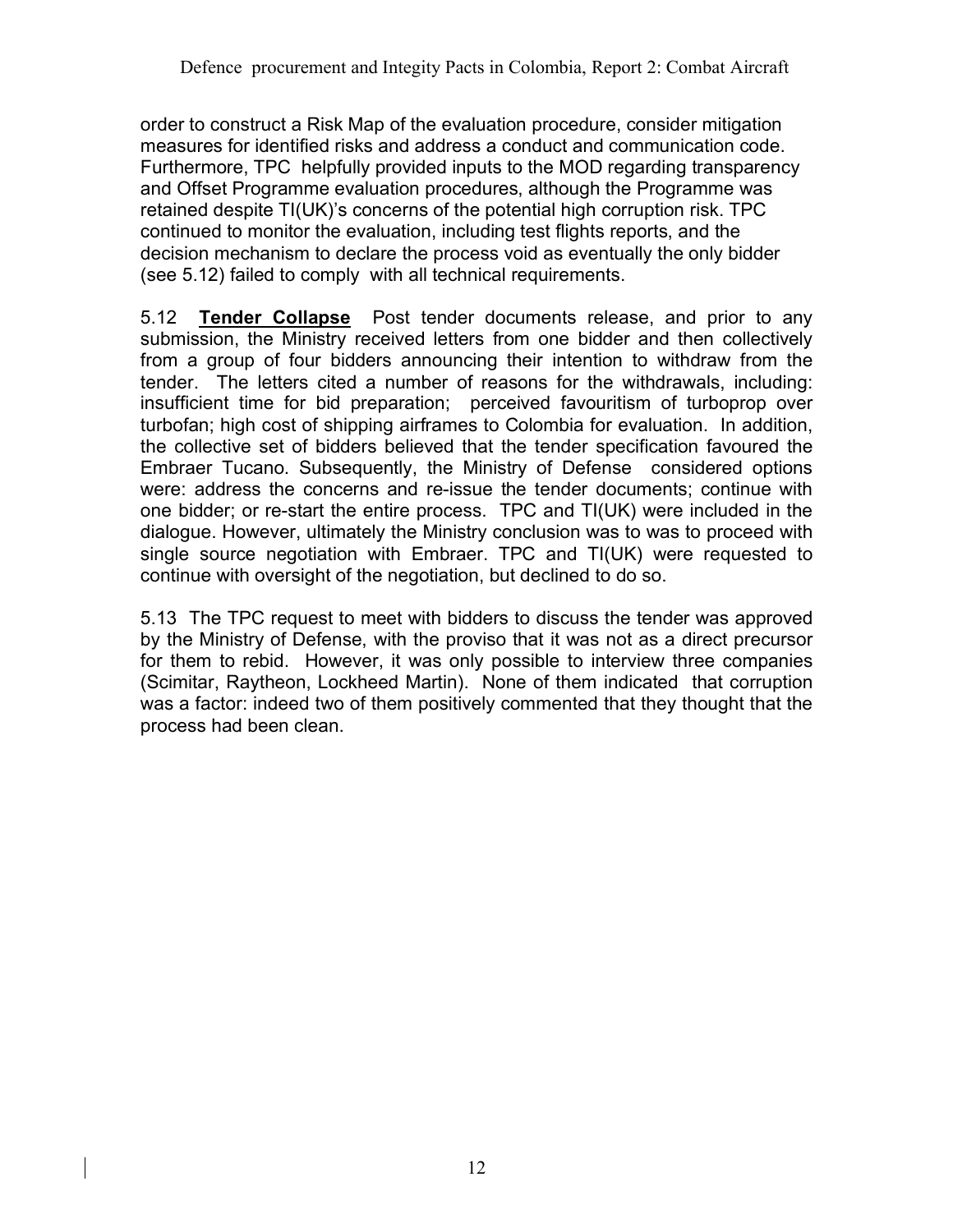## **6. LESSONS LEARNED**

6.1 **Different sorts of learning** Involvement throughout the tender process generated four distinct areas where lessons were learned. Firstly, the human factor, especially expertise and commitment (both in the immediate contract environment and also remotely). Secondly, the assessment of contracts, mechanisms and tender documents, particularly their volume and the complexity when viewed against required response timescales. Thirdly, the structure of TI support to third parties together with channels for advice. Fourthly, action following contract bid collapse, especially with a resultant single source procurement option.

6.2 **The Human Factor – Expertise** The in-country TI Chapter provided the essential background and immediate interface with both Government and Military staffs, together with providing the crucial dialogue with potential bidders. Without the local drive and determination it is most unlikely that IPs would have been an integral element of the Colombian combat aircraft acquisition programme. Therefore a thriving and well respected local organisation – not necessarily a TI Chapter - is important in taking forward anti-corruption measures. However, defence expertise is rare, and TPC were not unusual in not having technical expertise to undertake a complex aerospace evaluation. TI (UK) was able to rapidly expand its existing structure with highly qualified personnel experienced in both aviation and contracts. The resultant team formed good working relationships with TPC, the Colombian Government and Colombian Military staffs, which were essential to an effective engagement.

6.3 **The Human Factor – Commitment** TPC and TI(UK) personnel engaged in the project were committed to providing a clear, unbiased and balanced advice. Similarly, the commitment from most of the Government representatives to introduce anti-corruption and openness measures was impressive and that clearly resulted from support at the highest level. The selection of wellrespected, independent Colombian assessors was further evidence of good intent..

6.4 **The Human Factor – Budgets and Value For Money** As with most projects, success often depends on appropriate funding. TI(UK) funding of the dedicated TPC person in Bogota proved crucial to the programme to facilitate integration and dialogue at the local level.. The speed and expertise of project staffing and responses were out of all proportion to the costs. It is estimated that had external non-TI consultants have been employed, manpower costs would have increased by a factor of around 10.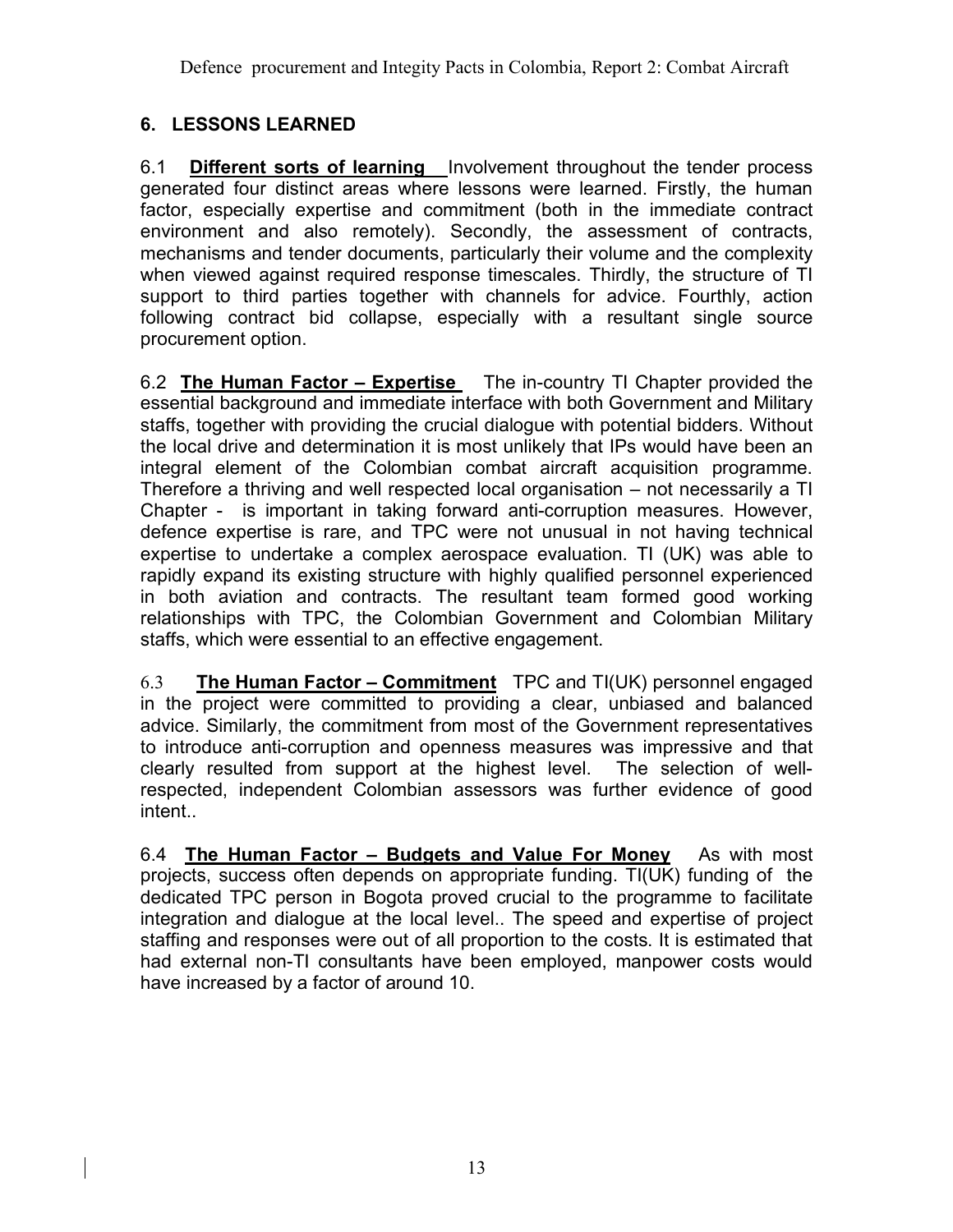6.5 **Document Evaluation – General** The volume and complexity of the documents were considerable, with required analysis set against challenging deadlines. Specialist TI involvement at the earliest opportunity would have eased the workload and possibly resolved some of the more operational/corruption potential concerns that were raised, such as definition of capability and the balance between turboprop and turbofan.

6.6 **Document Evaluation – Technical** The technical evaluation required broad knowledge of a range of operational, engineering and contractual issues. Striking the comment balance between value for money, operational effectiveness, and corruption potential was at times very difficult bearing in mind the lack of cutting edge combat equipment procurement expertise in the Colombian bid team (was, for example, a stated requirement based on inadequate knowledge or on corruption potential). A balanced view was necessary, and ideally the operational/technical expert should also have considerable contracting experience. Furthermore, there needed to be an awareness of any bias towards a particular piece of equipment, service or supporting facility. A specification, for example, of self sealing fuel tanks was a most valid operational need, but if only one candidate airframe offered the modification, was this bias or combat imperative? Furthermore, flying evaluations were to be undertaken by relatively junior aircraft who could have been subject to pressures from senior officers. Protracted 'independent expert' supervision during the in country evaluation would reduced both flying and evaluation ground risks.

6.7 **Document Evaluation – Contract** Many of the observations (at para 6.6) relating to the technical documents also read across to the contract specific section. With Spanish as the document's formal language, it is possible that nuances were lost in any translation to English, thus TI inputs, without the benefit of specialist legal analysis were broad rather than definitive. Many issues were raised concerning the contract, its implementation, both pre and post award, as well as concerns regarding the required offset programme.

6.8 **TI Support Structure** During the project, two major threads concerning the structure and content of support emerged. Firstly, the relationships between the in-country government, the local TI chapter and the team providing external TI support. The preferred format was for an agreement between the responsible government Ministry and the local TI Chapter, with (in the Colombia case) TI(UK) as the technical experts providing assistance to the local TI chapter. For the directly engaged TI organisation, a formal 'participation agreement' is necessary in order to outline precise boundaries and responsibilities between relevant parties. The current participation agreement template build son this experience.

Secondly, there was uncertainty of precisely what any report to the Government on the tender documents and processes should contain. Content options ranged from: observations; recommendations; corruption risk only; operational issues; through to value for money comments. It was considered that many of these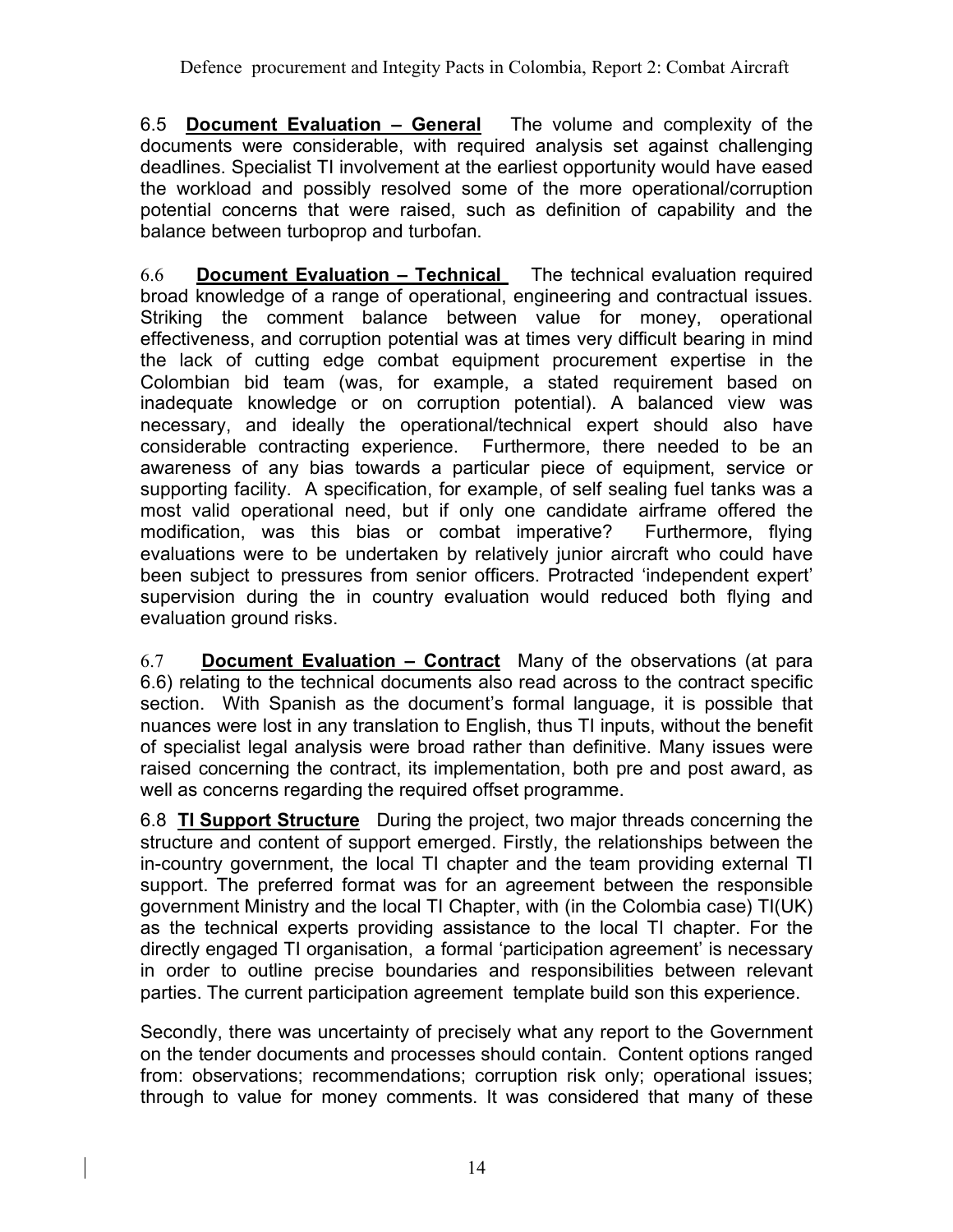areas were completely and utterly intertwined as, for example, a value for money or operational issue could indeed have a covert corruption risk (see below). Therefore a balanced approach was necessary.

6.9 **Single Source Options** The withdrawal of all bidders from the contract competition except one (Embraer) was unexpected and unforeseen. Subsequent TI support for project continuance, bid team discussion with single source supplier, raised many issues, although the Colombian Government was keen to retain TI engagement to scrutinise procurement. Considerable TPC/TI(UK) dialogue ensued. Whilst TI's general approach is to work to support a government whom they believe to be seeking to act in good faith, however, the procurement had already been compromised given the withdrawal of the bidders and therefore lacked of any degree of competition. Regrettably, TI thus felt obliged to decline to continue to support and scrutinise.

## 6.10 **The corruption perspective is different from the functional experts**

It was evident that a 'corruption eye' is a very different perspective from a functional expert's eye. The functional expert is looking for functional effectiveness, for clarity of requirement, for future proofing, for alignment with current products on the market, for the type of procurement approach being adopted. Some examples:

- A technical requirement might be clear and required, but only be deliverable by one bidder: eg self sealing fuel tanks might be sensible, but if they are only on one bidders plane then it will be a cost or evaluation penalty on the other bidders: is this being reasonably expressed or is it a subtle bias to one bidder?
- The operational test requirements are clear, sensible and have a large weight in the evaluation. However, they are made by the junior pilots doing the test, and thus are easily subject to influence from more senior officers. This may not be the intention, but it allows the decision to be dominated by just one or two relatively low level decisions, unless the evaluation is structured better.
- Some military requirements are only capable of being fulfilled by some countries. The requirement might be reasonable, but the limited number of companies who can fulfil it may be a deliberate restricting of the competition.

We have noted a similar story from other experienced TI chapters: that sometimes even though you may feel the need – and indeed to have a need – for functional experts, it is often the case that the bulk of the observations come from the experienced TI person looking for corruption risks and not from the functional expert.

## 6.11 **Should the need for the purchase be part of the scope?**

In doing the review of the documents, the first major finding was that it was crucial for the purpose of the tender  $-$  ie the operational need  $-$  to be clearly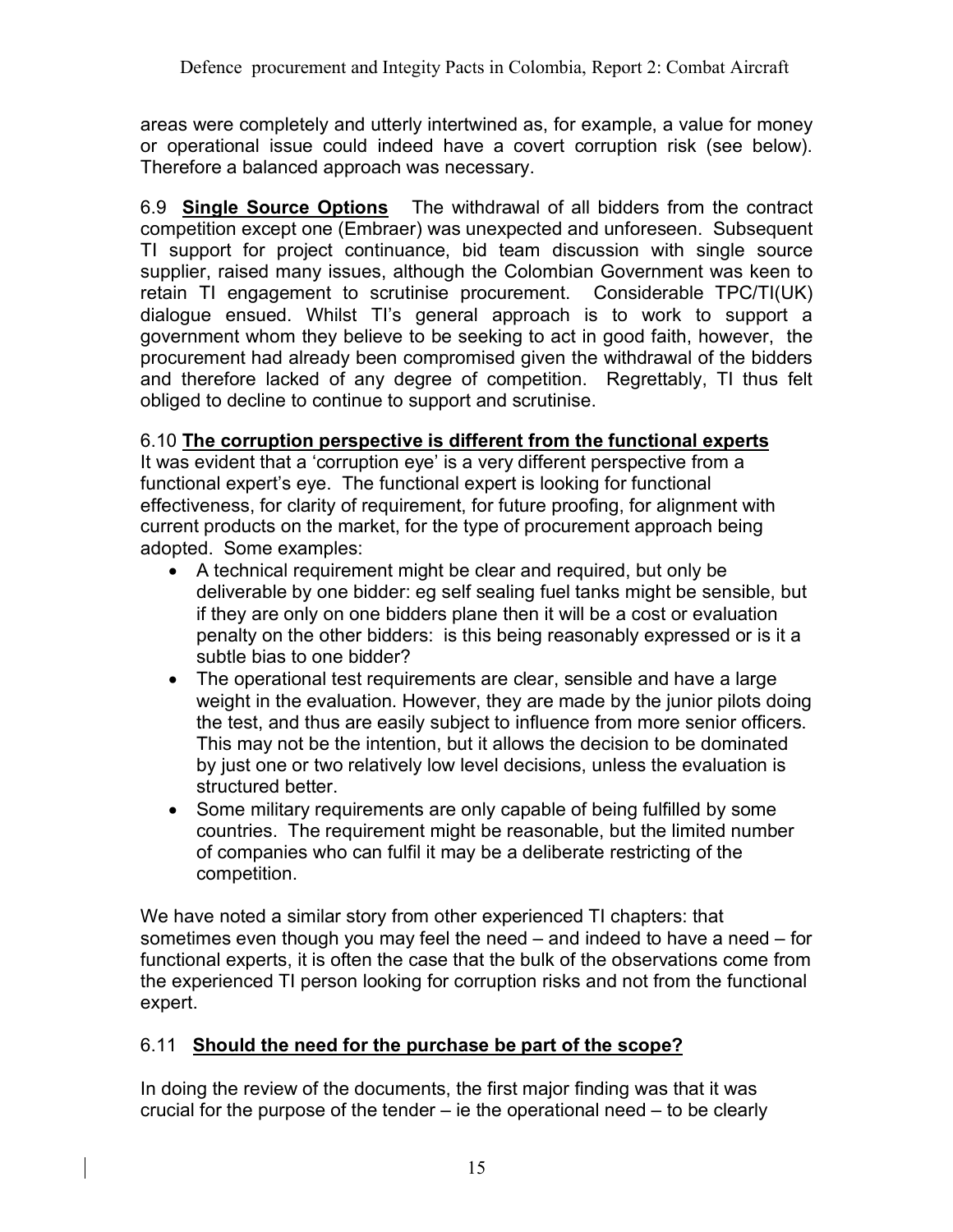documented and the rationale expressed. Without this it was much harder to comment on the extent to which the tender specification met the basic purpose of doing the purchase. Clearly a lot of work had been done on the need, but very little of this or its output was included in the tender package.

Is it the role of the Integrity team to question the need? It is well known that creating unnecessary needs is one of the classic ways in which corruption in defence is manifested. We discussed this question with several of the TI staff involved in Integrity Pacts. The general response was that the need had to be questioned at an earlier stage: the Integrity Pact was not likely to be a constructive place for querying the need, and that this needed to take place earlier on in open discussion as far as possible. In this case the need had been extensively discussed in the country and had been approved by parliament. We did not feel that there was anything out of line between the need and the capability being sort to fulfil it.

## 6.12 **Distinctions between value for money problem and corruption risk**

In reviewing the tender documents, we met this issue more than any other. The functional experts would comment that a particular specification was not an efficient or effective way to satisfy the requirement. There could have been a corruption angle, but in most cases was much more likely simply to be a different professional view on how to satisfy the requirement. The expert's view may indeed be a better way to do it, but could also just be a different professional opinion. If we believe the comment is really a value for money observation and not a corruption risk, should we be making it at all? Does the review then risk becoming simply a piece of cheap consultancy?

Our conclusion was that both perspectives are relevant and mostly complementary. In addition, the value for money aspect can be one way of 'selling' the value of such reviews to defence ministry staff. In this case the value for money comments were also well received.

6.13 **Transparency Tools and Mechanisms**. Whilst Offset Programmes are not recommended, there are at times political imperatives for their inclusion within contracts; in these cases tools and mechanisms are necessary in order to introduce transparency and eliminate corruption. Similarly, the use of Ethical Workshops for procurement officials to identify and discuss corruption elements relevant to all contract phases should be a consideration as a supportive adjunct to Integrity Pacts.

6.14 **Incorporation of Lessons Learned into Defence Integrity Pact Templates** Lessons learned from the Colombia experience were considerable and have, or will be, incorporated into TI(UK)'s template documents for Participation and Defence Integrity Pacts.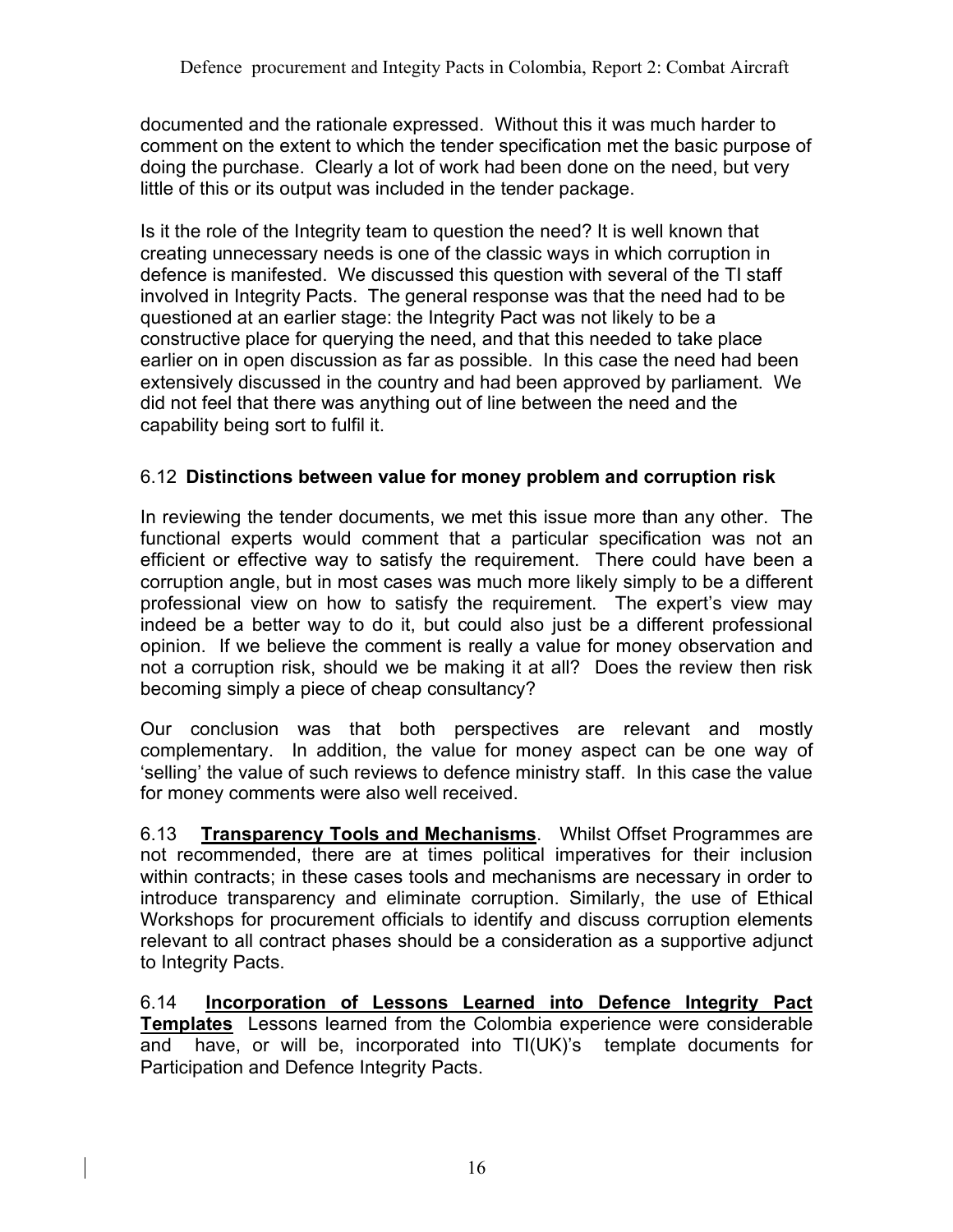#### **CONCLUSIONS RELEVANT TO THE INTEGRITY PACT APPLICATION**

7.1 This was a very worthwhile exercise, and was clearly adding to the transparency and credibility of the bid process. The cooperation between TI (UK), TI Colombia, the Defense Ministry and the Air Force was very good.

7.2 The combination of local TI Chapter and Defence/ Contract expertise from TI(UK) was crucial to the credibility and authority of the TI intervention.

7.3 We found that it was possible to make valuable and relevant comment on corruption risks in the tender documents, even in a short timescale. The scrutiny needed quite a combination of skills: military technical expertise, anti-corruption expertise and procurement/contracts expertise.

7.4 A key issue in scrutiny of the tender documents was to distinguish between operational/ value-for-money observations and corruption risk observations. These often overlapped, but it was helpful to make the distinction.

7.5 A single source procurement, or the transition of the project from a competitive to a single source one, makes the application of an Integrity pact problematic and probably not realistic.

7.6 A whole set of useful lessons have been learned which are now being taken into account in further defence work and Defence Integrity pacts elsewhere.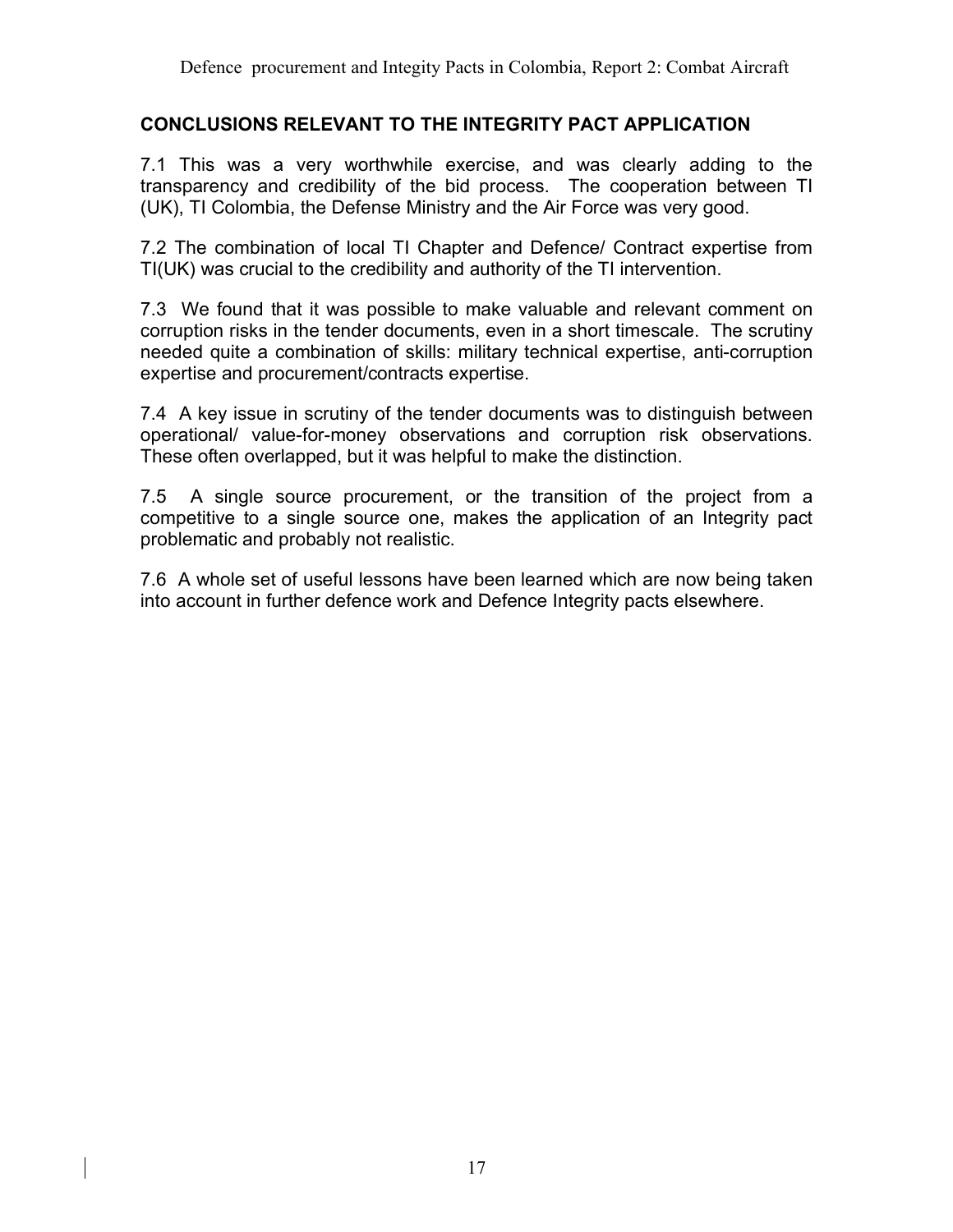ANNEXE 1

## **TRANSPARENCY INTERNATIONAL (UK)**

Prevention of corruption in the official arms trade

# COLOMBIA FINAL REPORT

MARCH 9, 2005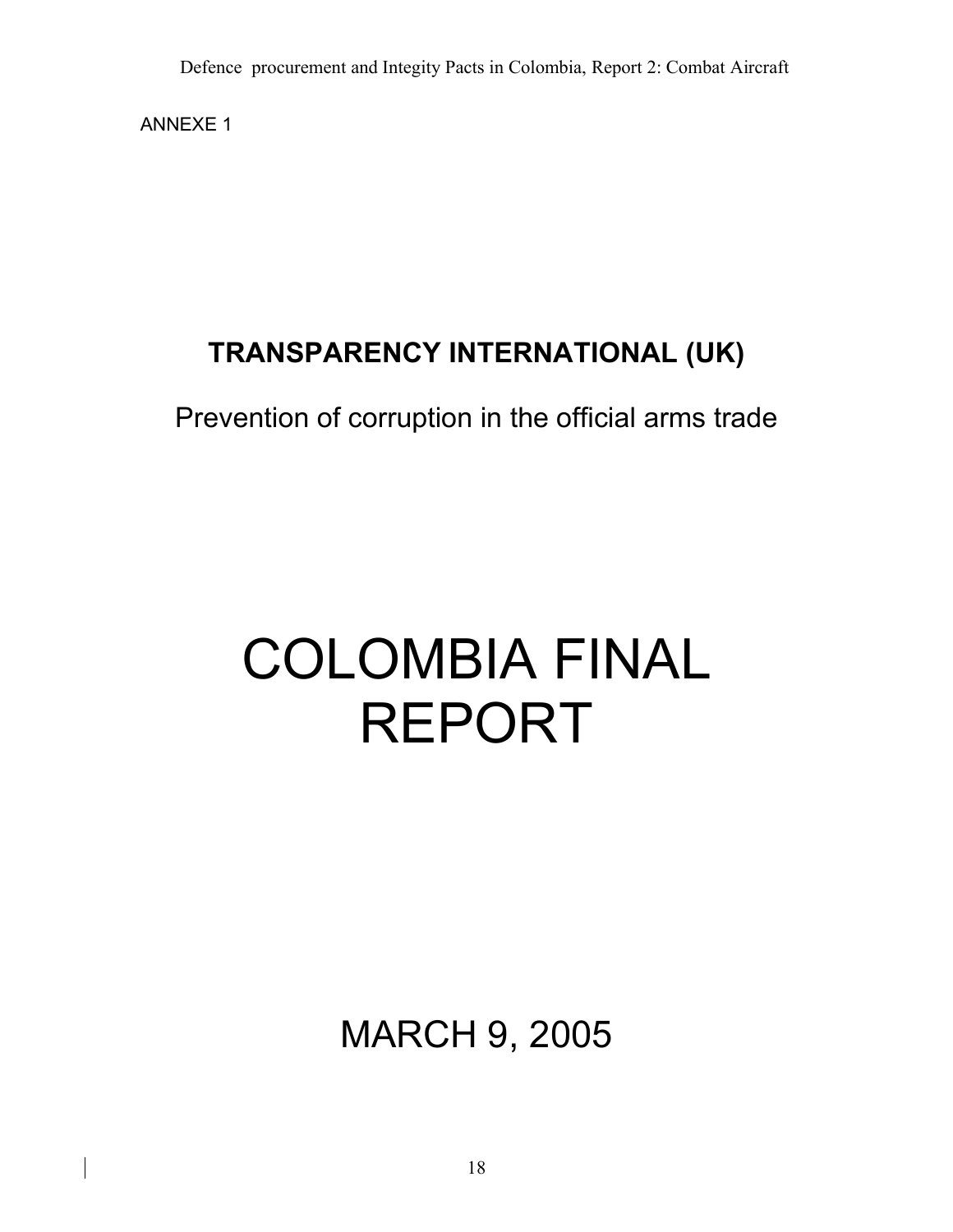## **1. CONTENTS**

## 1. Introduction

- 2. Document evaluation and visit to Colombia
- 3. Major Observations

Core purpose and required capability Future capability is insufficiently defined Flight simulation Operational evaluation **Prototypes** Tender evaluation matrix Pre and post contract award controls Offset programme

- Annex 1 Supporting operational observations
- Annex 2 Contractual and commercial observations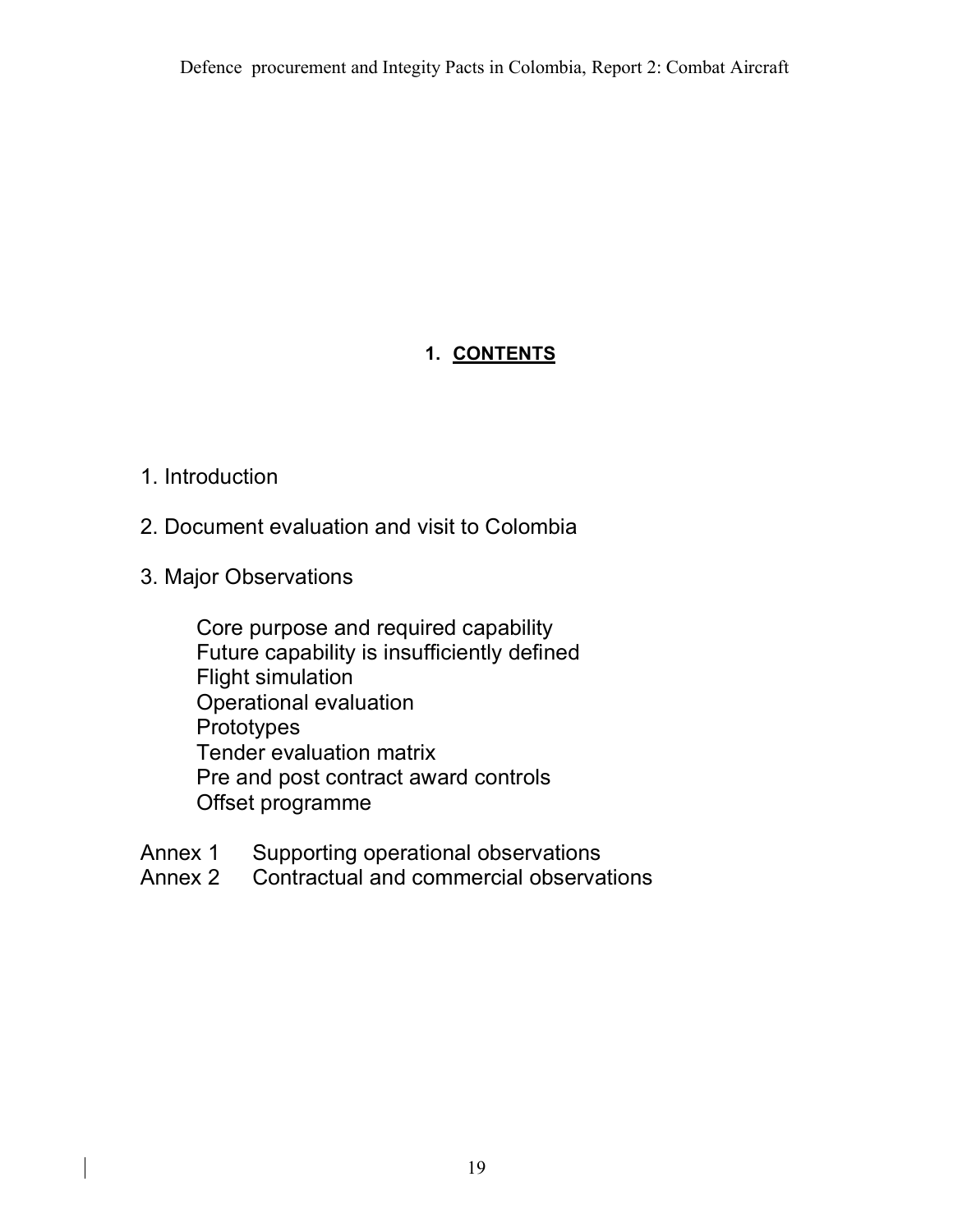## **1. INTRODUCTION**

1.1. **Background** The Colombian Ministry of Defense is proceeding with a significant aircraft acquisition**,** Contract Number 05/04 – CE-MDN-FAC, for the acquisition of a minimum of 22 new combat aircraft. The Colombian government is concerned that this acquisition be as free of corruption as possible. To this end, the Government has appointed two respected independent assessors. One of these assessors has requested the involvement of the Transparency International (TI) national chapter in Colombia, Transparencia por Colombia (TPC), and the use of some of the 'tools' of TI in this acquisition. These tools include the use of an 'Integrity Pact' (IP) to be signed by the Government, its relevant departments and agencies and all the bidders. A successful implementation of an IP would be founded upon scrutiny of the key bidding documents for signs of bias and to mitigate corruption risk. TPC has experience of IPs, but not in the area of defence procurement.

1.2. **Involvement of Transparency International (UK) (TI(UK))** The UK national chapter of TI (TI(UK)) is separately engaged in an international project to find ways of preventing corruption in the official arms trade. This work, funded by the UK Department for International Development (DFID), covers two main areas of work: 1) Engaging with defence companies with the objective of bringing them together in an anti-corruption consortium, and 2) Promoting the use of IPs in defence procurement as a way to achieve corruption-free procurement. In developing this work, TI(UK) has brought together professionals experienced in the areas of procurement and defence operations.

1.3. **Assistance to TPC** TI(UK) has accordingly been requested by TPC to assist by making observations on the draft bid documents, recognizing that the way in which the requirements are drafted and the evaluation procedures are defined can in themselves offer considerable opportunity for bias or improper influence on the result. In order to be able to offer solidly based observations, the documents have been examined from a technical perspective as well as a contractual point of view. However, the observations are in no way directed towards the technical specification of what should or should not be provided, but are made so as to increase the precision of the specification and to identify areas where that lack of clarity could lead to a corruption risk.

1.4. **Observations**. The Ministry of Defense seeks to limit scope for corrupt bidding practices and through fair competition to drive down procurement costs. TPC welcomes the opportunity to extend its experience of IPs in Colombia to defence procurement. TI(UK) is pleased to cooperate in this exercise to demonstrate its belief that IPs offer a practical way to eliminate or limit bribery in defence procurement; if successful TI(UK) would seek to promote the wider use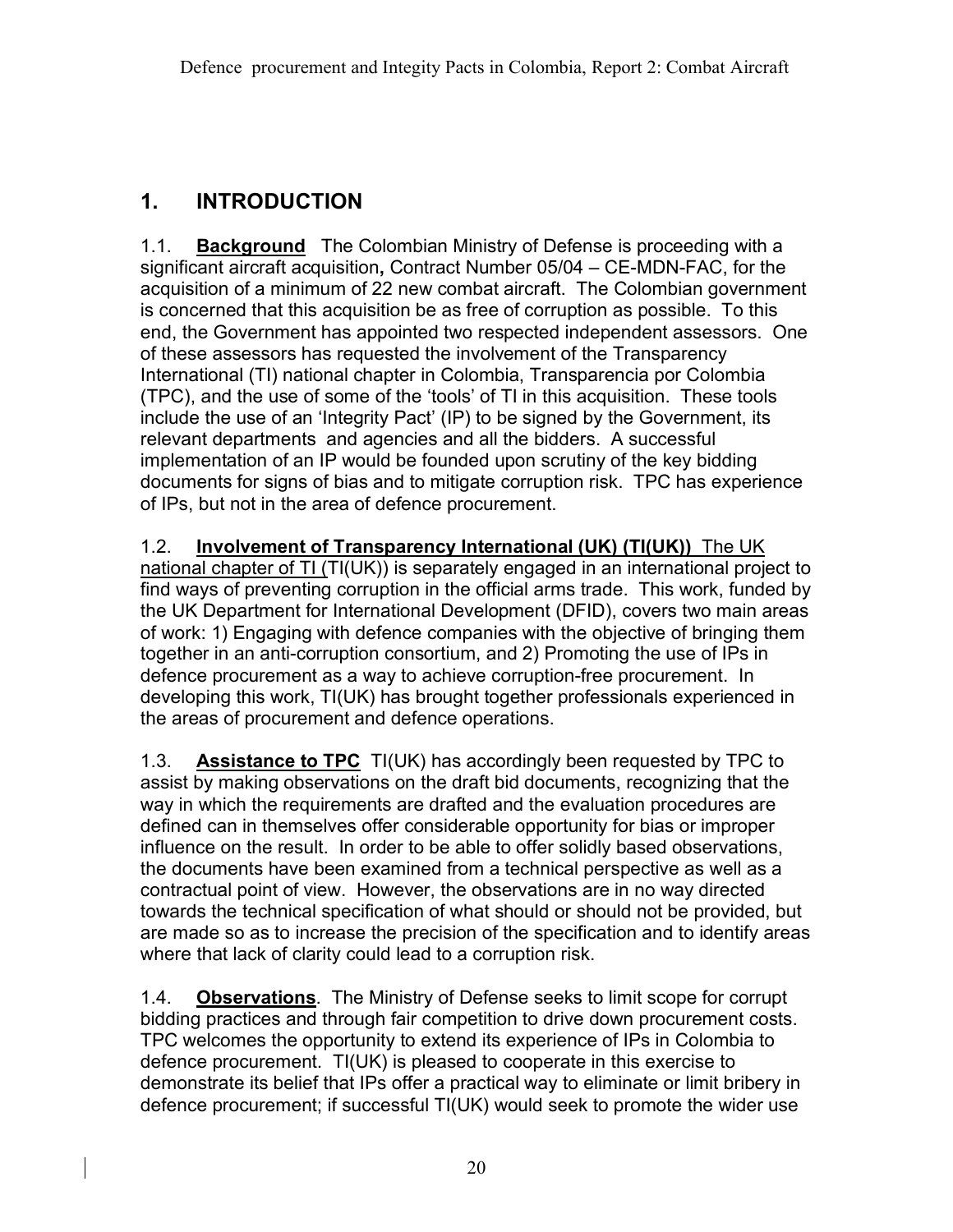of IPs through its international contacts in the industry and through the TI movement. This process will also help TI(UK) in developing its understanding of how best to provide assistance to other governments undertaking such major procurements. This coincidence of objectives has encouraged TI(UK) to undertake the essential first stage scrutiny for this acquisition free of charge toTPC, using the funding provided to TI(UK) by DFID. TI(UK) believes that its participation will demonstrate that this sort of scrutiny can lead to a more transparent and corruption free procurement environment.

1.5. **Disclaimer** TI(UK) is pleased in good faith to offer the observations in this Report to TPC. In so doing it has however to be clearly understood that TI(UK)

- has not taken and does not take any position on the decision of the FAC, the Ministry of Defense or other relevant departments or agencies to proceed with the acquisition of combat aircraft;
- is a UK not for profit, non-governmental organization working in the UK and with the TI movement to stem the damaging consequences of corruption;
- is not a consultancy, is not qualified to offer consultancy services and does not do so in this Report or in any oral or written statements made prior to or incidentally to this Report;
- has had limited time and resources to review documentation and has not seen all relevant documentation; and
- has not taken local legal advice on Colombian law, administration and practice governing defence procurement.

It is accepted that effective scrutiny of bidding and related papers calls for technical and operational knowledge and experience. However, any technical and operational observations in this Report or in any oral or written statements made prior to or incidentally to this Report are made with the strictly limited purpose of informing the design of the procurement process and to illustrate areas of potential corruption risk. No such technical or operational observations should in any way be construed as recommendations as to whether and if so what equipment should be specified or purchased by or on behalf of the Government of Colombia with which it has no contractual or other formal relationship. No reliance should be placed on such observations.

Accordingly neither TI(UK), nor its Project Leader, Defence Contracts Specialist and Air/Defence Specialist can accept any responsibility for the consequences of any action claimed to have been taken in reliance on the contents of this Report or on any oral or written statements made prior to or incidentally to this Report.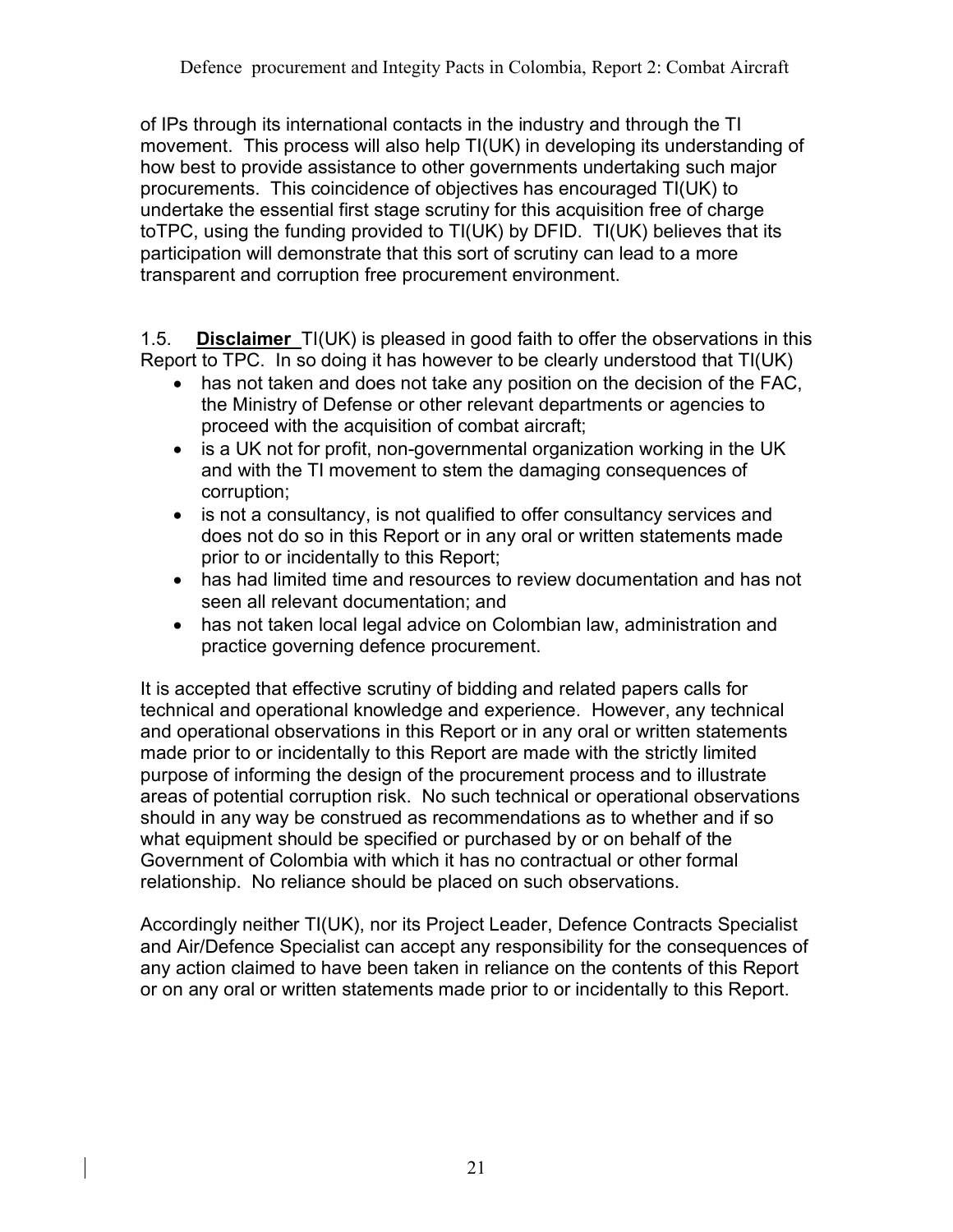## **2. DOCUMENT EVALUATION AND VISIT TO COLOMBIA**

2.1 **Evaluation**. Initial document evaluation was undertaken by a team of three independent knowledgeable persons from TI(UK), whose CVs were reviewed and agreed by the Colombian Ministry of Defense: Mark Pyman (Project leader, TI (UK)), Patrick Brown (Defence Contracts Specialist) and Air Commodore Alan Waldron (Air/Defence Specialist). Work undertaken was based on the bid Preliminary Terms of Reference, dated January 2005, and supporting documents, as received by TI (UK) on January 13.

2.1.1. **Evaluation Rationale**. The report rationale was to assist in the reduction of bribery or corruption likelihood. Comments have been made directly where a particular corruption exposure was possible, and where any purpose/aspect was unclear and could thus be misinterpreted. In addition, 'Value for Money' improvements have also been noted as they may serve to reduce the scope for inappropriate usage of funds.

2.1.2. **Initial Review Timescale/Potential**. The bid documents were complex and reviewed by the team at very short notice. Full and detailed evaluation was not possible, but it is thought that the comments offered have the potential to mitigate the corruption risk and to improve value for money. The initial report, forwarded to Colombia at the end of January, was structured as a set of principal observations, separated into Operational, Commercial and Management aspects. Additional comments were made in Annexes.

2.1.3. **TPC/FAC Response**. Following receipt of the initial review, the comments were considered by both TPC and the Colombian Air Force (FAC). The latter responded with supplementary information agreeing with some of TI (UK)'s comments, rejecting others, or justifying their initial specifications. Further work based on these remarks was then undertaken by TI (UK). TI (UK) was then invited to Colombia to take issues forward with TPC, Colombian Government officials and the FAC. This document replaces all previous reports and communications.

2.2. **TI (UK) Visit to Colombia**. It was thought that the best way to deal with remaining issues would be for TI(UK)'s Air/Defence Specialist, Air Commodore Alan Waldron to visit Colombia which he did from 8 – 11 February 2005.

2.2.1. **Visit Format**. The visit format, arranged by TPC, consisted of three working days. Technical, contract and corruption aspects were discussed with the Director of TPC (Rosa Ines Ospina) and the coordinator (Luis Avella) during the morning of the first day. During the afternoon, an extended major meeting was completed with the FAC Commander, several other Generals, the Acquisition Project Leader, specialist military officials, Ministry of Defense officials, specialist contract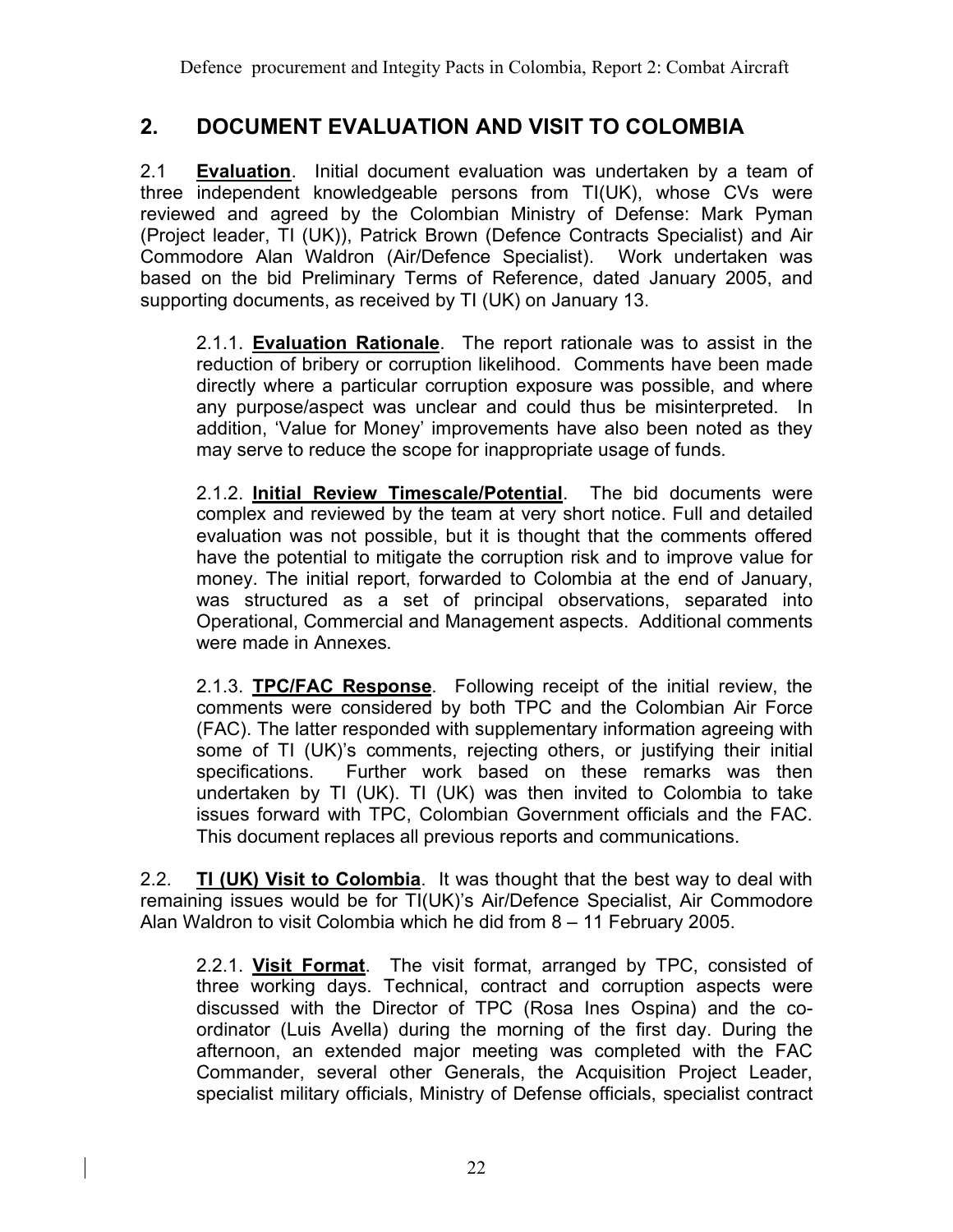Defence procurement and Integity Pacts in Colombia, Report 2: Combat Aircraft

lawyers, one of the two Government appointed Independent Anti Corruption Assessors, Head TPC and supporting staffs. Prior to discussions during the afternoon of Day 1, the FAC completed an excellent briefing outlining numerous operational and technical areas relevant to the acquisition programme together with a clear indication of the desire for early aircraft delivery. The second day was taken up completely with FAC detailed discussions. The third day involved immediate feedback to TI (UK) and debriefs with TPC prior to departure to the UK

2.2.2 **Persons Consulted**. Persons consulted included:

JULIO MANUEL AYERBE – Independent Assessor

General EDGAR ALFONSO LESMEZ ABAD – Comandante FAC Mayor General JORGE BALLESTEROS RODRIGUEZ - Gerente del Proyecto Brigadier General RICARDO RUBIANOGROOT – Presidente Comité Técnico Coronel LUIS FERNANDO MEDRANO JARAMILLO – Miembro Comité Técnico Coronel JULIO RIVERA JIMENEZ – Miembro Comité Económico Coronel JUAN GUILLERMO GARCIA SERNA – Miembro Comité Jurídico Coronel GUSTAVO DE LA HOZ RENGIFO – Miembro Comité Técnico Teniente Coronel RICARDO CASTRO PULIDO – Asesor Gerencia del Proyecto Mayor CARLOS SILVA RUEDA – Asesor Gerencia del Proyecto Capitán JOSE ERNESTO PARRA ACUÑA - Miembro Comité Técnico Capitán ABELARDO MORENO LEMOS – Asesor Jefatura de Operaciones Logísticas Teniente NELSON GARCIA HIROCHE – Miembro Comité Económico Doctora MARIA DEL PILAR HURTADO – Secretaria General MDN Doctora NURY BLOISE – Jefe Grupo Contratación Estatal MDN Doctora IRMA TRUJILLO – Miembro Comité Jurídico Doctora YOLANDA VERA – Asesora Financiera del Comité Económico Ingeniero CARLOS SILVA BARRERA – Miembro Comité Económico

2.3. **Recommendations/Work Undertaken**. Numerous recommendations were made prior to the in-country meeting. It was most pleasing to note that much work appeared to have already been initiated by both the Colombian Government and the FAC to start to address some of the issues raised. However, only verbal or anecdotal confirmation of any change in status was available during the meeting. Recommendations are designed to facilitate change and it is acknowledged that some of the proposed revisions may have already been completed.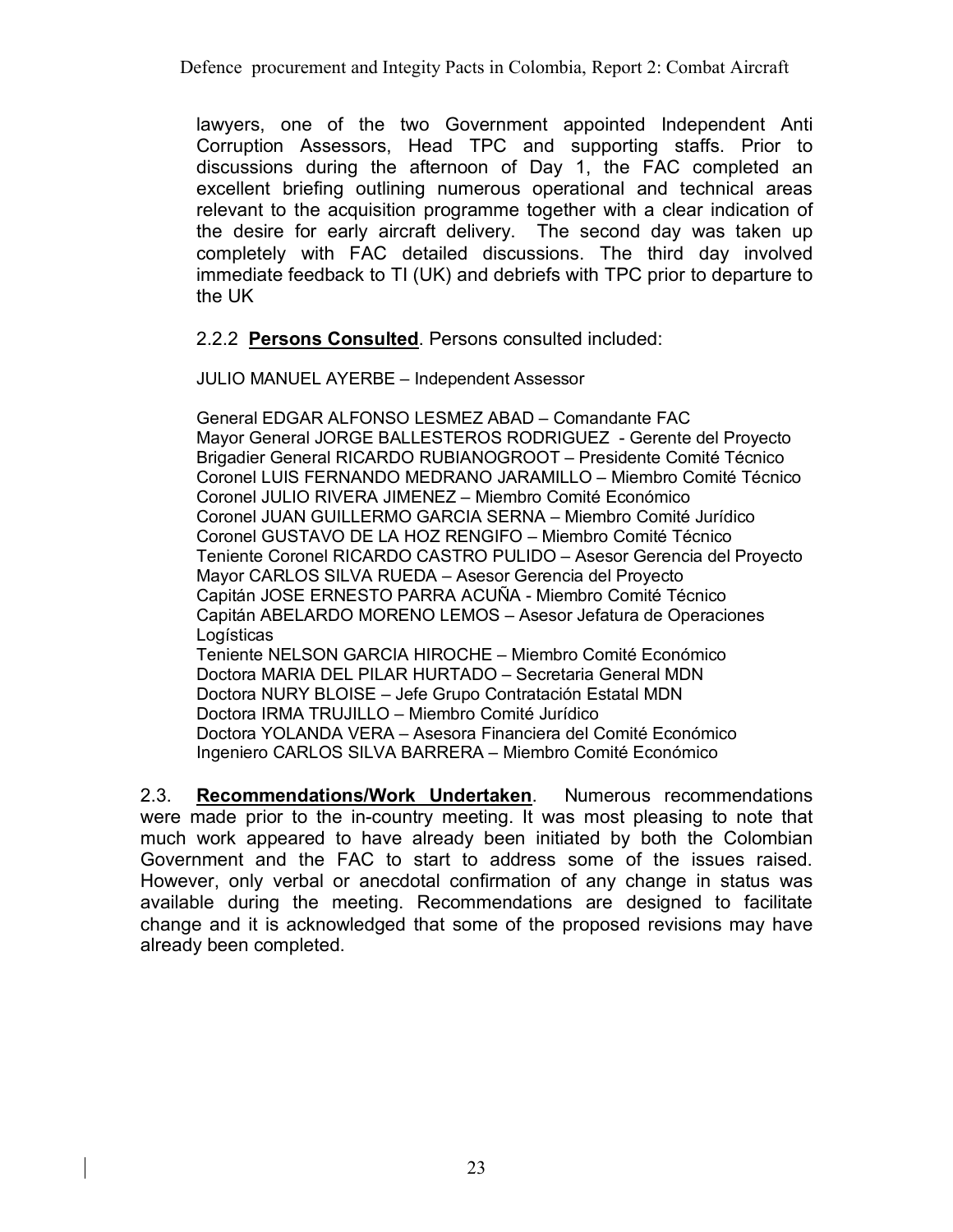## **3. MAJOR OBSERVATIONS**

Introduction: Many of the Major Observations in this part of the Report rely heavily on the appreciation of complex operational and technical issues. The TOR requirements for operational need, capability and numbers require clarity and precision. Inappropriate or poor specifications could easily lead to acquisition of airframes and/or systems that are poor value for money thus engendering a marked lack of transparency and an associated significant corruption risk. These observations are aimed at protecting against potential corruption, either at the bidding stage or throughout the contract life. The observations in Annex 1 underpin and elaborate the areas where the specification is not clear, and seek also to be helpful in raising for consideration areas for greater clarity and/or greater value for money.

3.1. **Core purpose and capability.** The bid Terms of Reference documents were considered unclear especially on core purpose and required aircraft capability. Whilst air to ground operations were addressed, air to air capability requirements were vague. Clarity was considered to be essential in order to inform bidders and ensure evaluators were clear on precise testing needs. Unless refined and expanded in the bid documents, this is considered to be a significant corruption risk. The following points illustrate how lack of precision in the specification can trigger a corruption risk

3.1.1 **Future Growth Potential**. In addition to refining the document to provide uniform guidance to bidders, it was also considered important for the FAC to consider any future long term growth potential. Whilst a performance may be acceptable to current operational regimes, the potential performance enhancements of target aircraft over 20 years (now revised to 30) was likely to be considerable. Also, in the ground attack role, it was unlikely that heavier payloads would be possible unless long term growth and capability were addressed. The corruption risk is that if the growth potential is not considered at the bid stage, later modifications may be at inflated prices and directed to a preferred contractor.

3.1.2. **Operational Analysis**. During discussions in Bogota, the FAC indicated that a full operational analysis covering aircraft requirements, capabilities, numbers and basing had been completed and subsequently approved by Ministry Officials. Two large volumes were produced (unsighted by TI (UK)). In order to provide assistance to bidders and transparency of requirements it was recommended that an unclassified synopsis be prepared for public and bidder use. Failure to provide a clear analysis of aircraft requirement and capability could be viewed as a significant corruption risk. It is understood that the FAC agreed to this.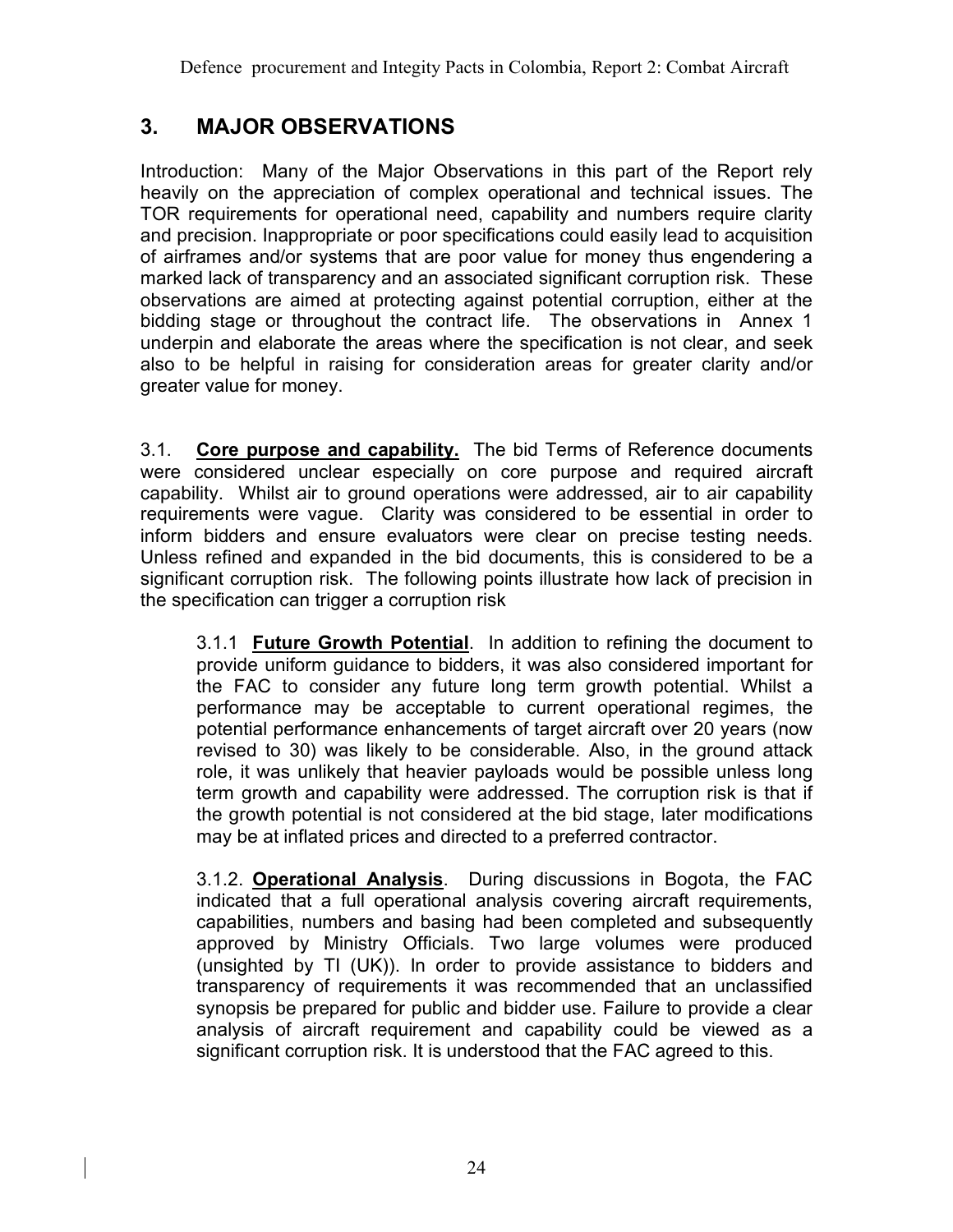3.1.3. **Recommendations**. In order to reduce corruption risk, it was recommended that:

3.1.3.1. All bid documents be refined to provide uniformity of information and total clarity.

3.1.3.2. Future growth potential (airframe, engine and systems) be considered by the FAC during the bid and evaluation process.

3.1.3.3. An unclassified synopsis outlining the operational analysis, and results determining aircraft capability and numbers be included as part of the bid documents

3.2. **Future Capability is insufficiently defined**. The team considered that foreseeable future capability needed to be more thoroughly addressed, or there was a risk of costly modifications later. Later costly modifications are one way in which a corrupt bidder can make a low cost initial offer but then make substantial profits afterwards on the later upgrades.

3.2.1 **FAC Perspective**. The FAC confirmed that a preliminary version of the bidding documents stated "**that the arms delivery system may be upgraded with future use armament"**. Also, that future capabilities were difficult to forecast since technological development was a key driver. Usefully the specification already incorporated a MIL-STD-1553 bus*]* thus enabling "Plug and Play" systems to be utilized in the future. Further, the FAC believed that operations were to be conducted in a relatively unsophisticated environment which did not necessitate leading edge technology.

3.2.2. **Future capability – Value for Money**. Whilst 1553 bus specification may well be appropriate, there may have been weapons, systems or capabilities that the FAC might consider in the future but could not be currently funded. Building in specifications during manufacture was viewed as cheaper than a large modification programme mid life. Weapons loads, and possibly capability, would therefore remain stagnant until an improvement programme was funded. If future capability was not to be considered it should be done so in the knowledge that it would probably be much more expensive to retrofit in the future.

3.2.3**. Way Ahead**. During discussions it was acknowledge by the FAC that there may well be a need for upgrades in the future (Sidewinder missiles being postulated). It was recommended that an analysis be conducted in order to determine what, if any, requirements were likely in the near to medium future so that consideration could be given to the inclusion of any aspects during the initial aircraft build as a value for money option. It is understood that the FAC agreed to do this.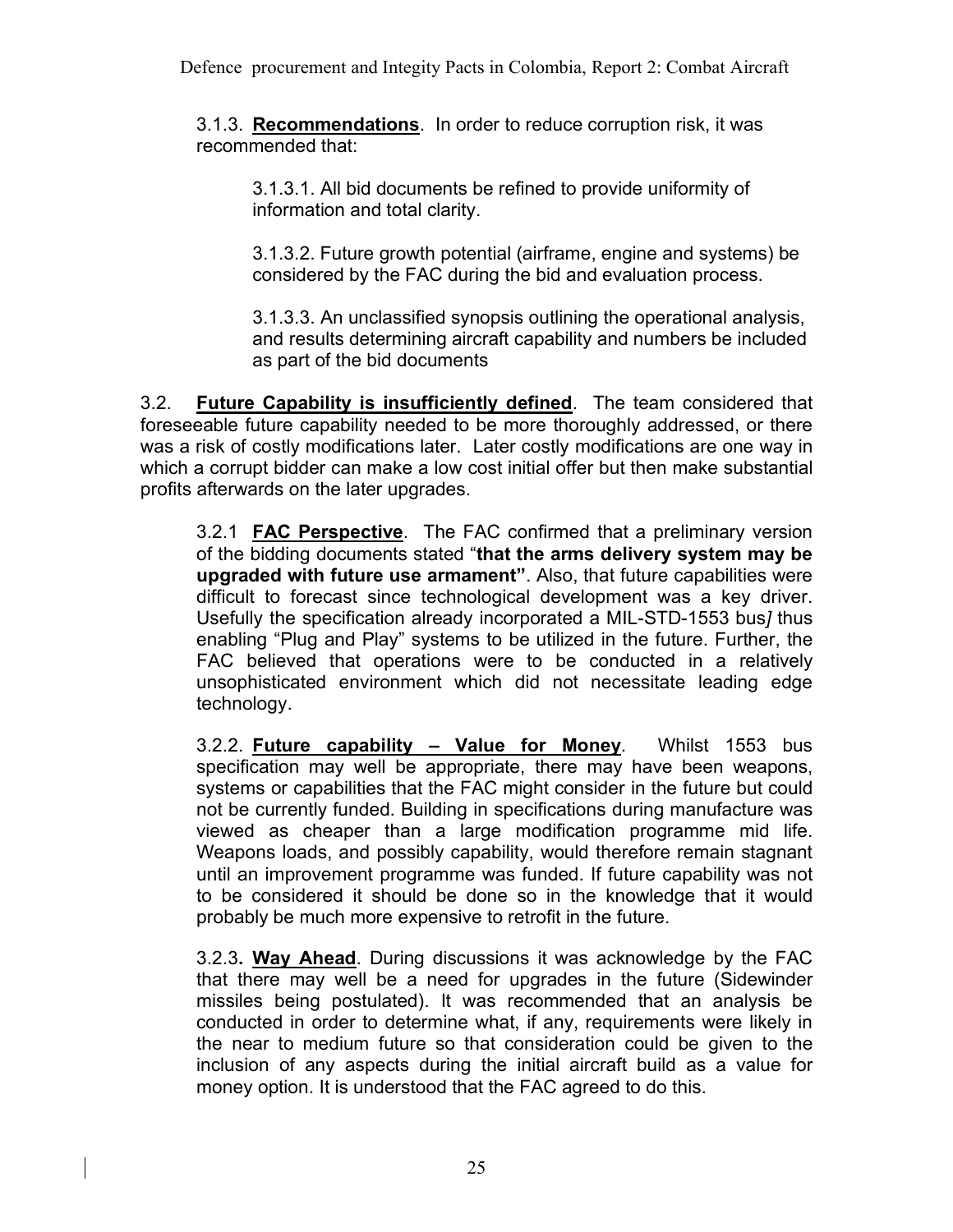Defence procurement and Integity Pacts in Colombia, Report 2: Combat Aircraft

### 3.2.4 **Recommendations**. It was recommended that:

.

3.2.4.1. An analysis be conducted to determine if any potential future requirements could be incorporated in the aircraft build and specified in the bid document, as a way of reducing corruption opportunities.

3.3 **Flight Simulation**. Whilst a requirement for training workstations was included in the specification together with a single CPT (Cockpit Procedures Trainer) there was a worrying lack of simulation for pilot training and operations. Virtually without exception, any new type entering service was preceded by the procurement of a synthetic trainer. Whilst expensive, it permits safe introduction to basic skills and crew cooperation; allows continuation and emergency training within a controlled environment; and, depending upon specification, the simulated delivery of weapons and mission rehearsal. Furthermore, in the event of unforeseen aircraft grounding, pilot skills could be maintained. Whilst this is not specifically an anti-corruption issue, it has the potential to give much greater value for money.

3.3.1 **FAC Assessment.** The FAC verbally confirmed simulation would be included within the contract package.

3.3.2 **Simulation Considerations**. It was pleasing to note that the FAC indicated that contract adjustment to include simulation had already been initiated. However, there was no clear view of what simulation capability/system was required and how it would dovetail into the operational and training packages. Unless a clear and precise specification was formulated it was likely that any bidder would, under the terms of the contract, be able to supply a system that would not give the full operational and training benefits to the FAC. The requirement should also include, installation (and associated costs, including groundworks and buildings), commissioning, regular engineering and maintenance costs, software and hardware upgrades, through life support and training for instructors. It was recommended that the FAC urgently considers these aspects.

3.3.3 **Simulator Implications on Airframe Numbers**. Simulator use (depending upon type and capability) could reduce airframe flying requirements, especially for type conversion, routine training and operational rehearsal. This would impact on the minimum fleet numbers originally specified. It was recommended that the FAC considers the impact of simulation on fleet numbers.

3.3.4 **Operational Planning**. Whilst not simulation, it was clear that the original bid specified two operational planning tools and software for the main bases with deployed locations relying on conventional rulers, maps and manual inputs to the Multi Function Display (MFD) and systems. This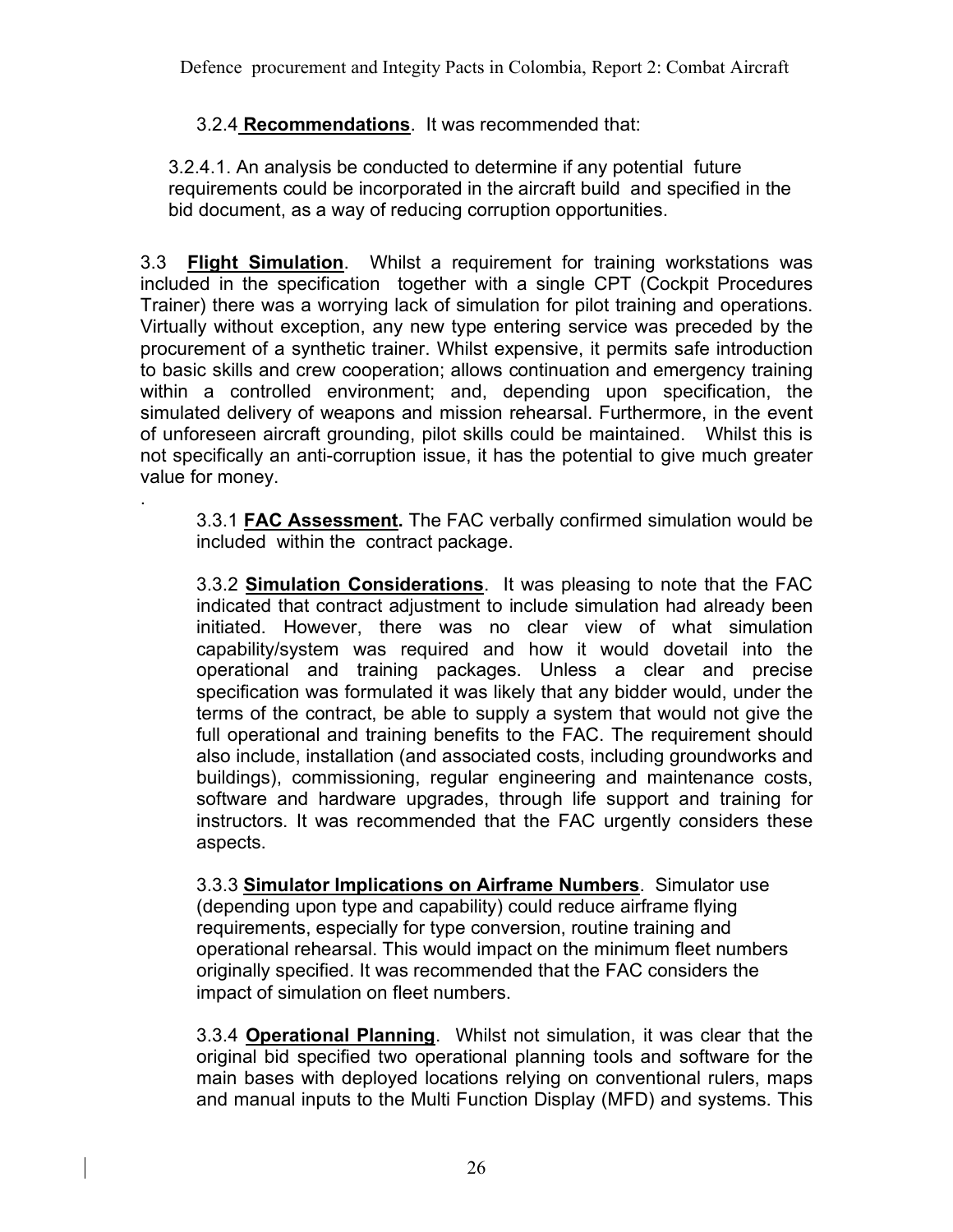Defence procurement and Integity Pacts in Colombia, Report 2: Combat Aircraft

clearly significantly detracts from the operational readiness and capability of the airframe. It was strongly recommended that the FAC acquire sufficient mobile planning tools (laptop based?) to equip all deployed locations together with some (numbers unspecified) centrally held spare tools.

3.3.5 **Recommendations**: It was recommended that:

3.3.5.1. Precise simulation requirements (including operational, installation, running and upgrades) be specified.

3.3.5.2. The impact of simulation on fleet numbers be considered.

3.3.5.3. Sufficient mobile planning tools be acquired to equip all deployed locations together with spares (held centrally).

3.4. **Operational Evaluation.** Within the bidding documents package, the operational evaluation criteria were mostly based on simple measures of aircraft performance. It was considered that the very strong weight being given to relatively straightforward performance tests was a significant corruption risk. Relatively simple conclusions reached by operational staff that have a high weighting in the evaluation matrix are susceptible to being influenced by more senior officers, particularly where these are of a subjective rather than objective nature. It was also considered preferable to use these operational criteria as a yes/no requirement – i.e. not 'scored' - prior to entering the economic evaluation.

3.4.1 **FAC Perspective**. The FAC was content with the proposed procedure as the requirement was to evaluate performance within the operational use theatre (Colombian topography).

3.4.2 **Corruption and Capability Factors**. Operational evaluation, corruption risk and capability requirement generated considerable discussion. The open willingness of the representative from the Ministry of Defense and the Commander of the FAC to assimilate and consider complex options that could possibly contribute to the potential reduction of corruption and the improvement of capability was particularly helpful.

3.4.2.1. **Evaluation Process** It was recommended that a multi stage process with clear breaks between elements was preferable to a single assessment. It was also clear that there was no laid down requirement for aircraft capability or performance, ie the minimum specification acceptable for FAC operations. Of note, the FAC indicated that initial work had been along these lines, but they were advised against it was a potential corruption issue. *Commander* FAC helpfully indicated that he would raise the 'phased approach' at Ministerial level in order to attempt to change the current mechanism. It was recommended that, following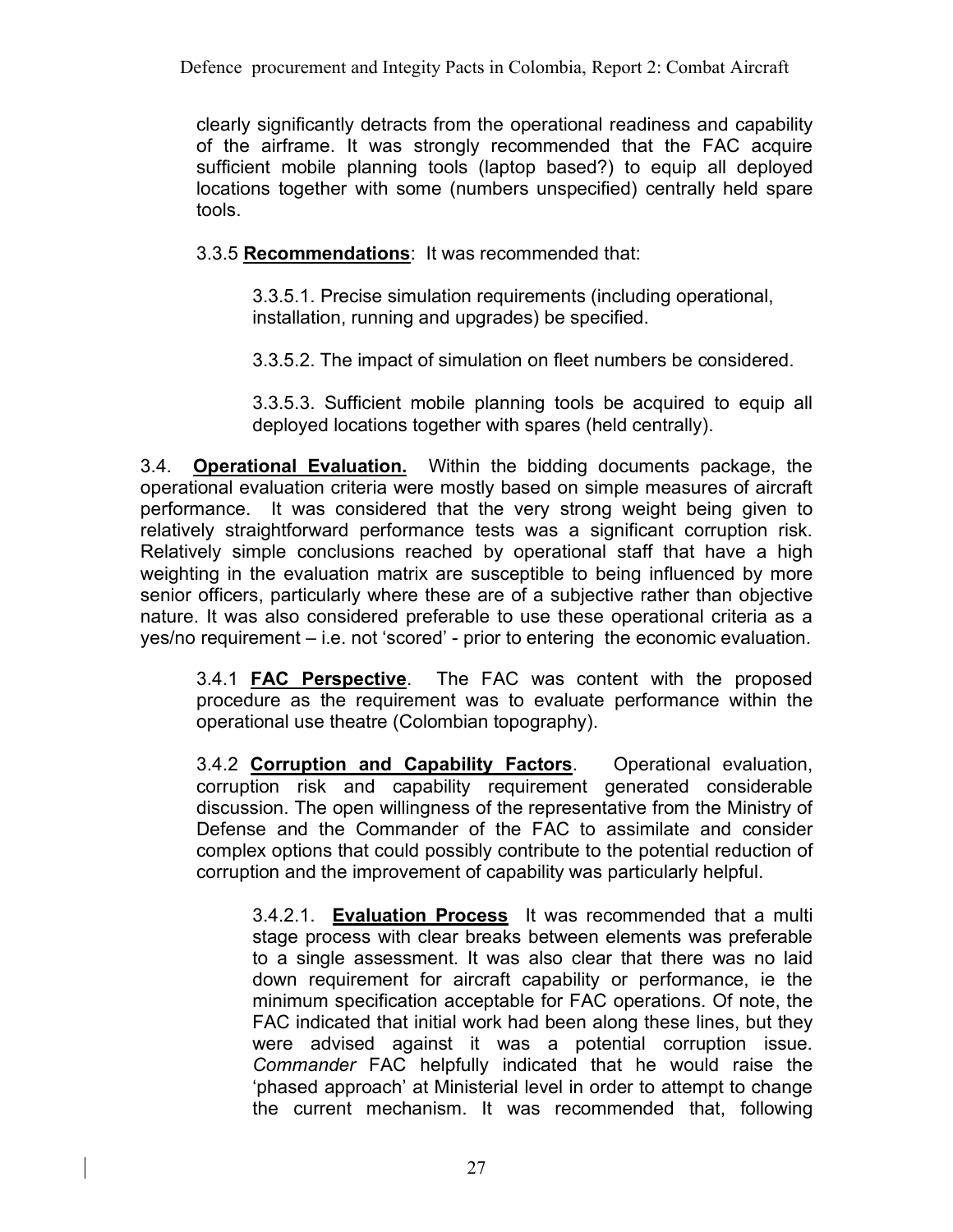acceptance of specification of minimum performance and capability, candidate aircraft should be tested with a simple yes/no evaluation in order to confirm that they meet the laid down criteria. Testing could then progress to the more complex and detailed operational enhancement/value for money phase. The process could then move to the economic evaluation.

3.4.2.2. **Evaluation Component Weighting** Points awarded for each evaluation element were currently based on a single stage process. It was recommended that the points be reassessed in order to appropriately weight value for money and operational enhancements as the aircraft (if it had progressed to operational evaluation stage) would already have met the FAC's minimum requirements. Furthermore, it was considered that the weighting (70% to operations and 30% to economic) factors were inappropriate and a possible corruption risk, due to the potential for relatively 'simple' but biased operational assessments to overwhelm other elements of the assessment. The preferred option would be 50/50 or 40/60 to operations/economic. It is understood that Ministerial officials and the FAC were very receptive to the suggestions and would consider them fully. The aircraft testing and contract evaluation stages will require considerable independent oversight in order to ensure no corruption/pressure.

3.4.3 **Recommendations**. It was recommended that:

3.4.3.1. Specifications determining aircraft capability requirements with minimum levels acceptable to the FAC be produced.

3.4.3.2. The current single evaluation be split, ideally into phases: confirmation minimum specifications have been achieved; operational/value for money; economic.

3.4.3.3. Evaluations points be refined to address the requirements above.

3.4.3.4. Evaluation balance be adjusted away from 70%/30% (operational to economic) to 50/50 or 40/60.

3.5 **Prototypes.** It was considered that allowing prototype aircraft within the competition added a potential additional corruption risk to the contract, operational capability and cost.

3.5.1. **Original Contract Specification**. The original contract specification (Numeral 3.8.3) stated **"the Bidder must provide evidence of experience in the manufacturing and marketing of at least 12**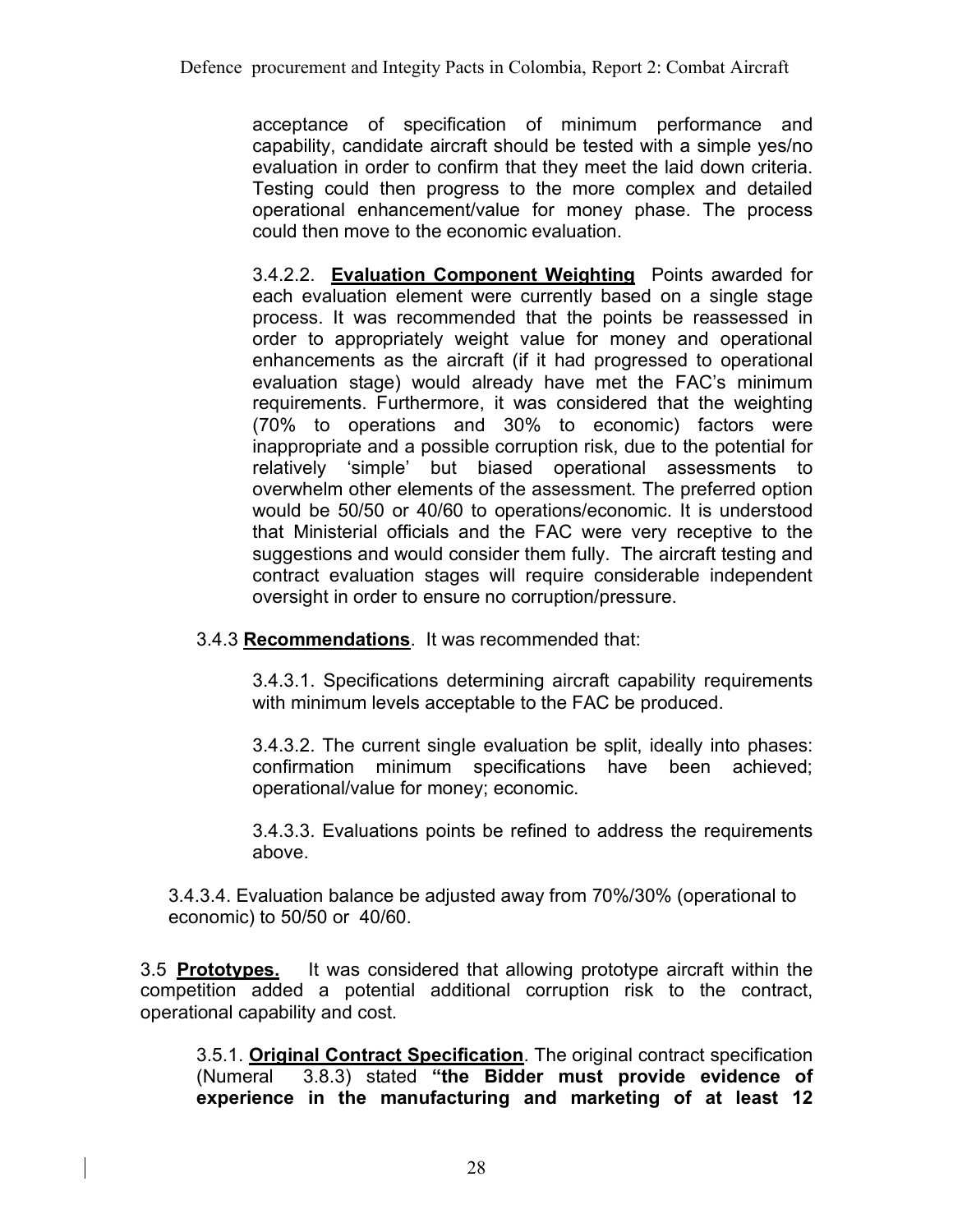Defence procurement and Integity Pacts in Colombia, Report 2: Combat Aircraft

**aircrafts with the same characteristics in the past 10 years".** The FAC considered that this now effectively eliminated the possibility of acquiring prototype airframes.

3.5.2. **Prototype Uncertainties**. It was considered that there was considerable difference between a manufacturer that has produced aircraft with the 'same characteristics' and the manufacture of a brand new prototype airframe with new systems which, as a whole combat unit, are as yet unproven. Prototypes were considered most likely to bring with them a potentially high development risk and possibly cost over runs – neither of which were advantageous to the FAC when operational need and delivery timescales were considered. During discussions, it was understood that, considering the advantages and disadvantages of the option, the FAC would not take forward the use of prototype airframes.

3.5.3. **Recommendations**.It was recommended that:

3.5.3.1. Consideration be given to not including prototype airframes in the competition in view of the required operational need and delivery timescales.

3.6. **Tender Evaluation Matrix**. It was considered that, within the tender evaluation matrix, the economic (versus operational) weighting percentage was insufficient. Too high an operational weighting allows a corrupt operational assessment on a simple operational evaluation to unduly influence the entire evaluation result. Also, that within the economic criteria, a higher weighting value should be given to whole life costs.

3.6.1 **FAC Considerations**. It was understood that the FAC had already commenced work to assign greater weight to life cycle costs. Factors to be addressed included: flight hours costs (aviation fuel, maintenance, major component costs, structure life), and in theatre demonstration flights to confirm fuel consumption.

3.6.2 **Whole Life Costs – Additional Factors**. The work to address whole life costs over a 20 year period was welcomed. However, in addition to the major factors and components, other areas taking account of the cost of peripherals such as software, all consumables, documentation, mean time between failures, upgrades, engineering support etc etc should be included. The FAC indicated that they would seek, through diplomatic channels, experiences from nations currently using candidate aircraft. (AFTERNOTE: whilst not discussed, it is suggested that FAC also seek information on build quality).

3.6.3 **Recommendation**. It was recommended that: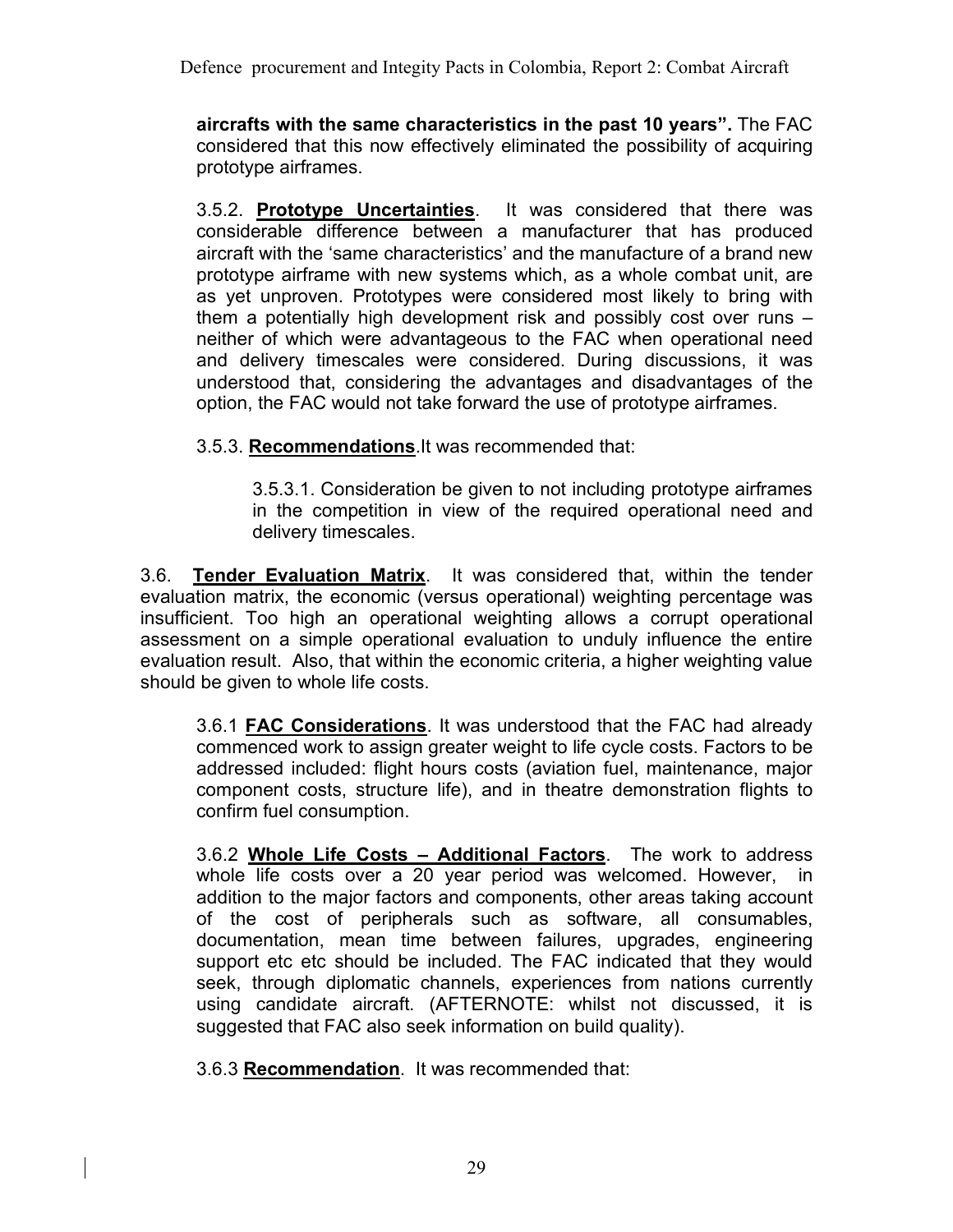3.6.3.1. Whole life costs be adjusted to include all factors contributing to the use of the aircraft, not just the major elements.

3.7. **Pre and Post Contract Award controls** It was considered that both the pre and post contract award phases outlined in the contract documents required further detailed work, especially to address the management of the main contract and the later support contracts. Poor contract controls are a major corruption risk.

3.7.1 **FAC Response**. The FAC indicated that Contract post award controls would be designed.

3.7.2 **Contract Monitoring – Additional Factors**. The introduction of a mechanism to administer and control post contract support was welcomed. Precise delegations, team compositions etc would need careful formulation and strategic oversight. Also, the process needed to be identified and approved at the earliest opportunity and at the highest level, with an exceptionally tight chain of control and the utmost degree of transparency being essential; as would day to day control of the contract, both pre and post award. It was further recommended that contract monitoring teams should be embedded within the project team at the earliest opportunity in order to assimilate methodology and background. Also, processes for implementing contract changes, determining penalties and recovering monies, routine audits (at all levels) and contract monitoring team supervision should be considered.

#### 3.7.3 **Recommendations**. It was recommended that:

3.7.3.1. Contract monitoring teams be established and embedded within the Acquisition Team as soon as possible. They should continue in place after contract award.

3.7.3.2. Contract monitoring methodology, responsibilities and controls be refined and published.

3.8. **Offset Programme.** The offset programme was regarded as being a significant corruption risk. Cancellation of the programme could be considered.Should cancellation not be possible, the programme definition should be improved substantially, with much stronger evaluation methodology. Significantly improved post contract management and penalties would be required.

3.8.1 **Offset Requirement**. It was confirmed that the offset programme was a National requirement. It is understood that, following the initial TI (UK) comments, work has been initiated to tighten the offset mechanisms. However, it was unclear who would draft, approve, administer and control the process. These were important areas where transparency was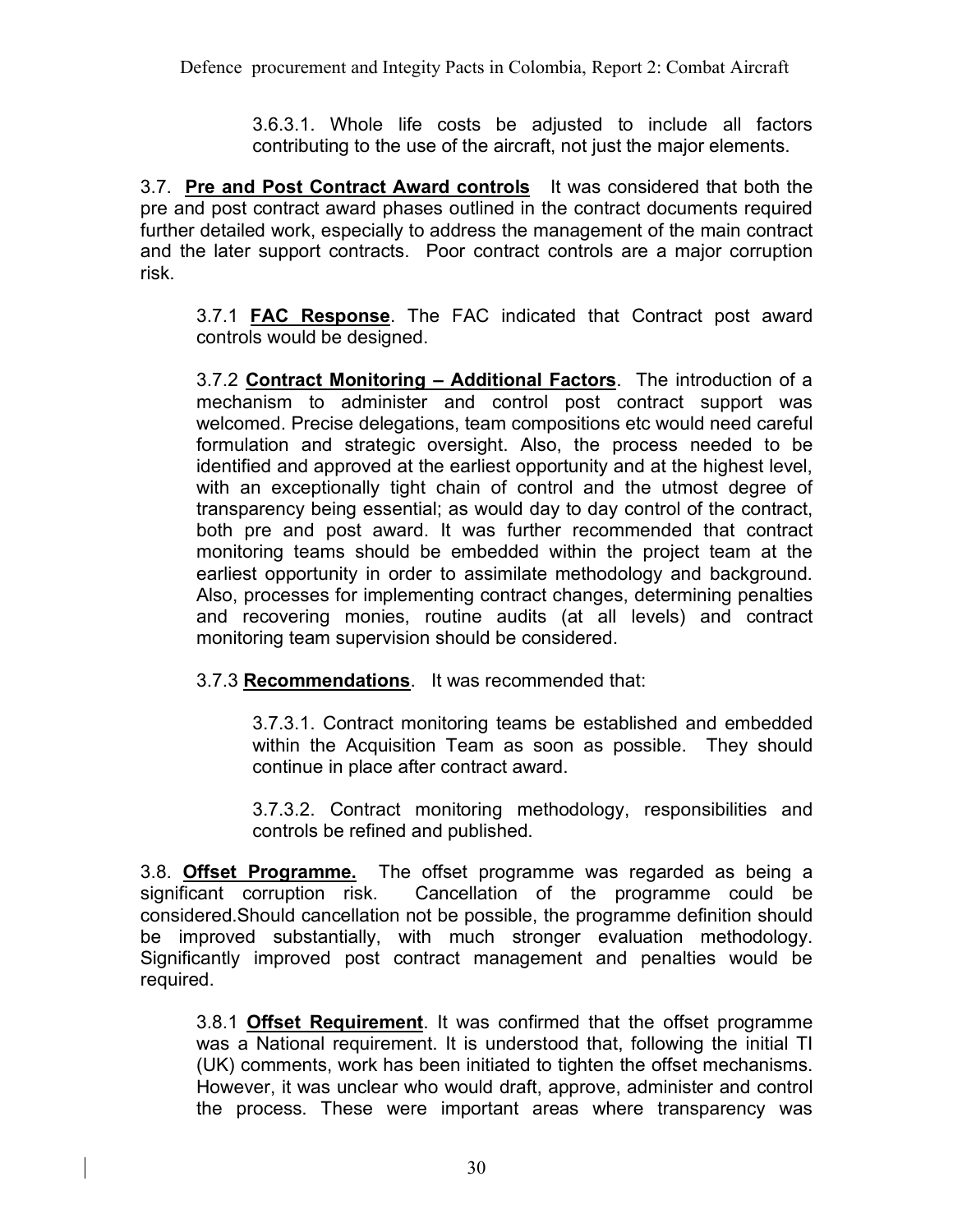essential at the earliest stage and during the entire pre and post contract phases. It was recommended that consideration be given to: determining which person/organization would be charged with oversight/evaluation/control of the programme; liaison with bidders and potential offset organizations; approvals/adjustments/refusals mechanisms; responsibility/process for routine monitoring; timescales (implementation, life, exit); penalties for late implementation, early withdrawal, unapproved changes; mechanisms for offset changes etc.

#### 3.8.2. **Recommendations**. It was recommended that:

3.8.2.1. Offset programme methodology, responsibility and controls be significantly tightened and published (see other document Sections for guidance).

3.8.2.2. Consideration be given to independent monitoring of implementation.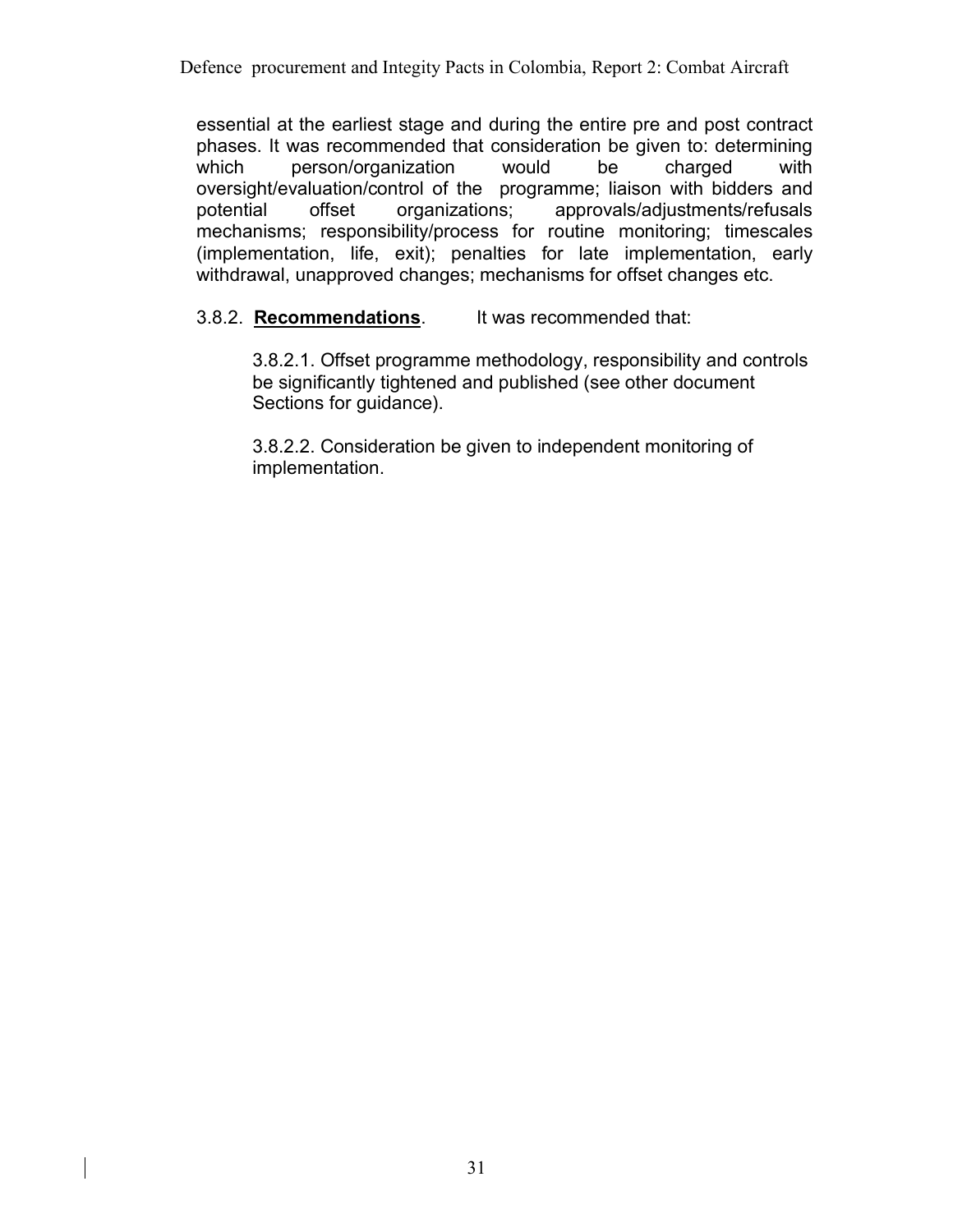#### **ANNEX 1 TO TI (UK) COLOMBIA VISIT REPORT MARCH 2005**

## **SUPPORTING OPERATIONAL OBSERVATIONS**

**1. Introduction.** The major observations in the main body of this report are aimed at protecting against potential corruption, either at the bidding stage or throughout the contract life. The observations in this annex underpin and elaborate the areas where the specification is not clear, and seek also to be helpful in raising for consideration areas for greater clarity and/or greater value for money. Many additional observations were addressed during the in-country visit.

**2. Capability**. The bidding document 'Characteristics' called for day/night, air to ground and air to air operations. The precise CAPABILITY in each role was not defined, such as dash or penetration speed, agility, positive and negative g requirements, ordnance delivery and accuracy. The current and potential threats have not been defined.

2.1 **Stated Requirements**. Whilst some elements such as speed, positive "G" and armament delivery were characteristics defined for evaluation in trials **form 9** of the bid, the required minimum capability, performance and systems accuracy was not. Thus it appears that any aircraft would be appropriate as long as it met a few criteria. Although it may be possible to evaluate some of the more operational factors during flight tests, the test schedules should be the same for each candidate aircraft if an accurate comparison is to be made. Also, it was unclear how any manufacturers claims (requested during evaluation) could be substantiated without an integrated system test.

2.2 **Requirements and Assessment**. The FAC indicated that combat agility within the air to air environment was not required due to likely target performance. Weapons accuracy was now in the specifications and it was accepted that a full assessment of integrated airframes and weapons systems were unlikely to be achieved. It was recommended that penalty clauses be put in place to be enacted if bidder accuracy claims failed to meet their stated specifications.

2.3 **Recommendations**. It was recommended that:

2.3.1. Penalty clauses be inserted into the contract to be implemented if stated bidder performance/system accuracy is unachieveable.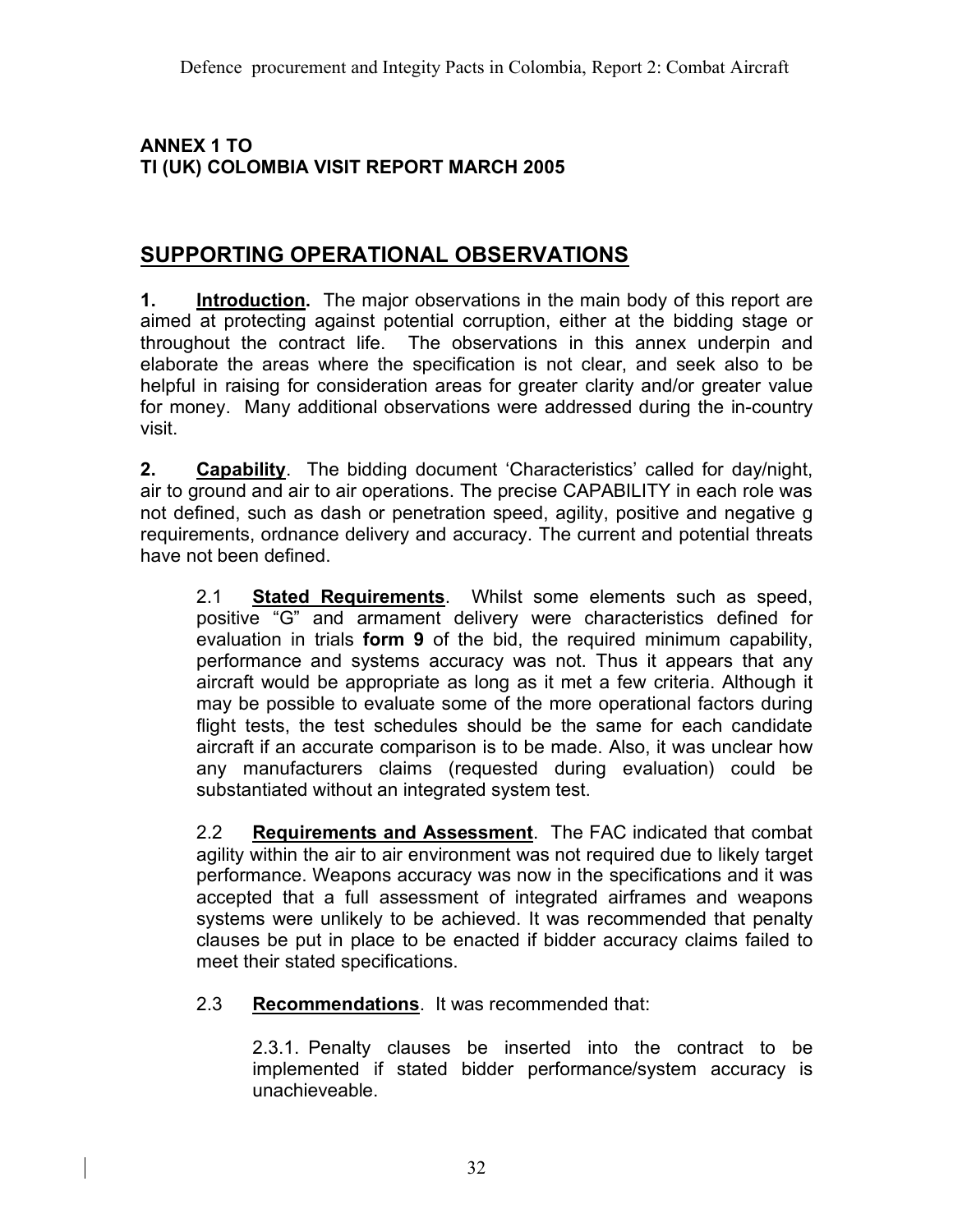3. **Turboprop and Turbofan Solutions**. Acceptance of both turboprop and turbofan solutions would complicate both operational and value for money assessments. Performance, capability and longer term potential for each power plant/airframe option differ. Clear combat effectiveness definitions are therefore crucial. Similarly, cost options are broad with the turbofan aircraft likely to be more expensive to acquire and to operate through life. This clearly impacts on initial capital purchase as well as support budgets. Also, it was unclear whether the 'minimum' requirement of 22 airframes was achievable (together with systems, training and whole life costs) within the stated Colombian budget.

3.1 **Requirement Clarification**. Helpfully, the FAC clarified that: the acquisition process was aimed at the aircraft currently available on the market; combined turboprop and turbofan solutions would not be accepted; airframes would have the specified characteristics within the assigned budget; all options were to be considered. However, CAPABILITIES of turbo prop and turbo fan aircraft differ – as do through life costs. Without a declared CAPABILITY required it was unclear how a balanced evaluation could take place. It was also understood that the budget was fixed and the aim was to get the most effective aircraft/systems within the available monies.

3.2 **Deployment/Numbers**. The FAC indicated that within the required operational deployments and numbers it was unlikely that there would be sufficient turbo fans offered by bidders. However, this could not be discounted and turbo fans therefore remained as possible candidate aircraft. Whilst acceptable, it is likely that through life costs would militate against turbo fan airframes. Similarly, the rationale for a 'minimum of 22' airframes acquisition was unstated

*I. 4. The Rationale for New Aircraft was Unclear. Specification within the bidding documents that airframes must be new rules out possibly cost effective equipment cascading from supportive Governments or the open market. The evaluation criteria could equally well apply to used aircraft.*

4.1 **New Airframe Justification**. The FAC justification for new airframes lay, understandably, in the preference for low cost operations over a protracted period of time and the likelihood of no further major investment in the medium term

4.2 **Value for Money**. Whilst new aircraft may offer advantages over cascaded equipment, they do not always offer best value for money. The rationale for new/used should be stated together with any supporting logic for transparency reasons.

4.3 **Recommendation**: It was recommended that: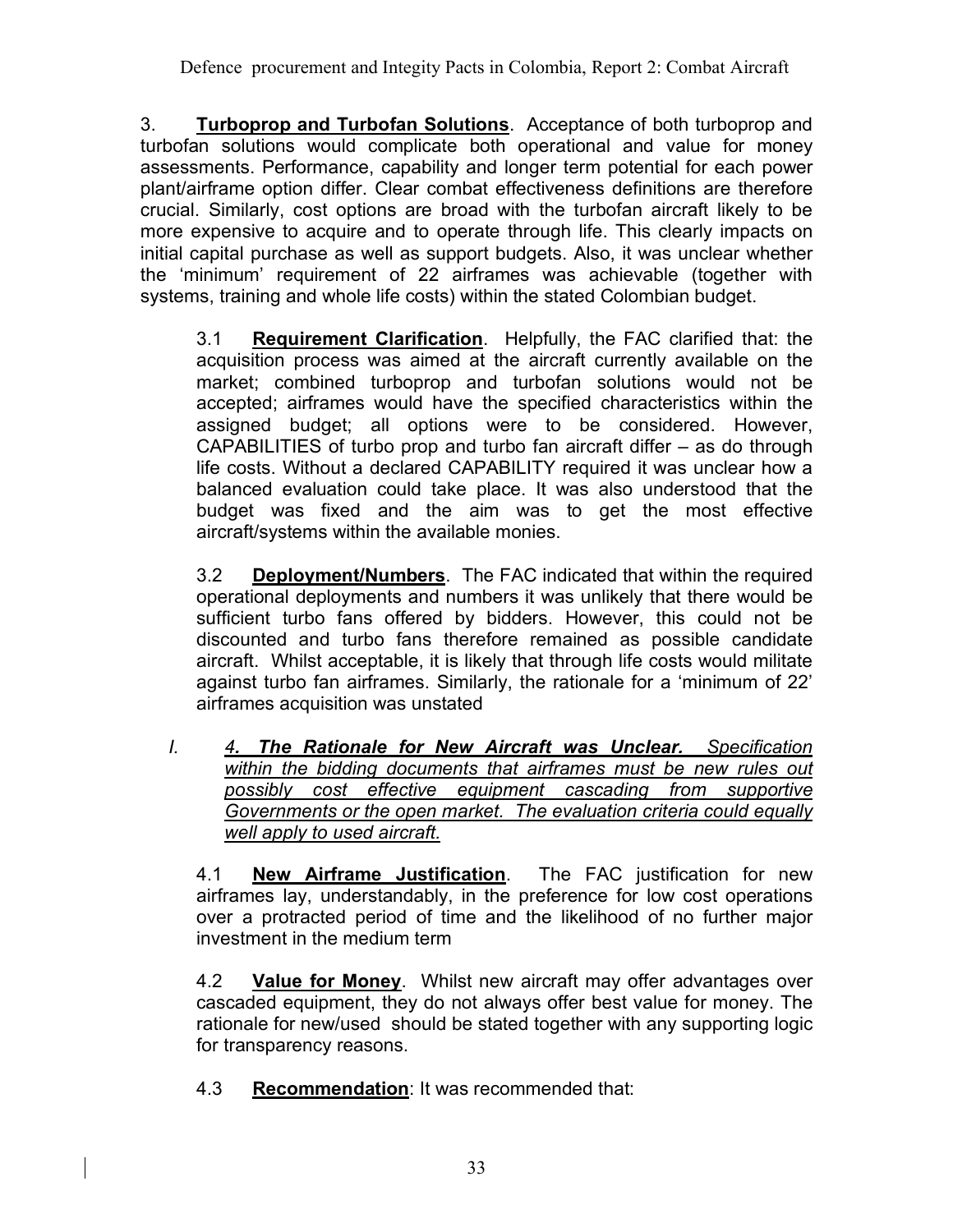4.3.1. Analysis of new v used with value for money supporting data be included in the bidding document

5. **Inadequate Weapons Specifications.** It was considered that the bid documentation requirement concentrated on the airframe and only outlined the equipment/ systems; in particular it did not specify precisely the required weapon capability and accuracy.

5.1 **Bid Rationale**. The FAC considered, correctly, that evaluation would be difficult as it was unlikely that all competing aircraft would be equipped with the systems being considered/being offered. Additionally, however, the FAC indicated that *]* certification would be required on weapons system harmonization accuracy together with guarantees.

5.2 **Weapons Accuracy**. It was accepted that the trials aircraft were unlikely to be equipped with the potential weapons inventory and the certification for harmonization and accuracy was welcomed. However, there appears to be NO indication of the degree of accuracy REQUIRED by the FAC. Any system changes to gain a subsequent tighter accuracy would probably be expensive, guarantees/penalties should be considered. During discussions, it was subsequently understood that the FAC would use primarily dumb weapons but would integrate a laser capability post contract award. It was understood that dumb bomb accuracy requirements had now been included within the contract documents. However, it was unclear if gun accuracy had been addressed. If not, it was recommended that this be done. The FAC have also indicated that penalty clauses would now be included in case bidder declared accuracy was not achieved.

5.3 **Recommendation**. It was recommended that:

5.3.1. Unless already specified, gun accuracy requirements should be included in the TOR documentation.

## 6. Intentionally blank

7**. Inadequate Emphasis on Initial and Through Life Training.** Six IP pilot and 4 MTP basic conversion requirements were clear in the bidding documents. However, neither requirement for air to air combat nor the precise **standard** required at the end of the training was covered (this also applied to the initial conversion of engineering personnel). Unless clearly defined, it was possible that additional training would be required in country at additional cost and to the detriment of the planned FAC conversion programme. Also, the requirement to provide a minimum of 4 and a maximum of 10 workstations for engineering and pilot training was viewed as too simplistic. Additionally, the specification should include the requirement, and costs, for: hardware and software updating; the periodicity of updates; the design/approval authority for revisions; the availability for local revisions; and the IPR for software or hardware.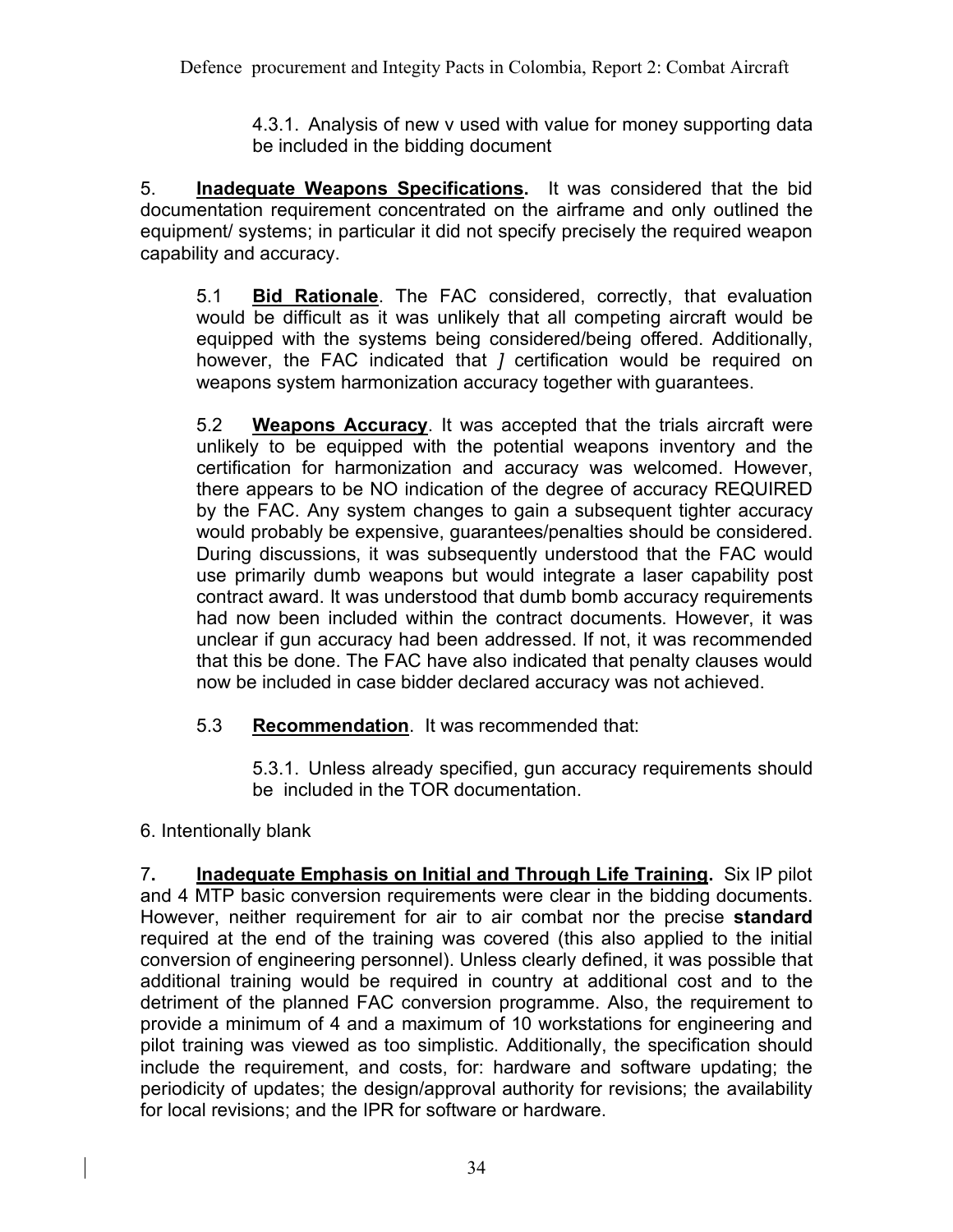7.1 **Training Adjustments**. It was understood that work to define the standard training profile required by pilots and technical personnel was in hand. The FAC indicated that work was now underway to refine the detailed requirement for computer based training aids. Additionally, advisory services for one year in-country for 2 instructor pilots had already been included at no additional cost. Whilst welcomed, the documents should also determine the exact STANDARD that factory trained FAC pilots should achieve before returning to Colombia. It was recommended that the exact flying training profiles and graduation standard from factory courses for the first pilots should be very carefully considered and bidding documents adjusted accordingly.

## 7.2 **Recommendation.** It was recommended that:

7.2.1. All training profiles and graduation standard from factory courses should be considered and bidding document refined if necessary.

8. **Threat and Protection/Countermeasures Requirement Unclear.**  Potential threat and required protection/countermeasures was considered to have been inadequately defined. Whilst MAWS (Missile Approach Warning System) and the use of flares was addressed, there was no indication of a requirement for the use of chaff dispensers or IR (Infra Red) countermeasures. Also, there was NO indication of how missile details for the Defensive Aids Suite would be stored, transferred to the aircraft's systems or more importantly upgraded. This was a sensitive intelligence matter and could involve costly and very short notice software revisions. Similarly, the precise capability of aircraft armour and fuel/component protection was not specified.

8.1 **Operational Threat**. It was confirmed, verbally by the FAC, that the major in-theatre aircraft threat was from IR missiles and non conventional weapons (hand made). For this reason the use of chaff had not been considered, although provisions had been made for future installation if required.

8.2 **Defensive Aids**. Defensive aids selection was viewed an important factor and the use of IR jammers should be considered, if only to be rejected. However, there was NO indication of how the systems were to be supported and upgraded following threat change. This was assessed as a most important operational factor which could be very costly if ignored. It was understood that the FAC preference was for flares. It was recommended that the FAC determine mechanisms, costs and funding required to upgrade the Defensive Aids Suite (DAS) with timely software data and revised flare characteristics to counter new threats.

8.3 **Recommendation:** It was recommended that: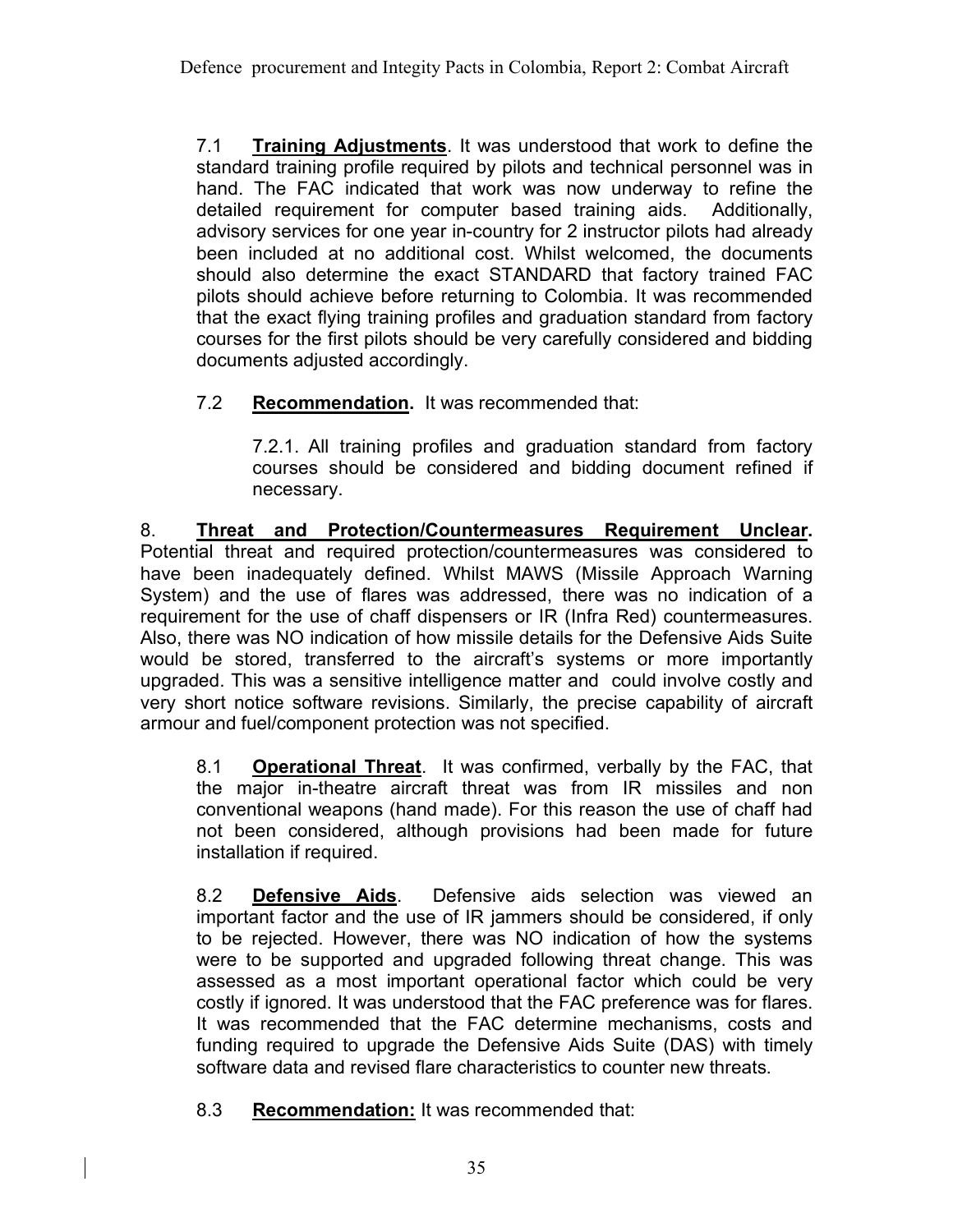8.3.1 DAS support and upgrade mechanisms and funding be determined.

9. **Requirement to Limit Aircraft and Support to 20 Years Unclear.**  Combat and attrition uses and losses notwithstanding, modern aircraft normally have at least a 30, and more probably a 40 year life. Cascading combat aircraft to the training role was also, at times, a cost effective solution. Cost amortization therefore over a 20 year period would not appear to give value for money.

9.2 It is understood that the FAC have extended the operational life potential to 30 years.

10. **Aircraft Specifications Fail to Consider Future Growth.** The Terms of Reference appear to be focused very much on today's requirements and do not consider the likely threats or potential aircraft performance requirements in the future. Capability expansion of hardware, software and systems were considered important factors in through life airframe operation. An example was the currently specified intercept air speed (220 kts), which was likely to be too low in the future.

10.1 **Military Standards**. The FAC confirmed that a requirement for Plug and Play systems will be added, as described in MIL-STD 1553, thus facilitating the future addition of weapons.

10.2 **Growth Potential**. Whilst it was accepted that it would be impossible to identify future weapon requirements in the long term, any such systems that are being considered by the FAC should be addressed so that any airframe build factors can be determined and incorporated during airframe construction if they provide value for money. However, the potential growth of the aircraft (airframe, engine etc) should also be considered. Manufacturers may not wish to discuss long term potential. This could be that there is unlikely to be any growth left in their airframe or systems, or that any upgrades would be costly and therefore lucrative for the Company. Clarity in order to achieve best operational profile and value for money was suggested**.**

## 10.3 **Recommendation.** It was recommended that:

10.3.1. Growth potential (and likely costs) be explored with bidders to ensure best operational and monetary value in the future.

11. **Value for Money .** Value for money could have received more consideration. The basic (essential) requirements were unclear. Future upgrades in aircraft, systems, or support facility performance were considered likely to be expensive. Of particular importance were: consideration of whole life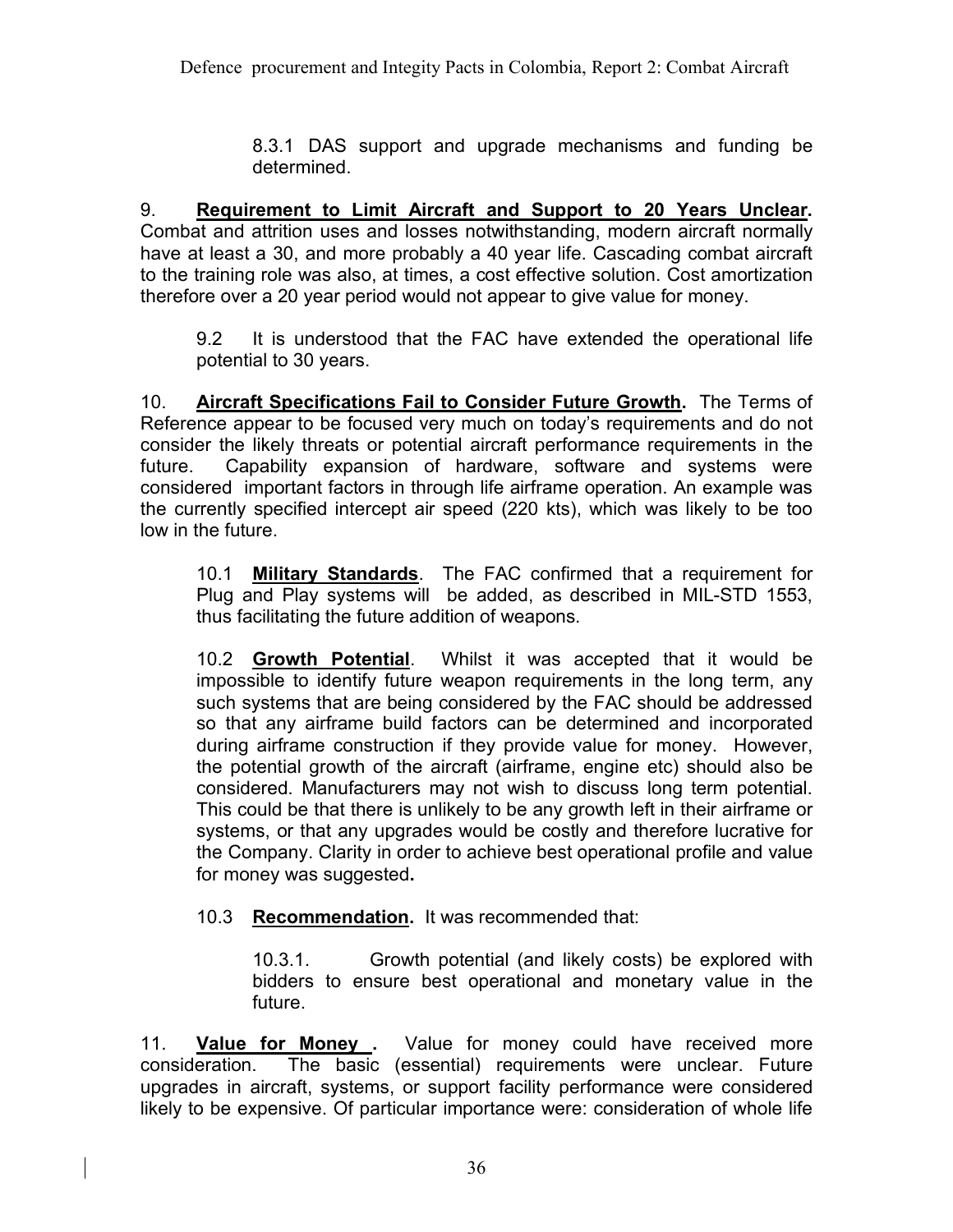costs; post warranty costs; logistics support post 2 year warranty; all software and training upgrades; and planning for unforeseen contingencies.

11.1 **Life Costs**. Work to determine life costs had been undertaken by the FAC using estimated costs per flown hour including all maintenance, materials and man hour factors. Software upgrade requirements for training systems like CBT would now be further expanded, particularly the requirements for work stations. However, post warranty and ALL through life costs were important factors which should be considered in order to give best value for money.

11.2 **Recommendation**. It was recommended that:

11.2.1 Post warranty and ALL through life costs be explored/confirmed in order to achieve best value for money assessment in the economic evaluation

12. **Internal Baseline Cost Comparison Omitted.** An internal baseline cost comparison appears not to have been considered.

12.1 **Comparison Confirmation**. It was confirmed that the FAC had conducted a prior marketing study that foresaw the acquisition of 24 aircraft. The study was adjusted to consider initially turboprop aircraft. With turbofan aircraft more expensive, the decision was subsequently made on a minimum baseline requirement of 22

13. **Electronic Documentation Not Considered.** Bidding documents do not consider electronic documentation which many air forces are starting to use. Whilst document formats and media were considered to be very much an FAC decision, it would be expensive and disruptive to transfer from paper to electronic systems halfway through airframe life.

13.1 **Media Clarification**. The FAC confirmed that documentation will now be required in electronic format. Whilst there are many advantages to the new format, it was considered essential that there was a full support and upgrade system in place and funded during the life of the contact. It was recommended that the FAC specify precise requirements, determine costs through life and mechanism/costs for upgrades.

13.2 **Recommendations**. It was recommended that:

13.2.2 Precise documentation/media requirements, costs, routine operation and upgrade mechanisms be specified and funding identified.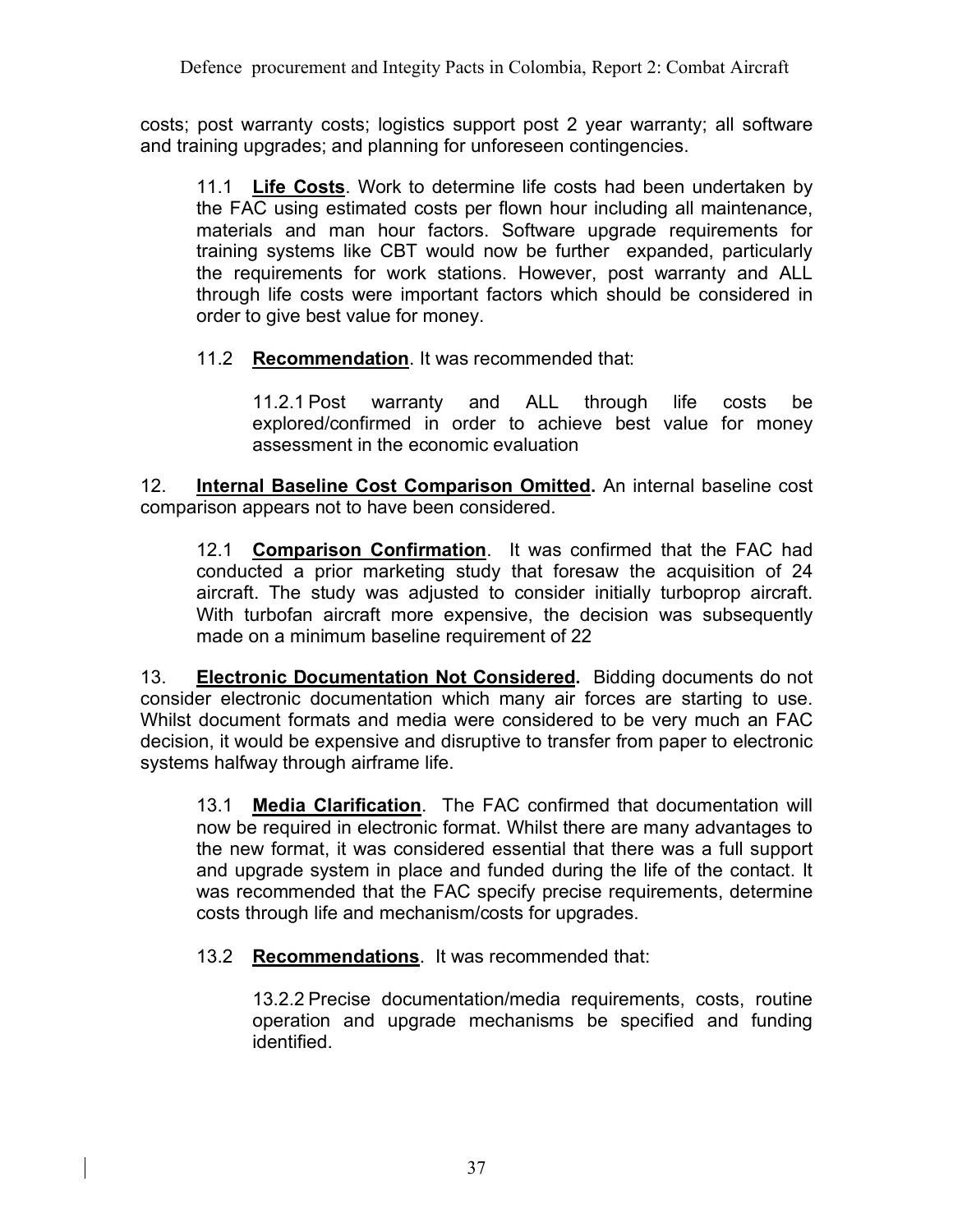#### **ANNEX 2 TO TI (UK) COLOMBIA REPORT MARCH 2005**

## **CONTRACTUAL AND COMMERCIAL OBSERVATIONS CONTRACTUAL OBSERVATIONS**

1. **Introduction**. For document completeness, contractual and commercial observations, originally forwarded at the end of January 2005, but not discussed at the meeting in Columbia, are included. They are raised for consideration by the Ministry of Defence.

1. **Law.** Clause 1.3 states that the law applicable for selection and contract is Colombian but there is an implication that this is for routine operation of the process. Section 4 discusses procedures for arbitration termination*]*etc. but does not define ultimate legal authority. Use of plain language where possible would be wise.

2. **Bidders Payment Post Contract.** This vital area is not covered except that the Bonds and Performance Guarantees run, without extension to contract, beyond the contract period. The key issues here are Variation Orders, discussed under 'Post Contract Stage' and the cost of the 20-year logistic support guarantee.

3. **Unusual Terms.** The anti-corruption measures are clearly unusual. Clause 3.1.3.2 is interesting and requires a representative/proxy *domiciled* in Colombia and *with* power of attorney. The rationale for this is unclear and it is suspected that major contractors would be very uneasy with the requirement – it could well be that this will need revision following the Preliminary Informative Hearing.

4. **Access To Information.** Clause 23 mandates the release of information covered by copyright and/or confidentiality agreements to the Supervisor. There is no mention of confidential i.e. classified, material. It needs to be made clear that all the information released to the Supervisor, duly protected, will be made available to the Project Manager and Office. Indeed it would be preferable if the Clause merely referred to those appointed by the Ministry to exercise control etc….

5. **Exchange Rate.** Clause 64 stipulates the currency as being the US Dollar – where conversion has to take place e.g. for the payment of local services by the Contractor or payment by the Ministry, then the exchange rate valid at the time of conversion should be used i.e. exchange rate fluctuations are the liability of the party making the US Dollar payments.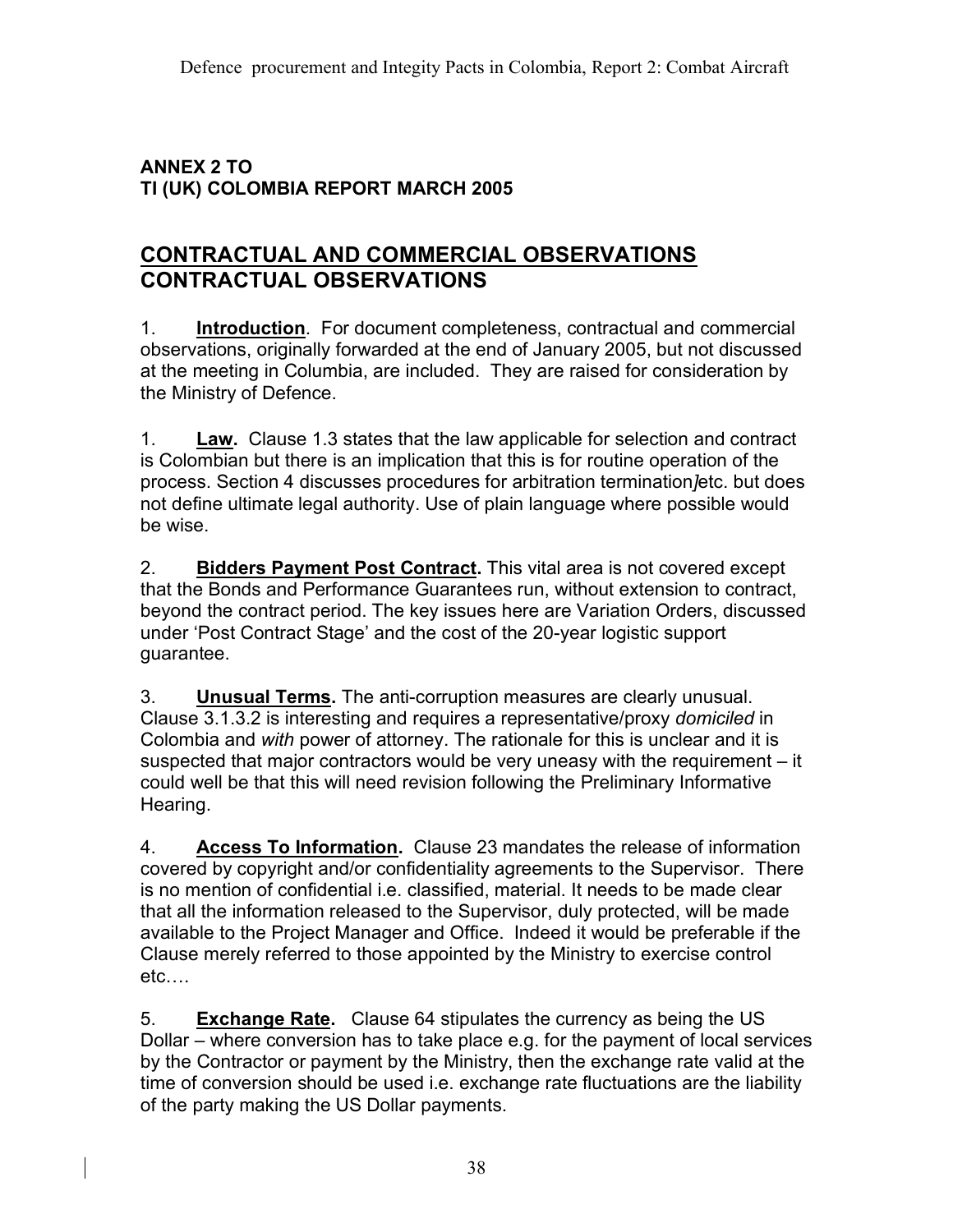6. **Pricing.** Clause 3.4 requires that the prices be fixed and firm. Clause 32.2 requires the Contractor to take liability for and accept the risk of any cost rises in equipment specified in the bid.

7. **Decision To Re-Start Process.** Clause 1.7 states that Bidders who have already acquired the TORs do not have to acquire them again – clarification is needed on the acquisition of possibly revised TORs and whether a further payment has to be made.

8. **Personal Risk.** Risks to be covered under Clause 1.18.1 are unclear.

9. **Finance.** It is noted that there is a requirement for both a Bid Bond and insurance as a Performance Guarantee. Rough calculations show that the Government is fully covered with the proposed payment schedule allowing insurance equity. The procedures for the calling in of the insurance cover, and for non-performance fines, are laid out but would need very careful process control if ever activated.The individual liabilities of entities being part of a consortium and/or the apportionment of performance guarantee insurance is not clear. The guarantee, like the Bond, is provided by the consortium and should be valid for the 2 years post final delivery specified for consortium existence.

10. **Delivery Evaluation.** The delivery evaluation criteria fails to include penalty clauses for late delivery, manufacture to incorrect specification, or failure to maintain serviceability factors.

11. **Offsets.** Whilst there is provision for a Framework Agreement on Offsets prior to contract award, it is not clear what the actual Offset Agreement (Contract) will look like.

Clause 4.2 refers to an 'obligation' on the part of the Supplier and 'verifiable economic benefits' but there is no mention of monitoring the performance of any Offset arrangements beyond 30% half way through the procurement contract. Similarly, failure to deliver does not appear to be a reason for termination and/or penalty.

12. **'Nature, Object and Scope of the Agreement' (Ref Annex 3 Contract minute of the Terms of Reference).** The section 'Nature, Object and Scope of the Agreement' from page 77 onwards, is imprecise:

Clause 1 fails to address through life costs and is unspecific about the 'guarantees required by the Columbian air force'

Several definitions in Clause 4 e.g. Amicable Technical Composition, Conciliation and Arbitration Tribunal, do not cover the selection and payment of the mediating entity.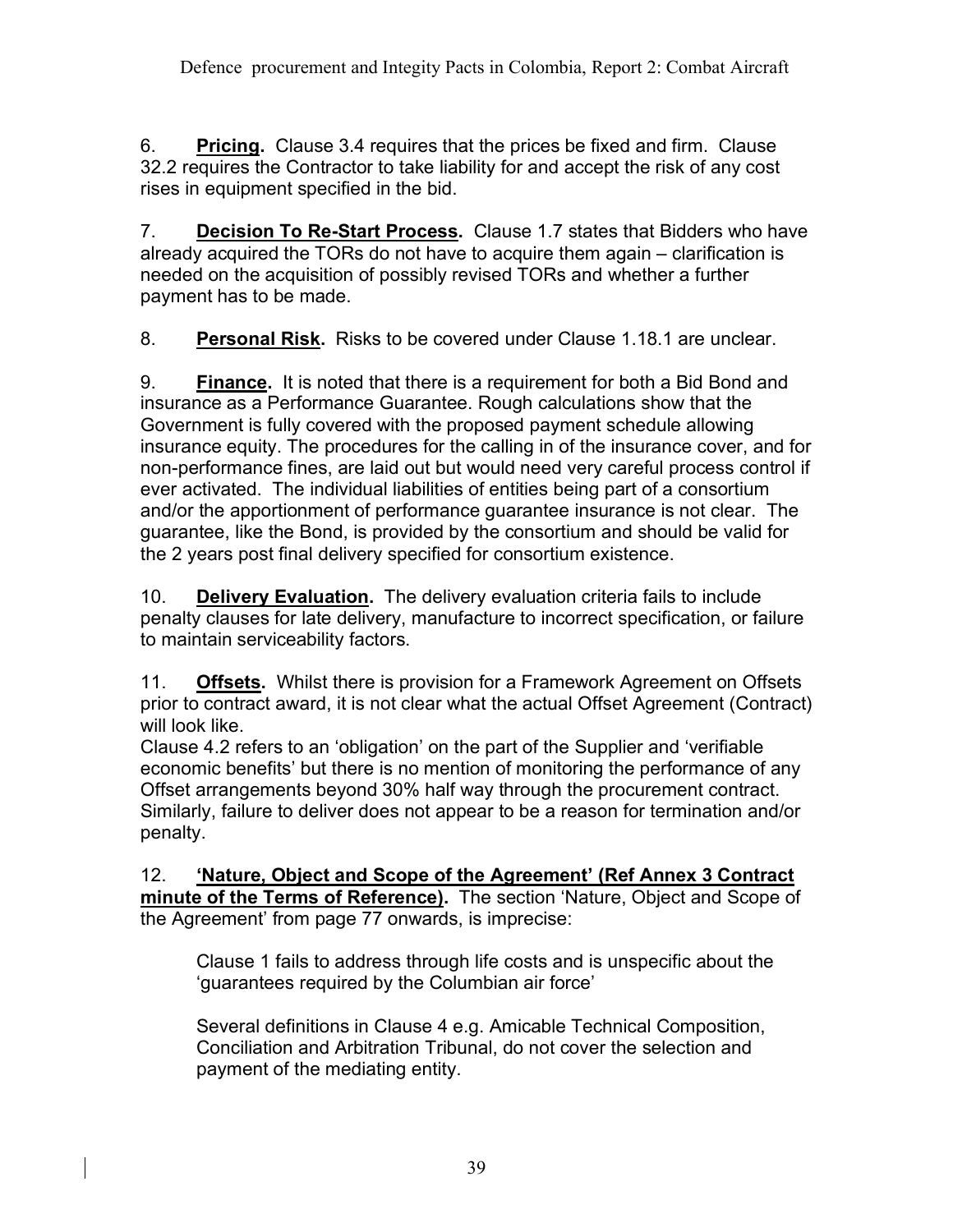Defence procurement and Integity Pacts in Colombia, Report 2: Combat Aircraft

Clause 5 covers ready use spares only and fails to address longer term, ideally through life, items.

Clause 7 covers the 2-year initial warranty, but fails to consider the longer term. The 2 year period is unclear - is it a 24 month period upon contract commencement? Since delivery is over a protracted period does it mean that some aircraft will be under warranty when others are not ? Annex 2A, however, is more specific and indicates an 18 month warranty per aircraft. Furthermore there is no penalty clause on warranty should the aircraft fail to perform to the 'originally specified contract' it should state that all remedial work will be completed free by the contractor, or the FAC recompensed for work done. Finally, as some of the equipment integration will probably be specific to type and operator, the Intellectual Property Rights (IPR) for that integration should be allocated (ideally to the FAC in case of disposal sales).

Clause 20 fails to address long term responsibilities for IPR provision, and costs of procurement, for updating all training materials, especially in electronic and hard copy formats.

Clause 22 should contain penalty elements in the event that the provided aircraft, equipment (air and ground), software and spares do not work as per contract, or are provided outside of the agreed contract provision specification.

Clause 29, whilst addressing 'day of delay', fails to define to what that refers; this could be a whole airframe or a small retaining screw. It is also unclear whether it refers only to hardware or also to software. Similarly, the Clause fails to consider the performance of the aircraft on delivery (and for a subsequent undefined period) as well as spares and support equipment delivery.

Clause 32.1 fails to consider the costs, timescales and responsibilities for the continued upgrading of software. This could well be a major cost in the future, especially as modern defensive suits are used.

Clause 56 is poorly worded. Allocation of blame normally means that one party has to pay - invariably this means that the Government finds the costs. This might be inappropriate at times and could be prevented by tighter wording.

13. **Positive Aspects of Note.** There is much that is good in the documentation and the following items are worthy of particular note:

**Third Parties:** There is provision for third party advice.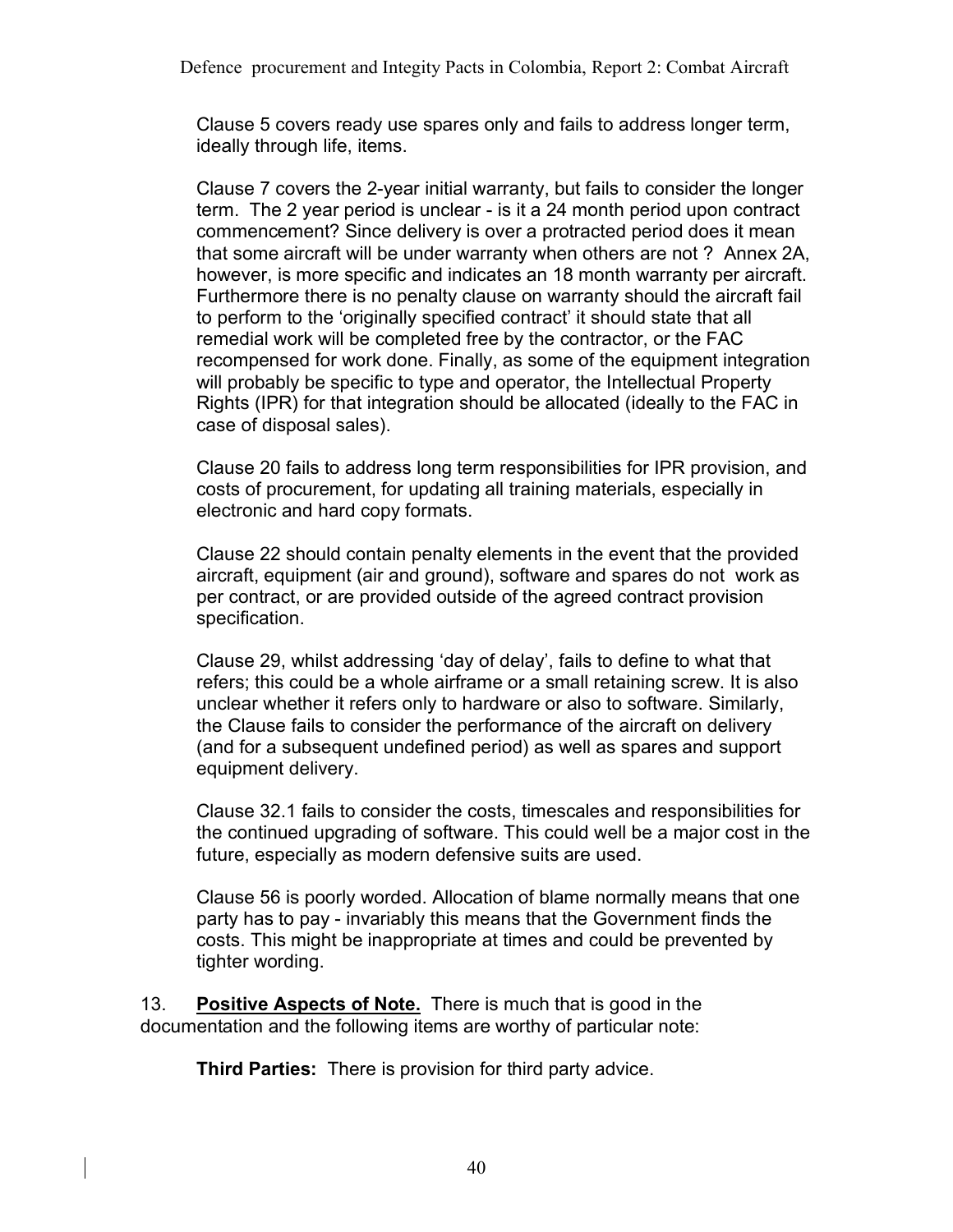**Pre-Bid Process:** Clause 1.8 stresses due diligence of interpretation on behalf of the Contractor but great care will need to be taken that a Bidder has not been given incorrect information.

**Tender Process:** The Preliminary Informative Hearing and the Hearing for Clarification of TORs (Clauses 1.10/1.11) are sound. Similarly the dissemination of questions and answers is good practice.

**Bid Costs:** The responsibility of the Bidder, whether successful or not. **Evaluation Process:** No communication is allowed during this process. **Reasons for Rejection:** Clause 1.20 is comprehensive and includes anticorruption detail.

**Prices:** These are to be firm and fixed.

## **COMMERCIAL OBSERVATIONS**

14. **Pre-Selection.** The pre-selection specification is so loose that there would not appear to any pre-determined favourite. However, Section 3 details 'Capacity to Contract' criteria (150%) which would tend to favour very large organisations.

15. **Weighting of Government Bids** The rationale for the inclusion of an additional score of 3% for bids generated by government bids is unclear since other elements of the TORs refer to Bidders who must have manufactured the airframes.

16. **Cost Saving Negotiations.** A further round (or rounds) of negotiations, culminating in 'best and final' offers would be useful following the trials and clarification discussions in order to refine any contractual factors as well as to seek to drive down costs. This is also a major value for money consideration. **Afternote**: It may need to be checked whether subjective assessments and negotiation rounds are contrary to Colombian Law.

17. **Post Contract Stage**. The key item post contract is the logistics contract current implication is that the successful Bidder will get this contract but it would be preferable if the Bidder was required to offer the 20-year guarantee but that the Ministry was not bound to accept the terms

## **TENDER EVALUATION CRITERIA**

18. **Main Contract.** Whilst there are clearly defined criteria for evaluating operational performance, the validity of the formulae, presumably borrowed (from a Contractor ?) have not been examined in any detail – there is a suspicion, however, that evaluation can only be subjective despite the formulae. It is not clear how differing performance/functionality characteristics of electronic systems are to be evaluated.

19. **Offset Contract.** The criteria for the evaluation of the Offset proposals are unclear, and need considerable work. For example, the Offset proposal, whilst